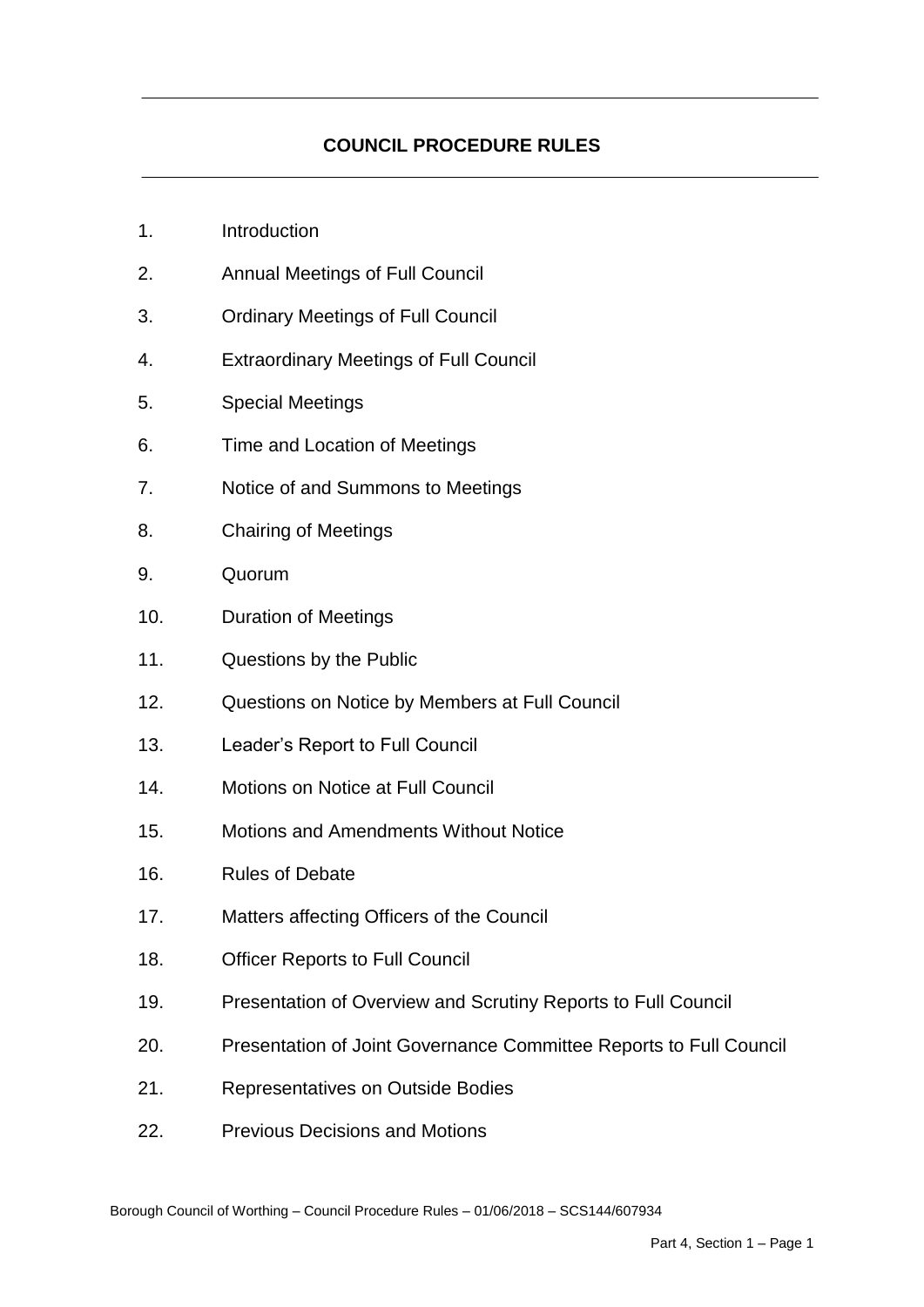| 23. | <b>Petitions</b>                                                   |
|-----|--------------------------------------------------------------------|
| 24. | Voting                                                             |
| 25. | <b>Confidentiality of Papers</b>                                   |
| 26. | <b>Minutes</b>                                                     |
| 27. | <b>Status of Draft Records of Decisions and Minutes</b>            |
| 28. | <b>Recording of Meetings</b>                                       |
| 29. | <b>Record of Attendance</b>                                        |
| 30. | <b>Exclusion of the Public</b>                                     |
| 31. | Disturbance by the Public                                          |
| 32. | <b>Members' Conduct</b>                                            |
| 33. | Matters to be delegated by Full Council                            |
| 34. | Attendance of Members at the Executive or Committees of which they |
|     | are not Members                                                    |
| 35. | <b>Exercise of Powers and Functions</b>                            |
| 36. | No Confidence in the Chairperson of a Committee                    |
| 37. | Appointment and Term of Office of the Leader of the Council        |
| 38. | Appointment of Emergency Liaison Member                            |
| 39. | Appointment of the Leader of the Main Opposition                   |
| 40. | Suspension and Amendment of Council Procedure Rules                |
| 41. | <b>Business of an Urgent Nature</b>                                |
| 42. | Mayor of the Council                                               |
|     |                                                                    |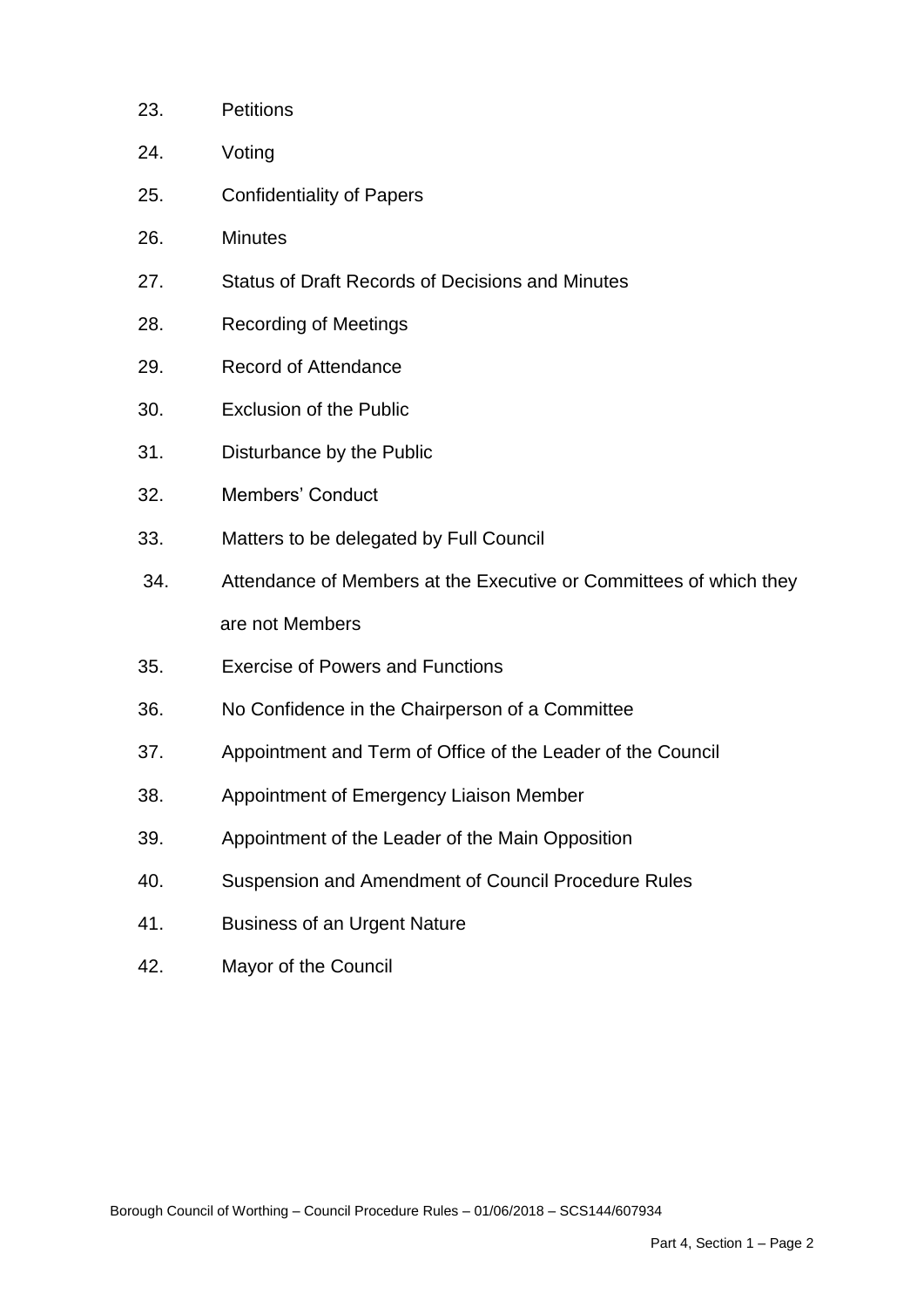# **1.0 INTRODUCTION**

#### **1.1 Interpretation**

 In these Council Procedure Rules the interpretation of words shall be in accordance with the definitions set out in Part 1 of the Constitution.

## **1.2 General**

- $(a)$  Monitoring Officer to every Member upon acceptance of office. This may include access to an electronic copy of these rules. A copy is also available A copy of these Council Procedure Rules shall be made available by the on the Council's website.
- $(b)$  minor amendments made by the Monitoring Officer), other than a motion to implement a recommendation of the Joint Governance Committee, shall be in the form of a motion instructing the Joint Governance Committee to report upon such proposals. Any such motion, upon being seconded, shall be put to the vote without discussion. The Joint Governance Committee shall report to the next Ordinary Council Meeting upon any matter referred to it under this Any proposal to permanently alter these Council Procedure Rules (other than Council Procedure Rule.
- $(c)$  Standing Orders, as provided for by the Local Government Act 1972, Local Government and Housing Act 1989 and the Local Government Act 2000, Procedure Rules, therefore, constitute the Council's statutory procedural These Council Procedure Rules embody the requirements of the mandatory together with secondary legislation, where appropriate. These Council standing orders, and should be interpreted accordingly.
- (d) Where any step or action under these Council Procedure Rules is prescribed to be performed by a Designated Officer, that Officer may nominate or authorise another Officer in his/her place.
- $(e)$  comply with their statutory obligations relating to the use, recording and In implementing and effecting these Council Procedure Rules, the Council will retention of any personal data that it receives.

#### $1.3$ **1.3 Notices**

 Any Notice required under these Council Procedure Rules may be given in writing to the Director for Communities, Town Hall, Chapel Road, Worthing, BN11 1HA, or by email to: [democratic.services@adur-worthing.gov.uk](mailto:democratic.services@adur-worthing.gov.uk) 

 The listing of names as signatories on such documents shall be deemed to be signatures.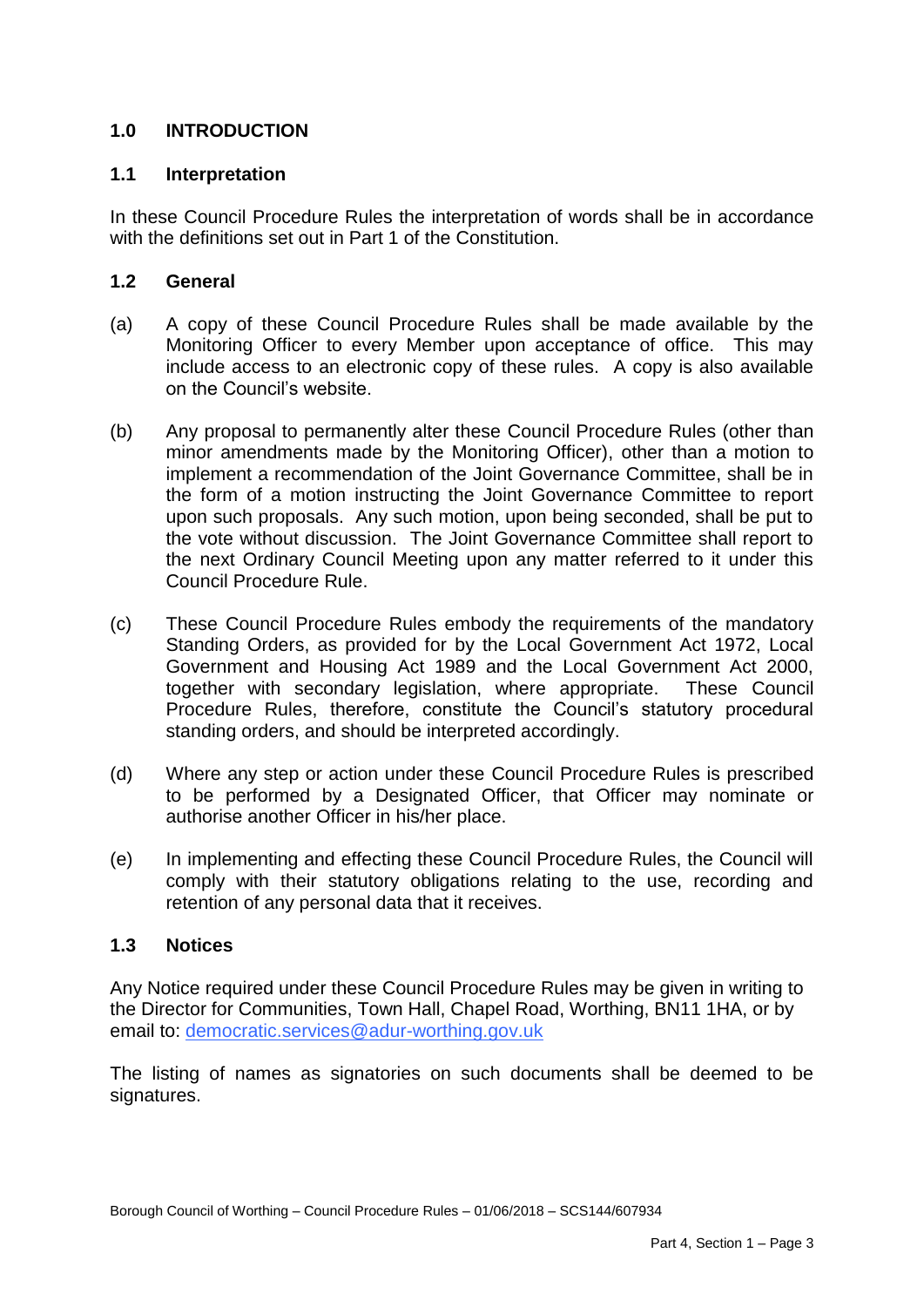# **1.4 Person Presiding's Decision Final**

 Any ruling of the person presiding at any meeting on any point of order, interpretation of these Council Procedure Rules, matters arising during the debate or with regard to the admissibility of an explanation, or otherwise, including any logistical arrangements for any meetings, shall be final and not open to discussion. However, in reaching their decision, the person presiding must give due consideration to the advice of professional Officers.

# **2.0 ANNUAL MEETING OF THE FULL COUNCIL**

#### $2.1$ **2.1 Timing**

 In a year when there is an ordinary election of Councillors, the Annual Meeting will take place within 21 days of the retirement of the outgoing Councillors. In any other year, the Annual Meeting will take place in March, April or May.

## **2.2 Business**

The Annual Council will:

- $(a)$ Elect a person, other than a Member of the Executive, to be the Mayor of the Borough;
- $(b)$  Mayor of the Borough; Appoint a person, other than a Member of the Executive, to be the Deputy
- $(c)$  come to an end; Elect the Leader of the Council, if the term of office of the previous Leader has
- (d) Appoint the Leader of the Opposition;
- (e) Elect a person, other than a Member of the Executive, to preside if the Mayor is not present;
- (f) Receive apologies for absences;
- (g) Receive any declarations of disclosable pecuniary or personal interests;
- (h) Approve the Minutes of the last meeting;
- (i) Receive any announcements from the Mayor and/or Head of Paid Service;
- $(i)$ Give a vote of thanks to the retiring Mayor and presentation of retiring Mayor's insignia;
- $(k)$  In an election year, receive the return of the Returning Officer;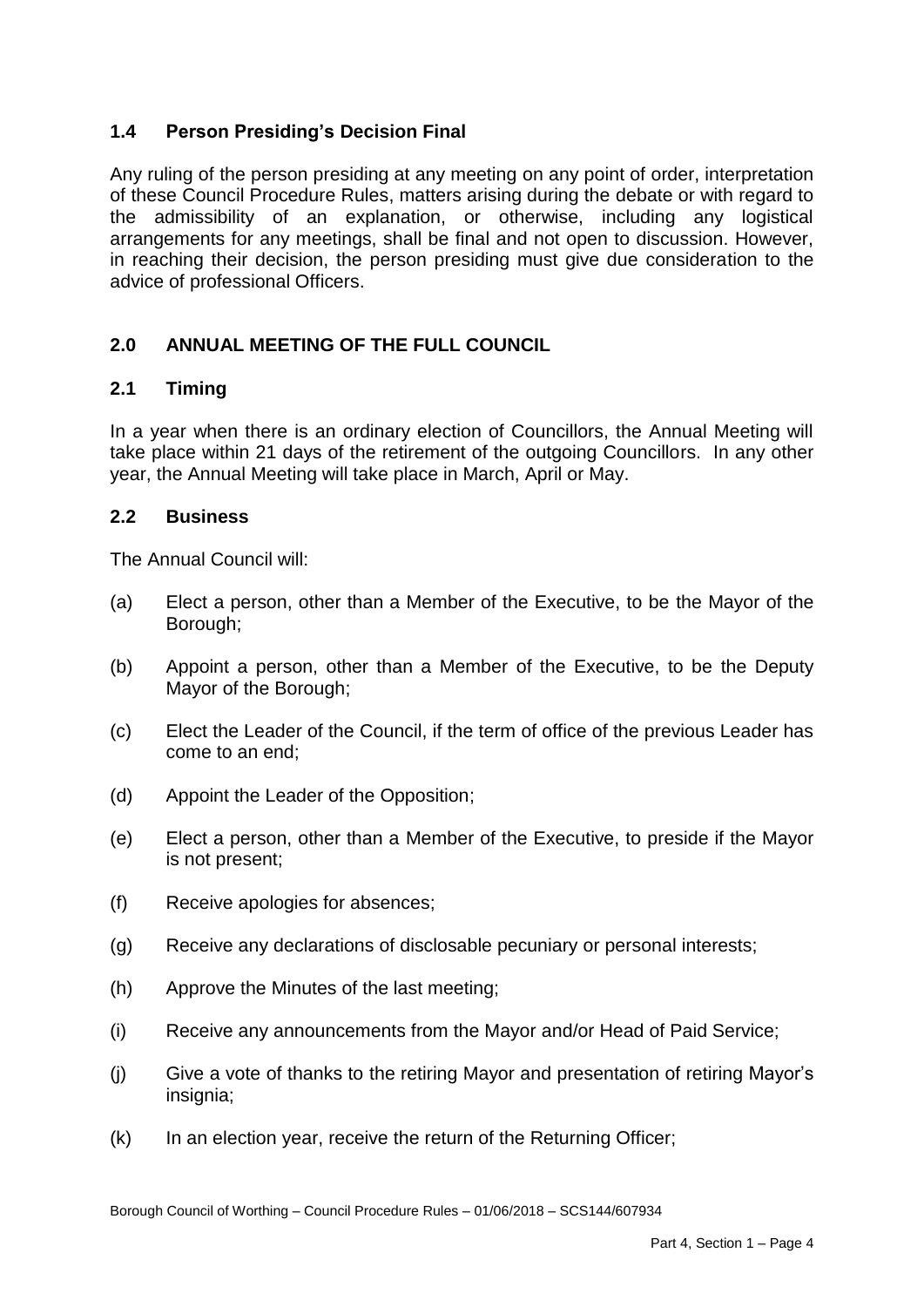- (l) Establish such Committees as the Full Council considers appropriate to deal with matters which are neither reserved to the Full Council nor are Executive functions, including a Committee to consider Standards issues and an Overview and Scrutiny Committee, in accordance with Council Procedure Rule 2.3 below;
- (m) Appoint Members to the Committees of the Council in accordance with Council Procedure Rules 2.3 and 2.4 below;
- other than those relating to Executive functions, as set out in Part 4 of this (n) Adopt the Council's Constitution and agree the Scheme of Officer Delegations, Constitution:
- (o) Approve a programme of Ordinary Meetings of the Council for the year, if not already agreed;
- (p) Consider any other business set out in the summons convening the meeting; and
- (q) Consider any business that the Mayor believes to be urgent, in that the matter to be determined has arisen since the publication of the agenda and failure to determine it at this meeting would cause significant adverse impact on the Council.

 There is no opportunity for the public or Members question time at an Annual Meeting of the Full Council.

## **2.3 Selection of Councillors on Committees**

At the Annual Meeting, the Council will:

- (a) Decide which Committees to establish for the Municipal Year;
- (b) Decide the size and Terms of Reference of those Committees;
- $(c)$  implementation of political balance rules, decide the allocation of the number Having received a report from the Director for Communities concerning the of seats of those Committees to each political group.
- (d) Receive nominations of Councillors, and where appropriate co-optees, to serve on each Committee; and
- $(e)$ Appoint Members to seats on those Committees:
- (f) Appoint the Chairperson and Vice-Chairperson of the Council's Committees.

 In a year when there is no Election, Council Procedure Rules 2.3 (a), (b) and (c) above may not apply.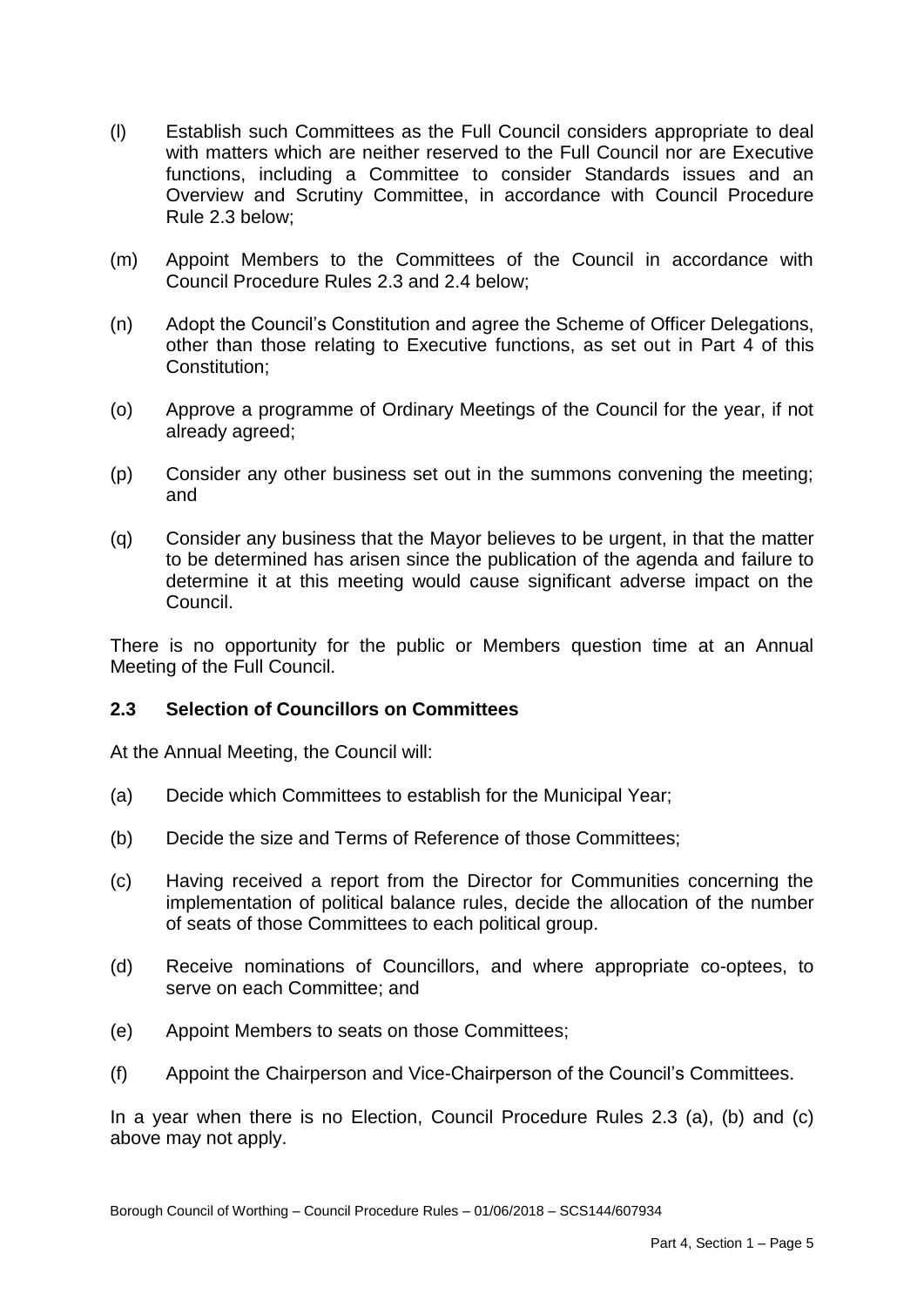## **2.4 Appointment of Substitute Members to Committees and Sub-Committees.**

 The Full Council may appoint as many substitutes as it wishes, subject to the following:

- (a) No substitutes will be appointed for Licensing and Control Committee 'B' or any of its Sub-Committees;
- (b) Substitutes may only substitute for Members of the same political party except where a substitution is necessary for the Committee to operate effectively, and or the substitute is not able to attend. In these circumstances the Director for Communities may, having regard to the rules of political proportionality, and in consultation with the Member who is unable to attend, invite any other Member who has been designated as a substitute for that Committee, to the political group does not have sufficient membership to appoint a substitute, attend the Committee or Sub-Committee;
- (c) Substitutes must be identified at the time of their appointment, but this can be by:
	- appointing 'all Members' as substitutes for a particular Committee; or
	- appointing named Members as substitutes for a particular Committee.

 Any Member sitting as a substitute on a regulatory Committee, or Sub- Committee, must have undertaken appropriate training within the preceding 2 years. Any Member sitting as a substitute on any other Committee must have undertaken training as appropriate.

- (d) Executive Members may not be substituted on the Executive;
- (e) Substitute Members will have all the powers and duties of any Ordinary Member of the Committee. The Substitute Member will not be able to exercise any special powers or duties exercisable by the person for whom they are substituting (e.g. if they substitute for the Chairperson, they shall not automatically have the powers of the Chairperson, unless voted as Chairperson by that Committee);
- (f) Substitute Members may attend meetings in that capacity only:
	- $(i)$ To take the place of an Ordinary Member for whom they are the substitute;
	- (ii) Where the Ordinary Member will be absent for the whole of the meeting;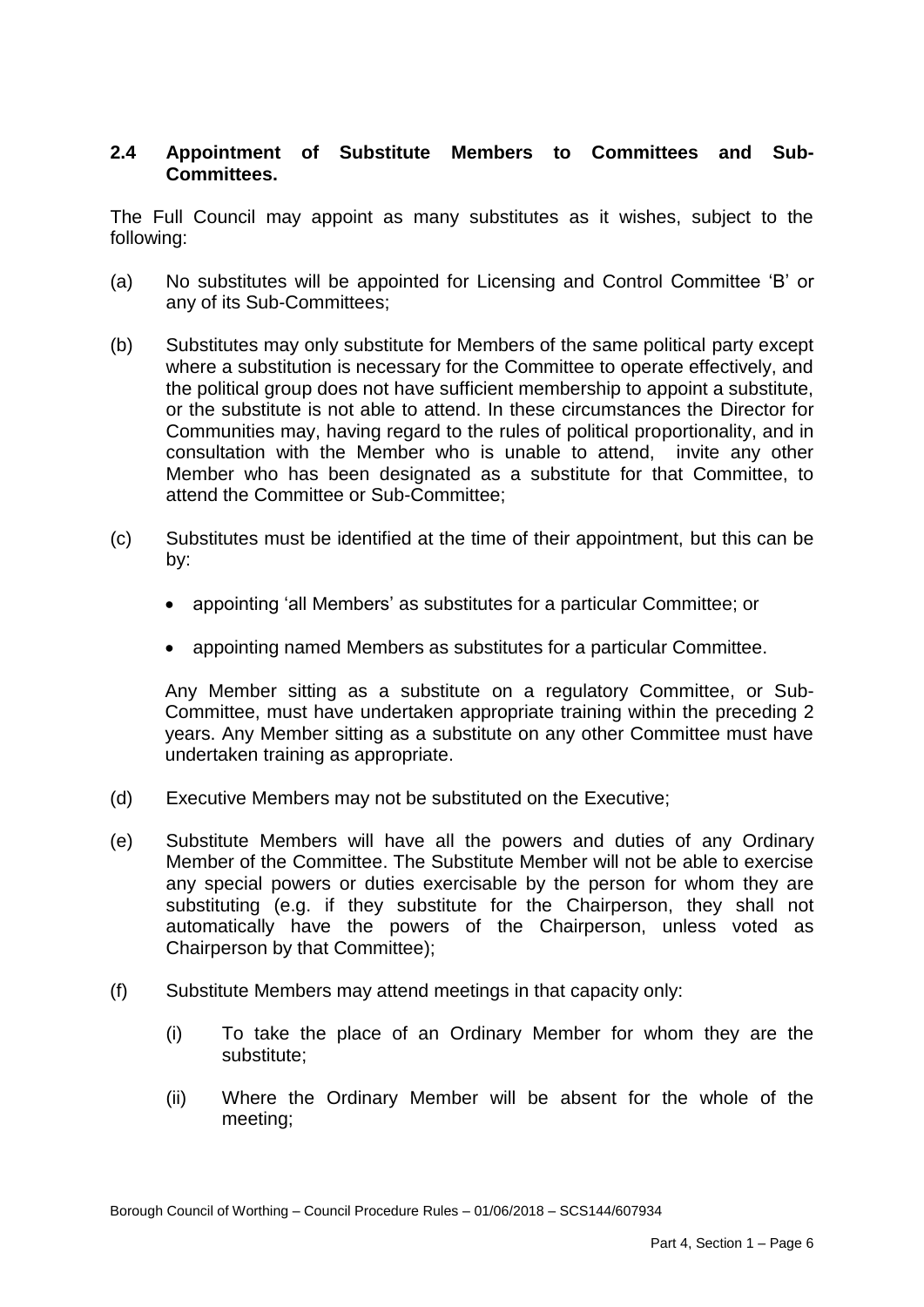- (iii) After notifying the Solicitor to the Council, or his/her representative, prior to them joining the meeting of the Committee, of the intended substitution.
- $(q)$  provided with documents relating to the meeting, the Appointed Member is responsible for providing the Substitute Member with access to those Where substitutions take place after the Appointed Member has been documents.

## **3.0 ORDINARY MEETINGS OF FULL COUNCIL**

#### **3.1 Full Council**

Ordinary Meetings of the Full Council will take place in accordance with a programme decided by the Full Council at its Annual Meeting, or at any other time.

Ordinary Meetings will:

- $(a)$  and Deputy Mayor are not present; Elect a person, who is not a Member of the Executive, to preside if the Mayor
- (b) Receive apologies for absence;
- (c) Receive any declarations of disclosable pecuniary or personal interests from Members;
- (d) Approve the Minutes of the last meeting;
- (e) In accordance with Council Procedure Rule 11.0, receive questions from, and provide answers to, the public;
- (f) Deal with any issues arising under the Council's Petition Scheme;
- (g) Receive any announcements from the Mayor, Leader, Members of the Executive or the Head of Paid Service;
- (h) Receive any announcements from any Group Leader as to changes to appointment of Members on Committees, for the Council to note;
- (i) Deal with any business from the last Council meeting;
- (j) Consider any business that the Mayor believes to be urgent, in that the matter to be determined has arisen since the publication of the agenda and failure to determine it at this meeting would cause significant adverse impact on the Council;
- (k) Consider the business specified in the summons to the meeting, including consideration of proposals from the Executive in relation to the Council's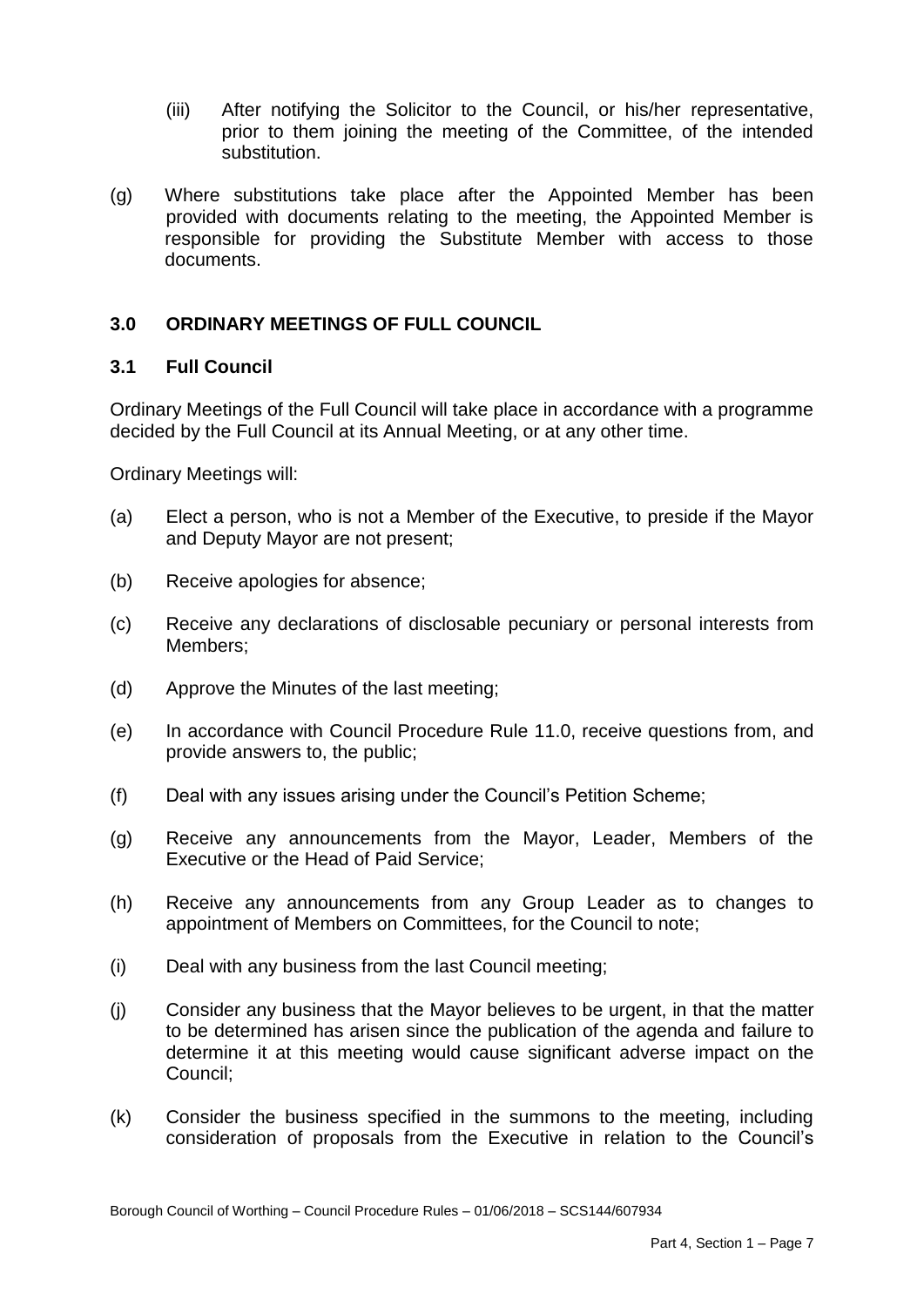Budget and Policy Framework and reports of the Overview and Scrutiny Committee for debate;

- $(1)$  on Executive decisions and receive questions and answers on that report; In accordance with Council Procedure Rule 13.0, receive the Leader's report
- $(m)$ In accordance with Council Procedure Rule 12.0, receive questions from, and provide answers to, Elected Members;
- (n) Consider motions on notice in accordance with Council Procedure Rules 14 and 15.

#### **3.2 Executive and Committees**

 Ordinary Meetings of the Executive and Committees will take place in accordance with a programme of dates decided by themselves and noted by Full Council.

Ordinary Meetings will:

- $(a)$ Elect a person to preside if the Chairperson and Deputy Chairperson are not present;
- (b) Receive any declarations of substitute membership in accordance with Council Procedure Rule 2.4 above;
- (c) Receive any declarations of disclosable pecuniary or personal interests from Members;
- (d) Approve the Minutes of the previous meeting;
- $(e)$ In accordance with Council Procedure Rule 11.0, receive questions from, and provide answers to, the public;
- (f) Deal with any business from the last meeting;
- (g) Consider any other business specified on the agenda for the meeting; and
- (h) Consider any business that the Chairperson believes to be urgent, in that the matter to be determined has arisen since the publication of the agenda and failure to determine it at this meeting would cause significant adverse impact on the Council.

## **4.0 EXTRAORDINARY MEETINGS OF FULL COUNCIL**

#### **4.1 Full Council**

 Those listed below may require the Director for Communities to summons Members to Full Council Meetings in addition to Ordinary Meetings: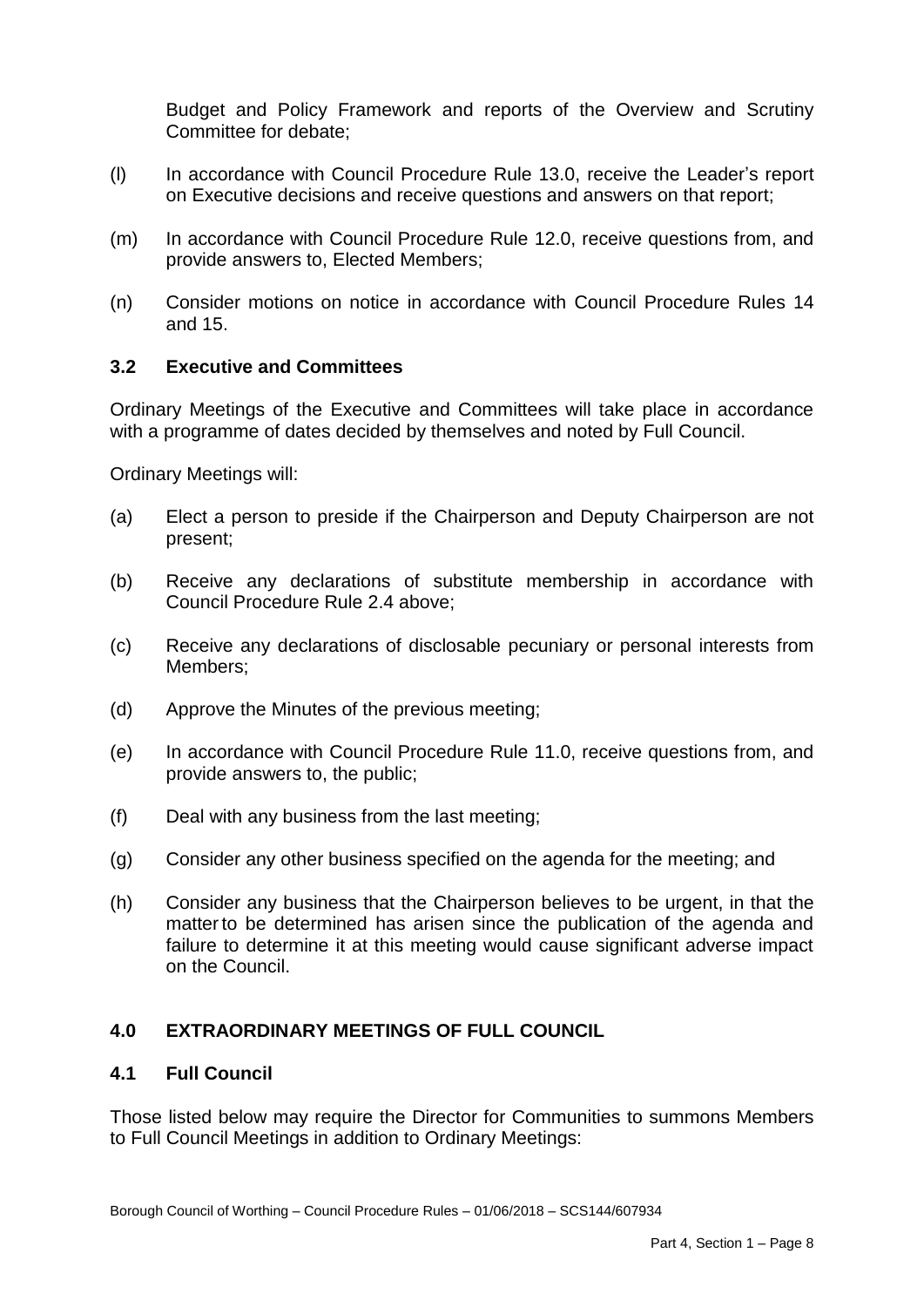- (a) The Full Council by resolution;
- (b) The Mayor;
- $(c)$ The Head of Paid Service;
- (d) Monitoring Officer;
- (e) Section 151 Officer;
- $(f)$  the Mayor and he/she has refused to call a meeting or has failed to call a meeting within 7 calendar days of presentation of the requisition. Any such requisition will be deemed to have been presented to the Mayor, if emailed to Any 5 Members of the Council, if they have signed a requisition presented to the Director for Communities at: democratic.services@adur-worthing.gov.uk

Extraordinary Meetings will:

- $(i)$ Elect a person, who is not a Member of the Executive, to preside if both the Mayor and Deputy Mayor are not present;
- (ii) Receive any declarations of disclosable pecuniary or personal interests from Members;
- $(iii)$ In accordance with Council Procedure Rule 11.0, receive questions from, and provide answers to, the public;
- (iv) Consider the single item of business specified in the summons to the meeting (a single item may be made up of more than one part provided they all relate to a single subject); and
- (v) Consider any business that the Mayor believes to be urgent, in that the matter to be determined has arisen since the publication of the agenda and failure to determine it at this meeting would cause significant adverse impact on the Council.

## **4.2 Executive and Committees**

 Those listed below may request the Director for Communities to call meetings of the Executive or Committees in addition to Ordinary Meetings:

- $(a)$ The Leader, in respect of Executive Meetings, and the Chairperson of the Committee, in respect of their Committee Meetings, at any time.
- $(b)$  voting Members of the Executive, whichever is the greater, has been presented to the Leader, and either he/she has refused to call a meeting or no such Meeting has been called within 7 calendar days of the presentation of the If a requisition signed by at least 2, or one quarter of the total number, of the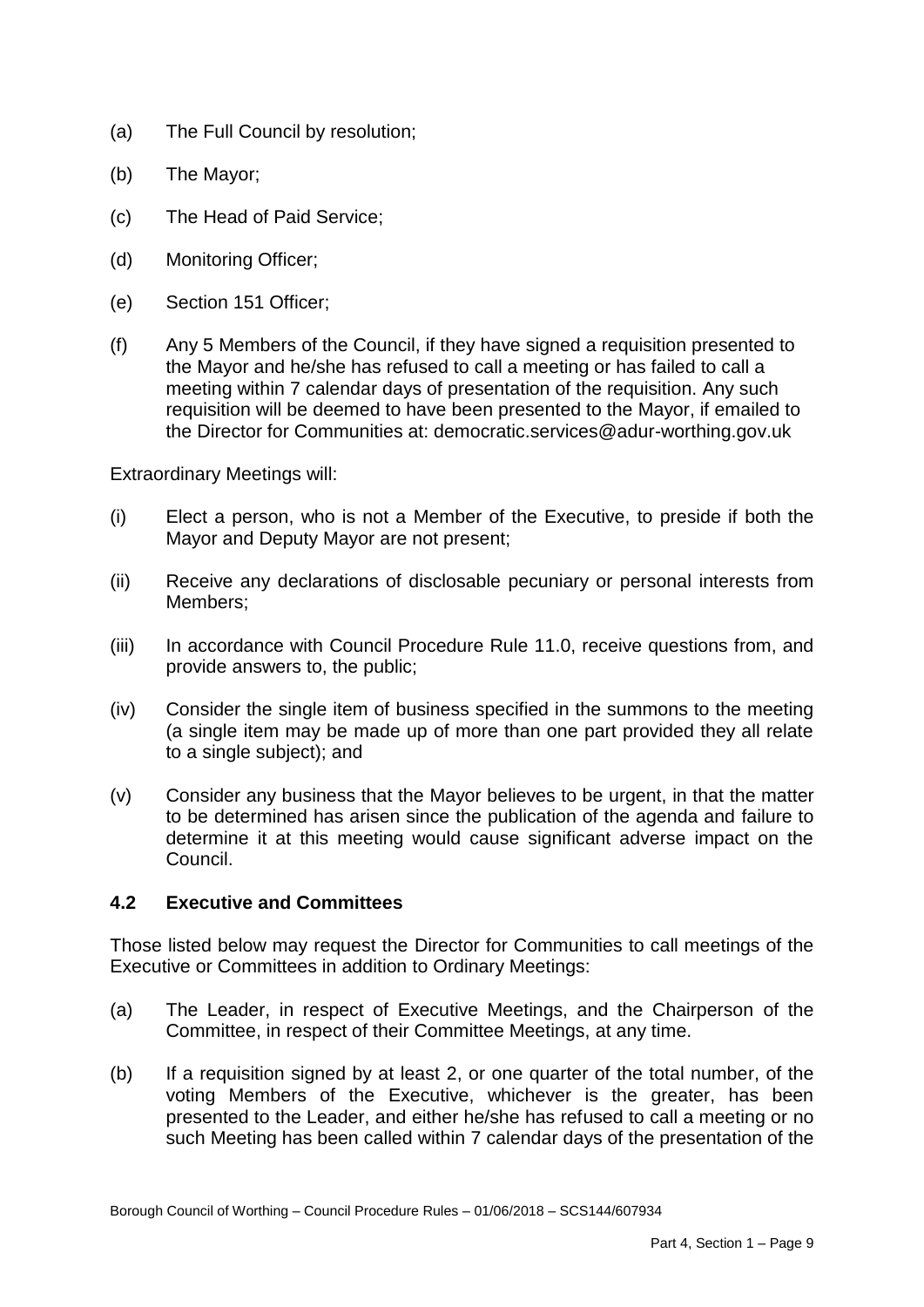requisition, then any 2, or one quarter of the number, of the voting Members of the Executive, whichever is the greater, may call an Extraordinary Meeting of the Executive by notice in writing to the Director for Communities at democratic.services@adur-worthing.gov.uk specifying the business proposed to be transacted. The Director for Communities shall give notice to all Members of the Executive and all persons entitled to receive papers. Timeframes set out in the Access to Information Procedure Rules must be complied with.

 $(c)$  voting Members of the Committee, whichever is the greater, has been presented to the Chairperson of the Committee, and either he/she has refused to call a meeting or no such Meeting has been called within 7 calendar days of the presentation of the requisition, then any 2, or one quarter of the number, of the voting Members of the Committee, whichever is the greater, may call an Extraordinary Meeting of the Committee by notice in writing to the Director for Communities at democratic.services@adur-worthing.gov.uk specifying the business proposed to be transacted. The Director for Communities shall give notice to all Members of the Committee and all persons entitled to receive papers. Timeframes set out in the Access to Information Procedure Rules If a requisition signed by at least 2, or one quarter of the total number, of the must be complied with.

Extraordinary Meetings will:

- $(a)$ Elect a person to preside if the Chairperson and Deputy Chairperson are not present;
- (b) Receive any declaration of Substitute Members in accordance with Council Procedure Rule 2.4;
- (c) Receive any declarations of disclosable pecuniary or personal interests from Members;
- $(d)$ In accordance with Council Procedure Rule 11.0, receive questions from, and provide answers to, the public;
- (e) Consider any other business specified in the agenda for the meeting;
- (f) Consider any business that the Chairperson believes to be urgent, in that the matter to be determined has arisen since the publication of the agenda and failure to determine it at this meeting would cause significant adverse impact on the Council.

## **5.0 SPECIAL MEETINGS**

**5.1 Full Council**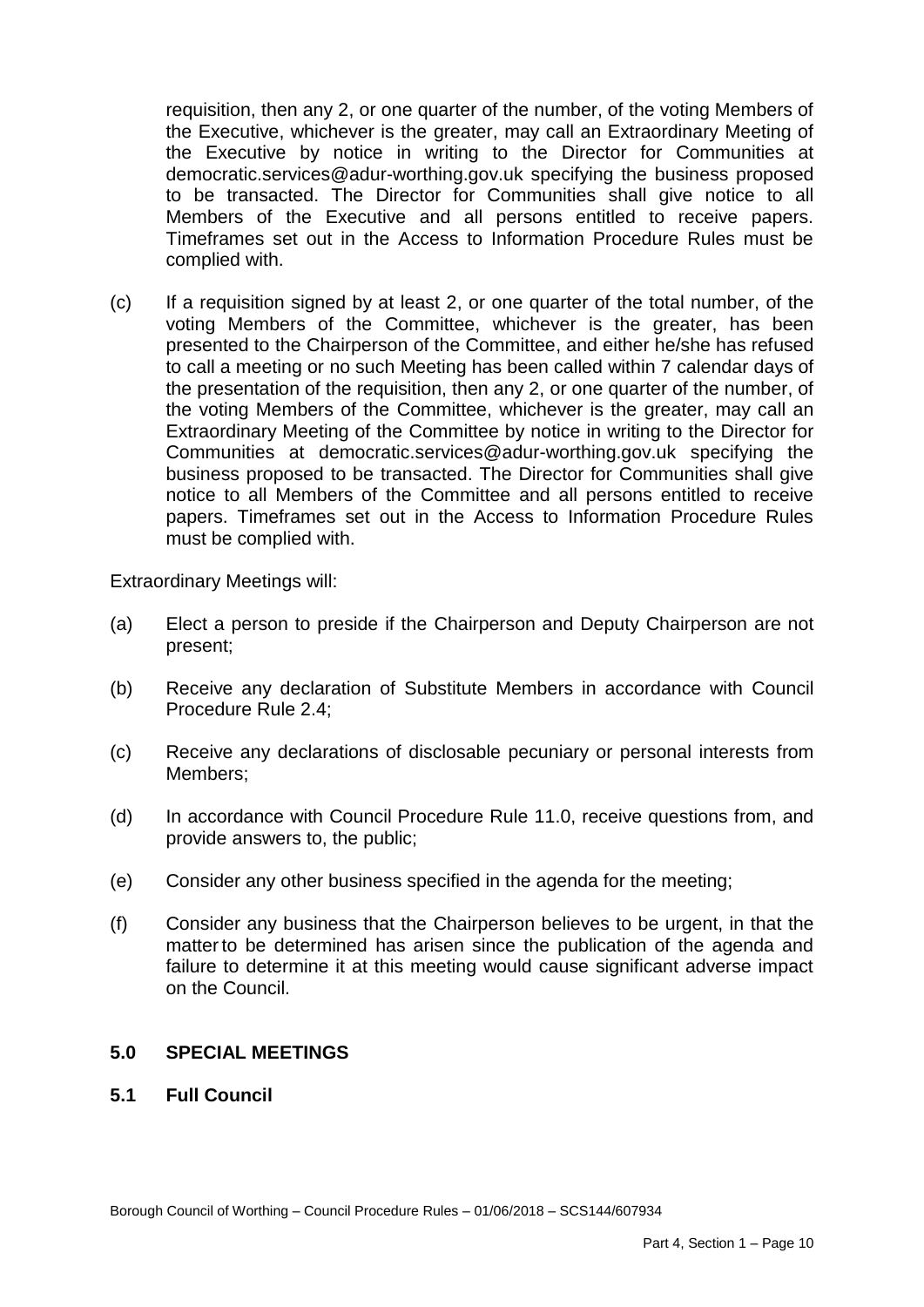A Special Meeting of the Full Council is one that is required by statute or by the Council and shall only consider a single substantive item of business. The meeting shall be convened for the specific statutory purpose which shall be contained in the summons. No other business may be transacted at that meeting.

 Those listed below may require the Director for Communities to call a Special Meeting of the Full Council:

- (a) The Full Council by resolution;
- (b) The Mayor; and
- $(c)$ The Solicitor to the Council.

Special meetings will:

- $(i)$ Elect a person, who is not a Member of the Executive, to preside if the Mayor and Deputy Mayor are not present;
- (ii) Receive any declarations of disclosable pecuniary or personal interests from Members:
- $(iii)$  provide answers to, the public relating to the specific single item of business In accordance with Council Procedure Rule 11.0, receive questions from, and on the agenda; and
- (iv) Consider the specific item of business for which the meeting has been convened.

#### **5.2 Executive and Committees**

There shall be no Special Meetings of the Executive or any Committee.

## **6.0 TIME AND LOCATION OF MEETINGS**

#### **6.1 Full Council**

- (a) Meetings will be held at the Town Hall, Chapel Road, Worthing, commencing at 6:30 p.m. unless:
	- The Full Council resolves otherwise; or
	- For some practical reason this is not possible, in which case the meeting will be held at a location decided by the Director for Communities, after consulting the Mayor and the Leader of the Council.
- $(b)$  with such of the Mayor, the Leader of the Council and Leaders of the political If an emergency occurs, the Director for Communities may, after consulting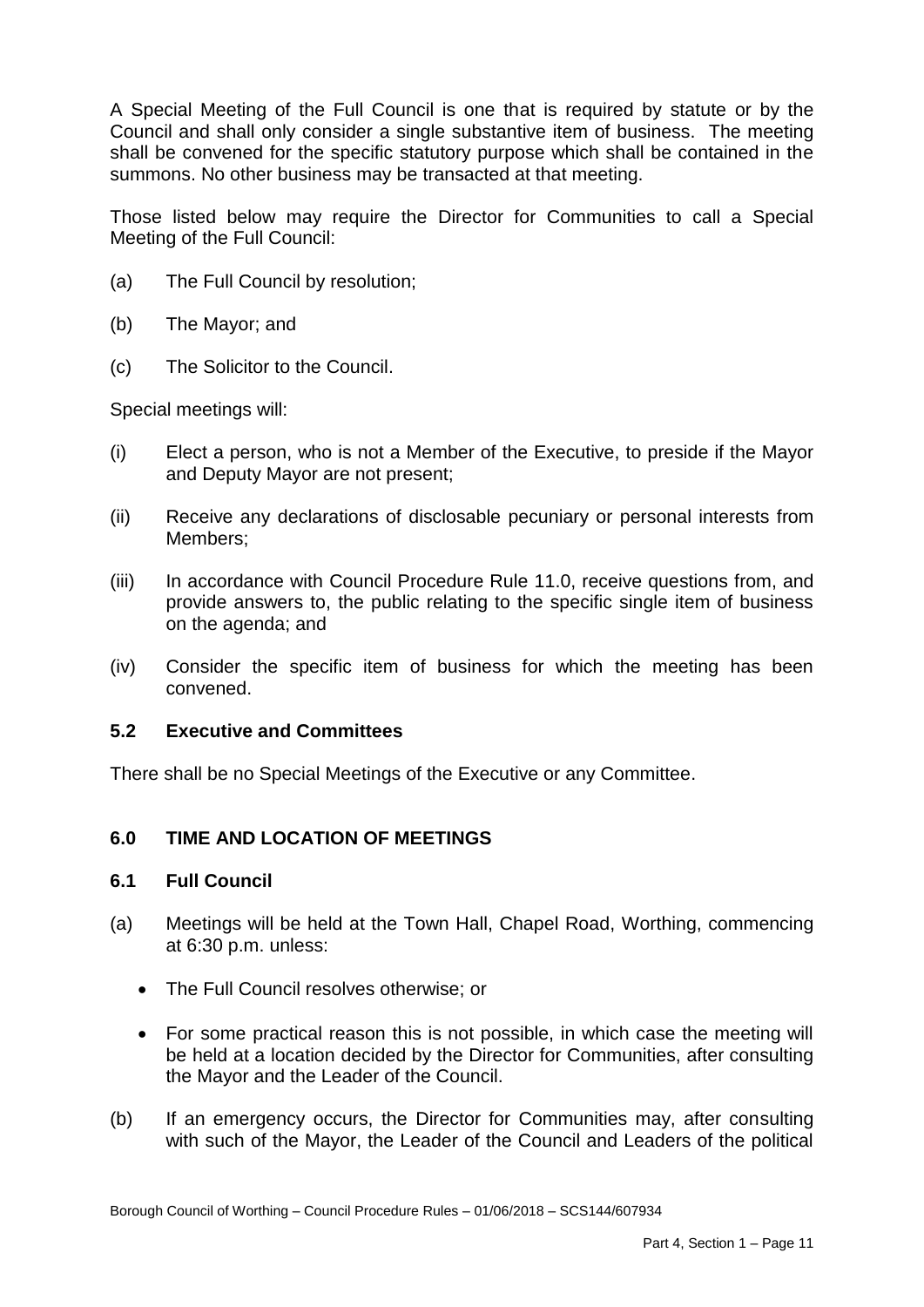groups as may conveniently be contacted, vary any arrangement agreed by the Full Council for the holding of Full Council meetings.

 (c) No meeting of the Full Council shall, except in an emergency, be held on a Friday evening, Saturday, Sunday, Bank Holiday or day on which the Council shall have granted a general holiday for its employees.

#### **6.2 Executive and Committees**

- (a) Meetings of the Executive and Committees will be held at the Town Hall, Chapel Road, Worthing, unless:
	- The Full Council resolves otherwise; or
	- For some practical reason this is not possible, in which case the meeting will be held at a place decided by the Director for Communities after consulting with the Chairperson of the Executive and Committee; or
	- They are Joint Committees under a Joint Committee Agreement, in which case the time and location of the meeting is governed by that Agreement.
- $(b)$  the Chairperson of the Executive or the Committee, as the case may be, and, so far as practicable, representatives of the political groups, vary any arrangements agreed by the Full Council, the Executive or the Committee, for If an emergency occurs, the Director for Communities may, after consulting the holding of meetings.

## **7.0 NOTICE OF AND SUMMONS TO MEETINGS**

- $7.1$  for Communities shall publish on the Council's website and make available at the Council's offices, the time and location of the intended meeting and, where the meeting is called by Members of the Council, the notice shall be signed by those Members and shall specify the purpose proposed to be transacted Not less than 5 clear working days before the day of a meeting, the Director there.
- 7.2 At least 5 clear working days before the day of a meeting, the Director for Communities will send a summons or agenda signed by him or her to every Member of the Council by electronic mail, by post, or by leaving it at their usual place of residence. The summons or agenda will give the date, time and location of each meeting, specify the business to be transacted and will be accompanied by such reports or shall provide access to such reports electronically.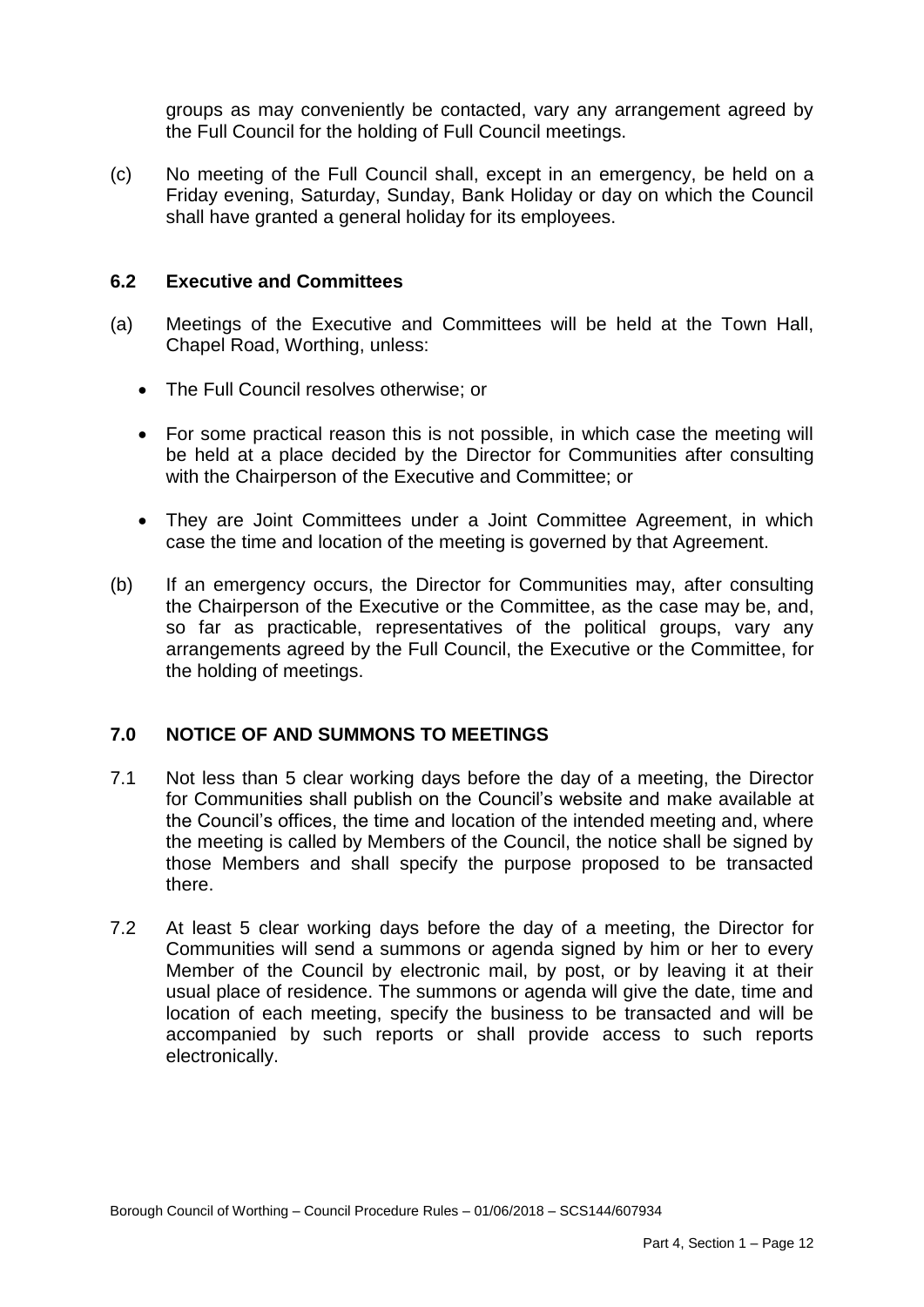#### **8.0 CHAIRING OF MEETINGS**

## **8.1 Full Council**

- $(a)$ The person presiding at a meeting of Full Council may exercise any power or duty of the Mayor.
- $(b)$  Member of the Executive) to preside in the absence of the Mayor or their Deputy, the Director for Communities, or the Solicitor to the Council, or their representatives, shall preside and call for a motion that a Member of the If it is necessary to choose a Member of the Council (who cannot be a Council take the Chair.
- $(c)$  Solicitor to the Council, or their representatives, shall have all the powers of the Mayor for the purposes of that debate. If there is any debate on this motion, then the Director for Communities, or the

### **8.2 The Executive and Committees**

- $(a)$ The person presiding at a meeting of the Executive and Committees may exercise any power or duty of the Chairperson.
- $(b)$  case may be, to preside in the absence of the Chairperson or their Deputy, the Director for Communities, or the Solicitor to the Council, or their representatives, shall preside and call for a motion that a Member of the Council take the Chair. If it is necessary to choose a Member of the Executive or Committee, as the
- $(c)$  Solicitor to the Council, or their representatives, shall have all the powers of If there is any debate on this motion, then the Director for Communities, or the the Chairperson for the purposes of that debate.

#### **9.0 QUORUM**

#### **9.1 Full Council**

- $(a)$ The Quorum of a meeting will be 10 Members.
- $(b)$  present, the meeting shall stand adjourned for 15 minutes. If during any meeting the person presiding declares that there is not a quorum
- (c) If, after 15 minutes, the person presiding declares that there is still no quorum present, the meeting shall end.
- (d) Notwithstanding any provision in these rules that notices of questions or motions shall lapse, the consideration of all business which is on the agenda of a meeting brought to an end under the previous paragraph, and which has not been completed before the meeting is brought to an end, shall be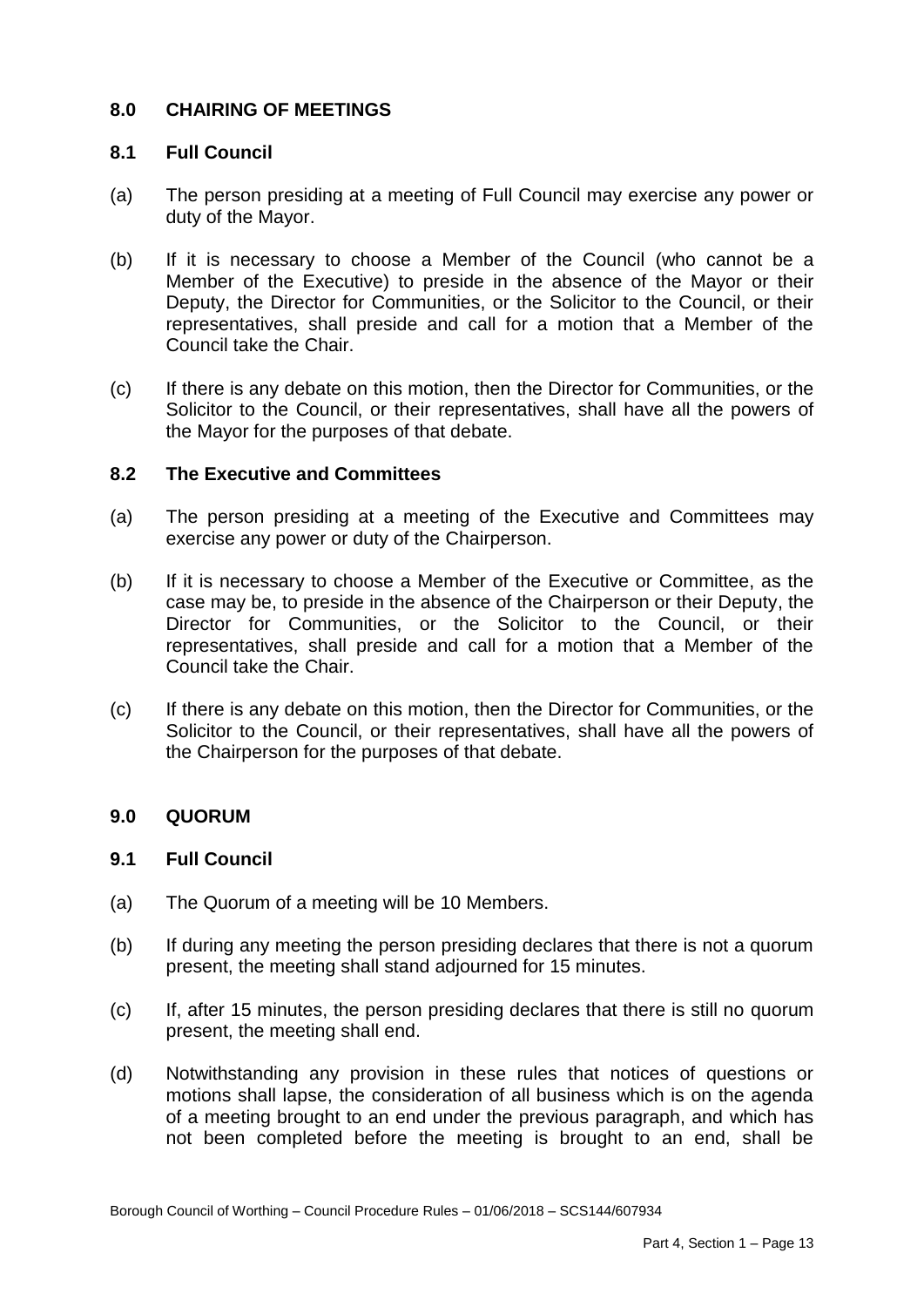postponed to the next meeting, whether Ordinary or Extraordinary, insofar as is allowed by law.

#### **9.2 The Executive and Committees**

- $(a)$  the Executive or Committee, as the case may be, (rounded up where The Quorum of a meeting will be one third of the whole number of Members of necessary to the next whole number), save that:
	- In the case of the Licensing Committee the quorum will be one quarter of the whole number of Members of the Committee (rounded up where necessary to the next whole number);
	- In no case shall the quorum of a Committee be less than 3; and
	- In no case shall the quorum of a Sub-Committee be less than 2.
- $(b)$  present, the meeting shall stand adjourned for 15 minutes. If during any meeting the person presiding declares that there is not a quorum
- (c) If, after 15 minutes, the person presiding declares that there is still no quorum present, the meeting shall end.
- (d) Notwithstanding any provision in these rules that notices of questions or motions shall lapse, the consideration of all business which is on the agenda of a meeting brought to an end under the previous paragraph, and which has not been completed before the meeting is brought to an end, shall be postponed to the next meeting, whether Ordinary or Extraordinary, insofar as is allowed by law.

#### **9.3 Joint Committees**

 The quorum of a Joint Committee shall be determined in accordance with the Joint Committee Agreement or arrangement under which it is constituted. However, if no such arrangements are set out within the Joint Committee Agreement, or arrangement under which a Joint Committee is convened, then Council Procedure Rule 9.2 above will apply.

#### **10.0 DURATION OF MEETINGS**

#### **10.1 General**

 $(a)$  presiding shall interrupt the proceedings and any Member speaking shall stop speaking. The person presiding shall, without discussion, take a vote on Subject to (d) below, where any meeting has lasted for 4 hours, the person whether or not the Members wish the meeting to continue.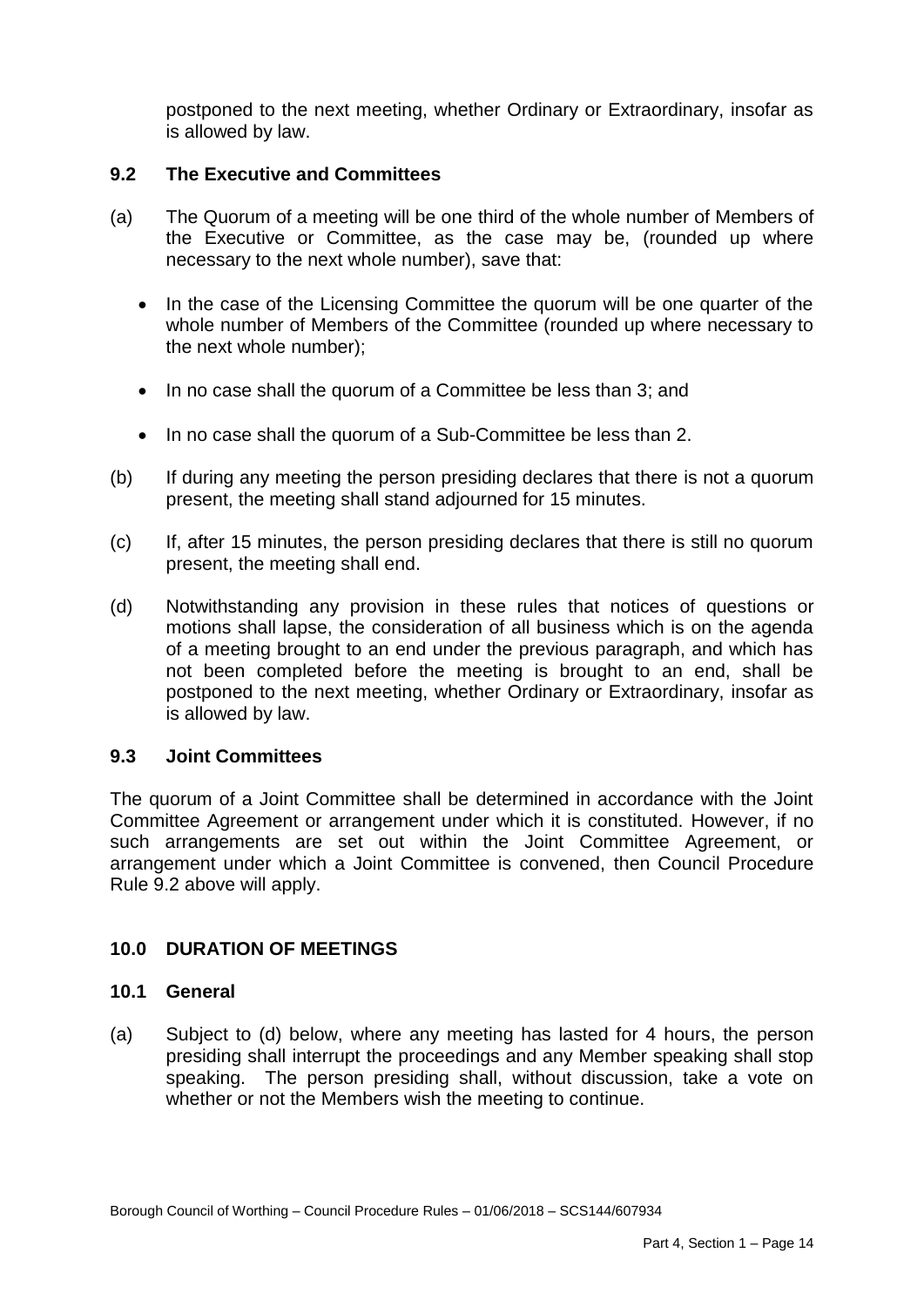- $(b)$  the person presiding shall, without further discussion, take a vote on the item under discussion and then the meeting shall stand adjourned. The remaining business shall be considered at a time and date fixed at that time by the If the majority of Members present do not vote to continue the meeting, then person presiding and if no such date is fixed, at the next Ordinary Meeting.
- $(c)$  vote on whether or not to continue the meeting will take place on an hourly If the majority of Members present vote to continue the meeting, then a further basis thereafter.
- $(d)$  with matters arising under the Licensing Act 2003 and the Gambling Act 2005, Committee meetings dealing with staff appointments or staff appeals and Standards Committee meetings dealing with code of conduct determination Council Procedure Rule 10.1 (a), (b) and (c) do not apply to meetings dealing hearings.

# **11.0 QUESTIONS BY THE PUBLIC**

## **11.1 Full Council**

#### 11.1.1 General

 Members of the public, who live, work or own property in the Borough, may ask questions of any Member of the Executive at any meeting of the Council and will be allowed a maximum of 5 minutes per person. This provision is subject to a maximum of 30 minutes being available for all public questions.

No discussion will take place in respect of any question.

 Where notice has been given of the question in accordance with Council Procedure Rule 11.1.3, the questioner and the Member to whom the question is put are both present, and there is sufficient time, then a verbal response will be provided. If not, a written response will be provided within 3 working days.

 There will be no opportunity for the public to ask questions at an Annual Meeting of the Full Council.

#### 11.1.2 Order of Questions

 The questions will be put in the order in which notice of them was received, except that the Mayor may group similar questions together.

#### 11.1.3 Notice of Questions

 To enable the Member of the Executive to provide the fullest and most accurate answer, notice that it is to be asked, together with a copy of it, should be given to the Director for Communities in writing by post or email to be received no later than midday on the second working day prior to the day of the meeting. Notice should be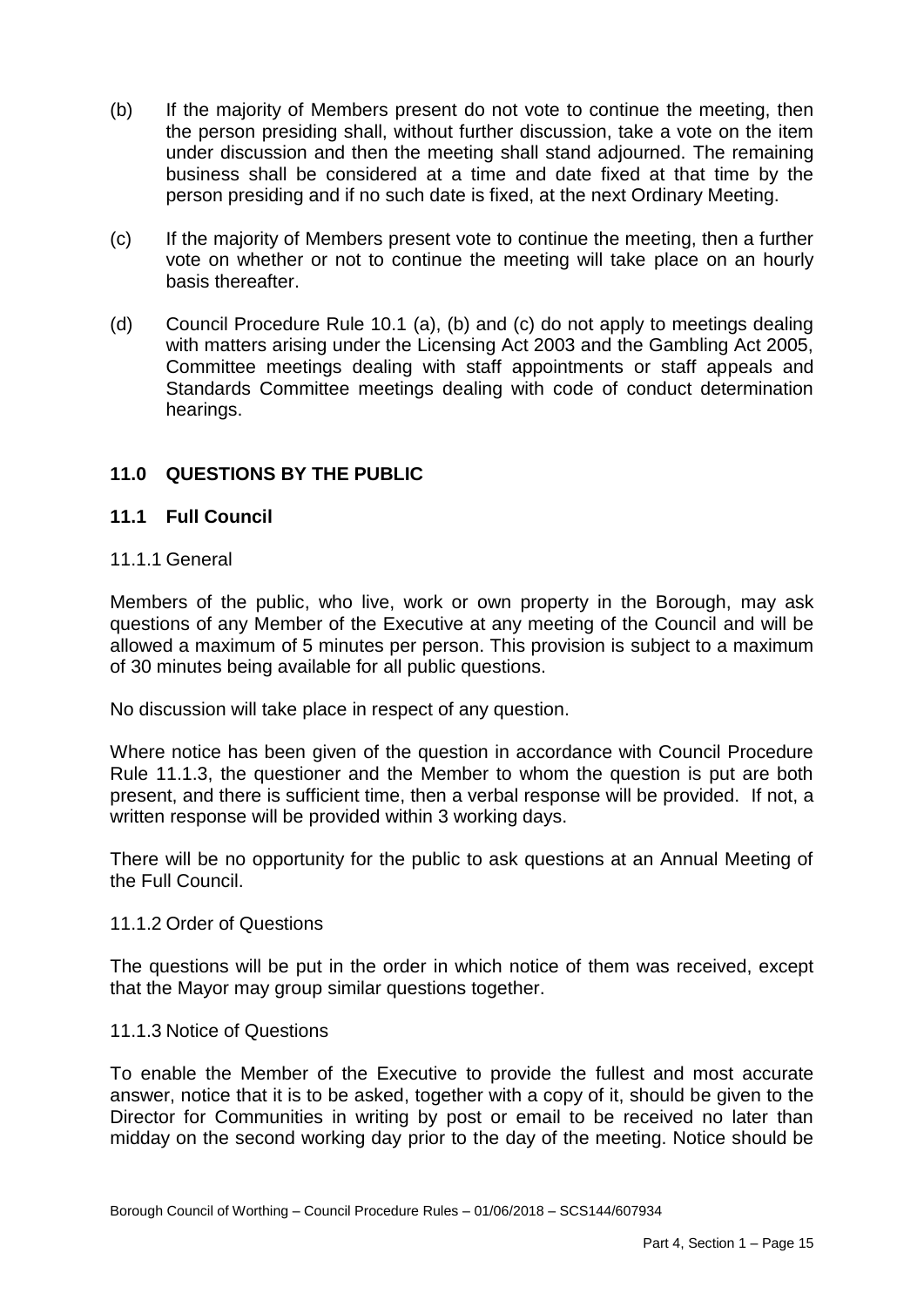given by post to the Director for Communities, Town Hall, Chapel Road, Worthing, BN11 1HA or by email to [democratic.services@adur-worthing.gov.uk.](mailto:democratic.services@adur-worthing.gov.uk) Notice of questions must include the questioner's name, address and contact details.

 Where a member of the public has failed to give notice of a question in accordance with this provision, the question may still be put, but the Member of the Executive to whom it is addressed may either choose to give a full response or respond by undertaking to provide a written response within 3 working days.

#### 11.1.4 Number of Questions

 At any one meeting, no person may make or ask more than a total of 2 questions, to the same subject. No more than 2 questions can be asked on behalf of one organisation. The member of the public may only ask questions for a maximum of 5 minutes, regardless of whether 1 or 2 questions are raised. although each question may have more than one part, provided that each part relates

#### 11.1.5 Scope of Questions

 Every question must relate to a matter for which the Council has responsibility and/or which affects the Borough.

 Where notice of a question is provided, The Director for Communities may reject a question if, in his/her opinion, it:

- (a) does not relate to a matter for which the Council has responsibility or does not affect the Borough;
- $(b)$ is not a question for the Executive (in which case, it may be referred to the relevant Committee);
- (c) is defamatory, frivolous, vexatious or offensive;
- (d) refers to legal proceedings taken or anticipated by or against the Council;
- (e) is substantially the same as a question which has been put to a meeting of the Full Council in the past 6 months;
- (f) requires the disclosure of confidential or exempt information; or
- $(a)$ (g) Would more appropriately be responded to by the Council under the Freedom of Information Act 2000 or the Data Protection Act 1998.
- 11.1.6 Record of Questions
- $(a)$  soon as possible send a copy of the question to the Member of the Executive to whom it is to be put. If the Director for Communities has rejected the question in accordance with 11.1.5 above, a copy of the question will still be Where notice of a question is provided, The Director for Communities will as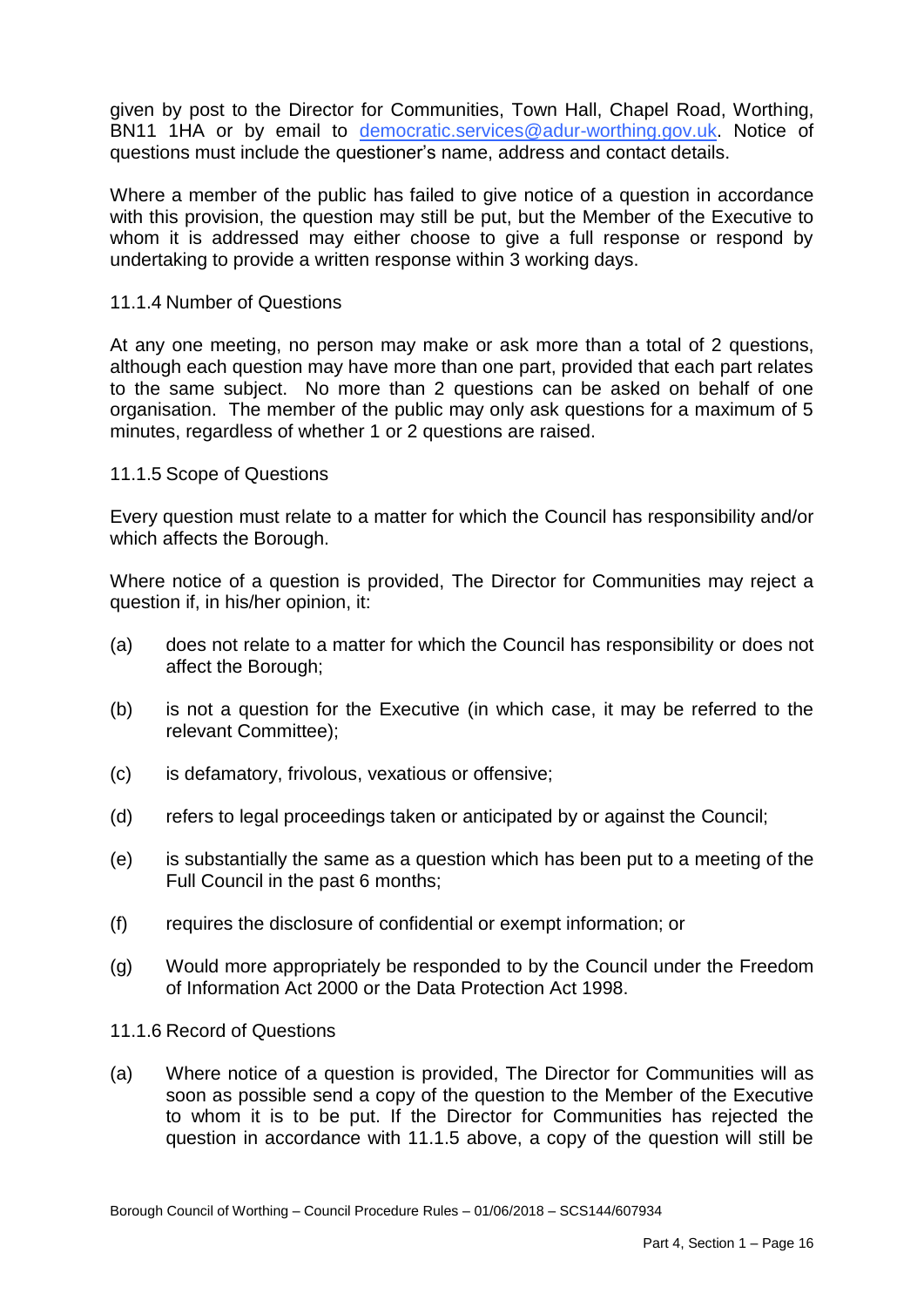sent to the relevant Member of the Executive, with reasons as to why it has been rejected.

- $(b)$  save for those that have been rejected, will be circulated to all Members of the Council, and will be made available to the public attending the meetings via the Council's website. Where notice of a question has been provided, copies of all such questions,
- $(c)$ Where a question is asked, without notice, the Director for Communities or his / her representative will record a summary of the question in the minutes of the meeting.
- 11.1.7 Asking the Question at the Meeting
- $(a)$  Executive Member. The Mayor will invite the questioner to put the question to the relevant
- $(b)$  be present at the meeting, they may ask the Mayor to put the question on their behalf. If the Mayor puts the question, he/she will indicate either that a written reply will be given within 3 working days, or that, in the absence of the If a member of the public who has submitted notice of a question is unable to questioner, the question will not be dealt with.
- $(c)$ The provisions of Council Procedure Rule 11.1.5 apply and the Mayor may reject a question at the meeting on those same grounds.
- 11.1.8 Supplemental Question
- $(a)$  supplementary question, without notice, to the Executive Member, who has replied to his or her original question. A supplementary question can be for a maximum of 2 minutes, subject to the overall 30 minutes allowed for public A member of the public who has put a question in person, may also put one question time.
- $(b)$ (b) A supplementary question must arise directly out of the original question or the reply.
- $(c)$ The Mayor may reject a supplementary question on any of the grounds in Council Procedure Rule 11.1.5 above.
- 11.1.9 Answers
- (a) Where notice has been given of a question, a verbal response will be provided with a maximum time limit of 5 minutes in total, subject to the maximum of 30 minutes available for public question time.
- $(b)$  verbal response will be provided, with a time limit of 2 minutes, subject to a Where a supplemental question is asked, following a question on notice, a maximum of 30 minutes available for public question time.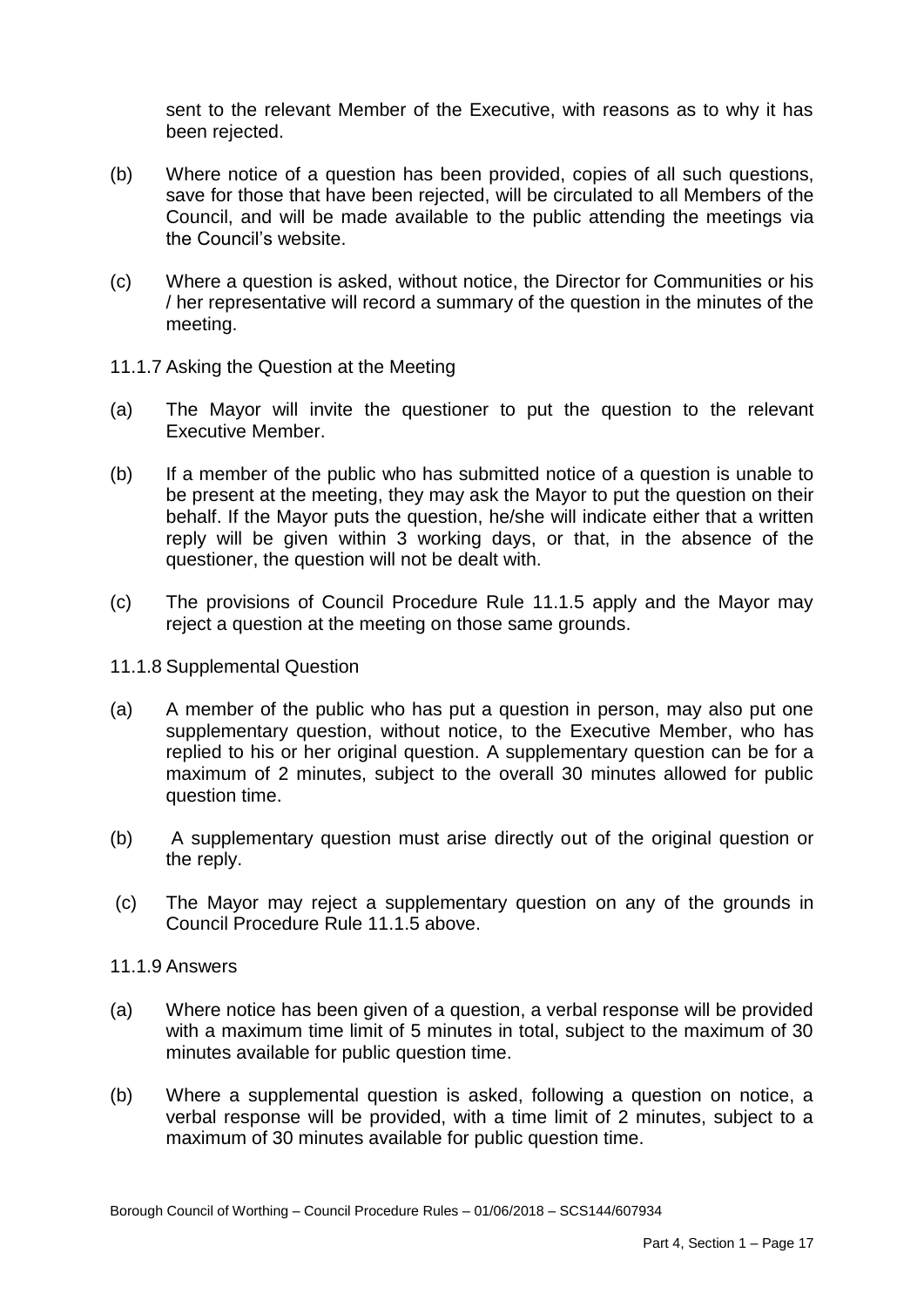- $(c)$  either because of the non-attendance of the Member of the Executive to whom it was to be put, or the non-attendance of the member of the public putting the question, will be dealt with by way of a written answer, to be provided within 3 Any question which cannot be responded to during Public Question Time, working days of the meeting.
- $(d)$  during Public Question Time due to lack of time, it will be dealt with by way of Where notice of a question has been provided, but it cannot be responded to a written answer, to be provided within 3 working days of the meeting.

## 11.1.10 Referral to the Executive or a Committee

 Any Member of the Council may move that a matter raised by a question, be referred to either the Executive or a Committee. Once seconded, such a motion will be voted on without discussion.

## **11.2 The Executive and Committees**

#### 11.2.1 General

 Members of the public, who live, work or own property in the Borough, may ask questions at any meeting of the Executive or a Committee on any matter which is before that meeting, or for which the Executive or that Committee has responsibility, subject to:

- (a) A question cannot be put in relation to a specific planning application;
- (b) A question cannot be put in relation to a specific application before a Licensing Committee or Sub-Committee;
- $(c)$ A question cannot be put in relation to a specific staffing appointment or appeal matter; and
- $(d)$ A question cannot be put in relation to a specific Standards determination matter;
- (e) There will be a maximum of 30 minutes available for public questions.

 subject to the maximum 30 minutes allowed for public question time. A member of the public will be allowed a maximum of 5 minutes to ask their question,

 Where notice of the question has been provided in accordance with Council Procedure Rule 11.2.3, both the questioner and the Member to whom the question is put are present, and there is sufficient time, a verbal response will be given. If the questioner, or the Member, are absent, or there is insufficient time, a written response will be provided within 3 working days of the meeting being held.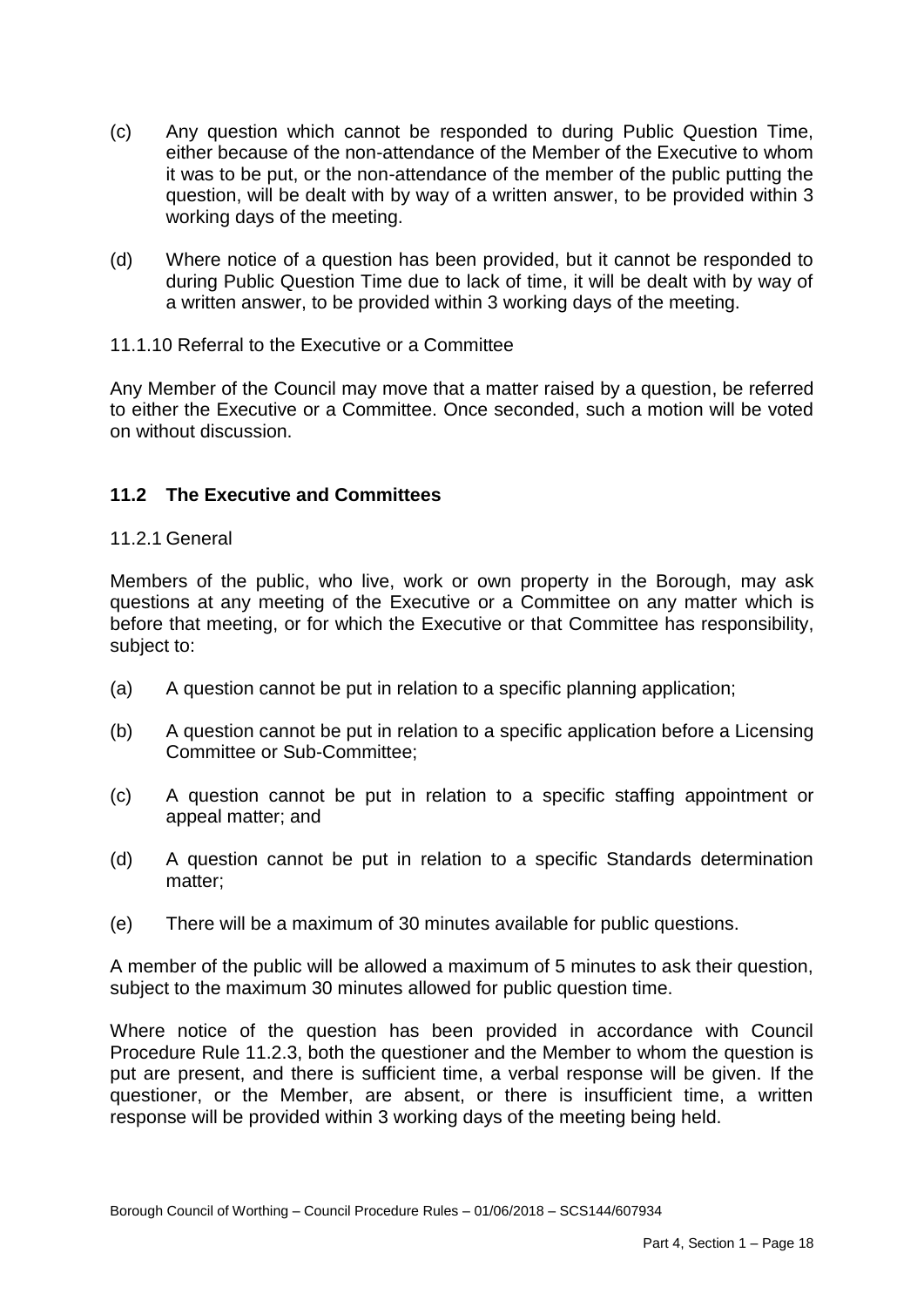## 11.2.2 Order of Questions

 Questions will be asked in the order in which notice of them was received, except that the person presiding may group similar questions together.

#### 11.2.3 Notice of Questions

 To enable the Member of the Executive or Committee to provide the fullest and most accurate answer, notice that it is to be asked, together with a copy of it, should be given to the Director for Communities in writing by post or email to be received no later than midday on the second working day prior to the day of the meeting. Notice should be given by post to the Director for Communities, Town Hall, Chapel Road, Worthing, BN11 1HA or by email to [democratic.services@adur-worthing.gov.uk.](mailto:democratic.services@adur-worthing.gov.uk) Notice must include the name, address and contact details of the questioner.

 Where a member of the public has failed to give notice of a question in accordance with this provision, the question may still be put, but the Member of the Executive or Committee to whom it is addressed may either choose to give a full response or respond by undertaking to provide a written response within 3 working days.

#### 11.2.4 Number of Questions

 At any one meeting, no person may submit more than 2 questions, although each question may have more than one part, provided that each part relates to the same subject, and no more than 2 questions can be asked on behalf of one organisation.

#### 11.2.5 Scope of Questions

 Every question must relate to a matter for which the Executive, or that particular Committee, has responsibility.

 Where notice of a question has been provided, the Director for Communities may reject a question if, in his/her opinion, it:

- (a) is not about a matter for which the Executive or Committee has a responsibility;
- (b) is defamatory, frivolous, vexatious or offensive;
- (c) refers to legal proceedings taken or anticipated by or against the Council;
- (d) is substantially the same as a question which has been put to a meeting of the Full Council, the Executive or the same Committee in the past 6 months;
- (e) requires the disclosure of confidential or exempt information; or
- (f) would more appropriately be responded to by the Council under the Freedom of Information Act 2000 or the Data Protection Act 1998.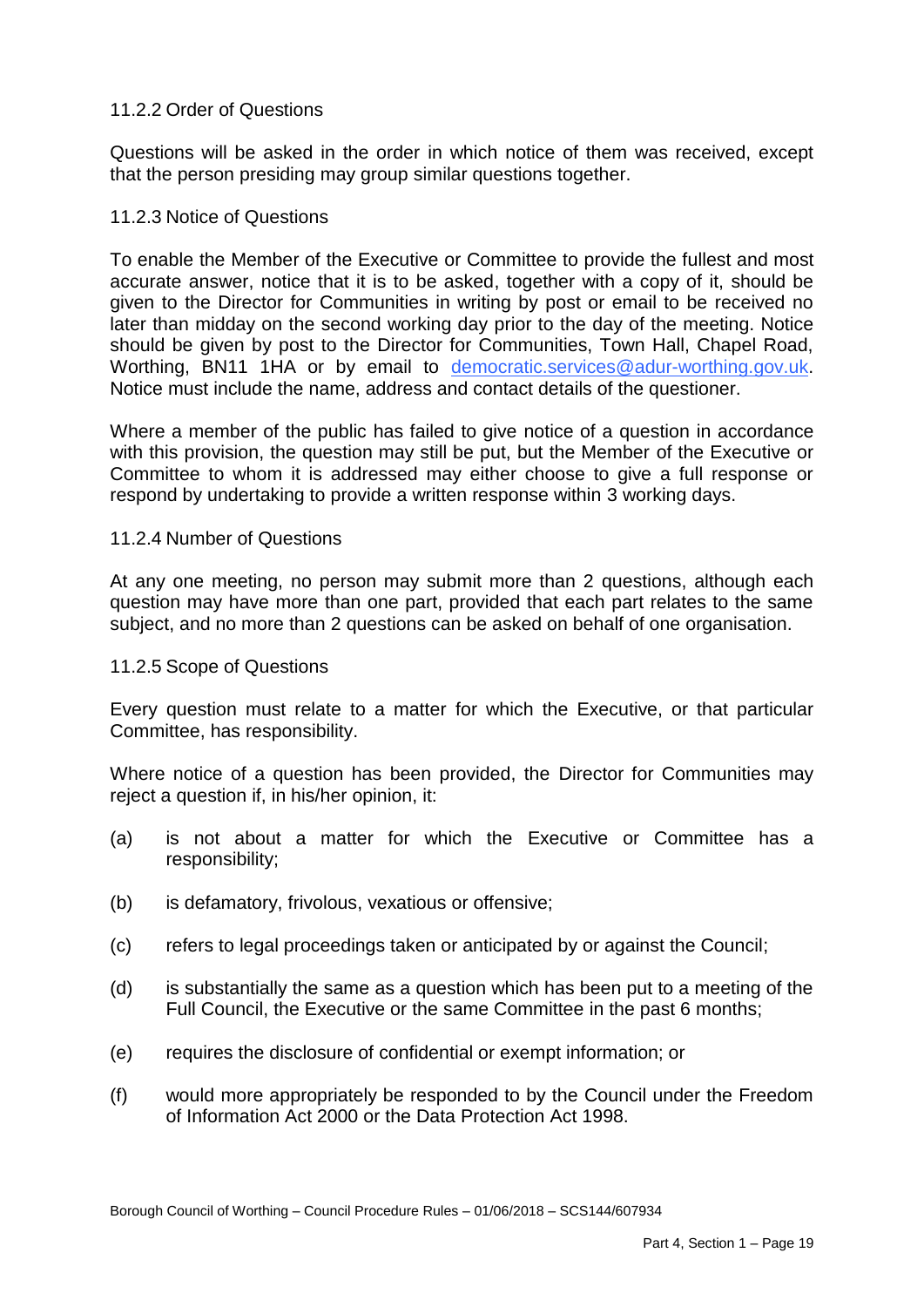#### 11.2.6 Record of Questions

- (a) Where notice of a question is provided, the Director for Communities will as soon as possible send a copy of the question to the Member to whom it is to be put. Where the Director for Communities has rejected a question, a copy will still be sent to the relevant Member together with reasons for the rejection.
- (b) Where notice of a question is provided, copies of all questions, save for those which have been rejected, will be circulated to all Members of the Executive or Committee, as the case may be, and will be made available to the public attending the meetings, and made publicly available via the Council's website.
- 11.2.7 Asking the Question at the Meeting
- $(a)$ The person presiding will invite the questioner to put the question to the meeting.
- $(b)$  be present, they may ask the person presiding to put the question on their behalf. If the person presiding sees fit, they may group similar questions together and summarise them. If the person presiding puts the question, they will indicate either that a written reply will be given within 3 working days or, in the absence of the questioner, that the question will not be dealt with. If a member of the public who has submitted notice of a question is unable to
- 11.2.8 Supplemental Question
- $(a)$  allowed a maximum of 2 minutes to put one supplementary question, without notice, to the Executive or Committee, and a verbal response will be given. A member of the public who has put a question in person, may also be
- (b) A supplementary question must arise directly out of the original question or the reply.
- $(c)$  grounds in Council Procedure Rule 11.2.1 or 11.2.5 above. The person presiding may reject a supplementary question on any of the

#### 11.2.9 Written Answers

- $(a)$  because of the non-attendance of the Member to whom it was to be put, or due to the non-attendance of the questioner, will be dealt with by way of a written answer from the Leader of the Executive, relevant Member, or Chairperson of the Committee, to be provided within 3 working days of the Any question which cannot be dealt with during Public Question Time, either meeting.
- $(b)$  during Public Question Time due to lack of time, it will be dealt with by way of Where notice of a question has been provided, but it cannot be responded to a written answer, to be provided within 3 working days of the meeting.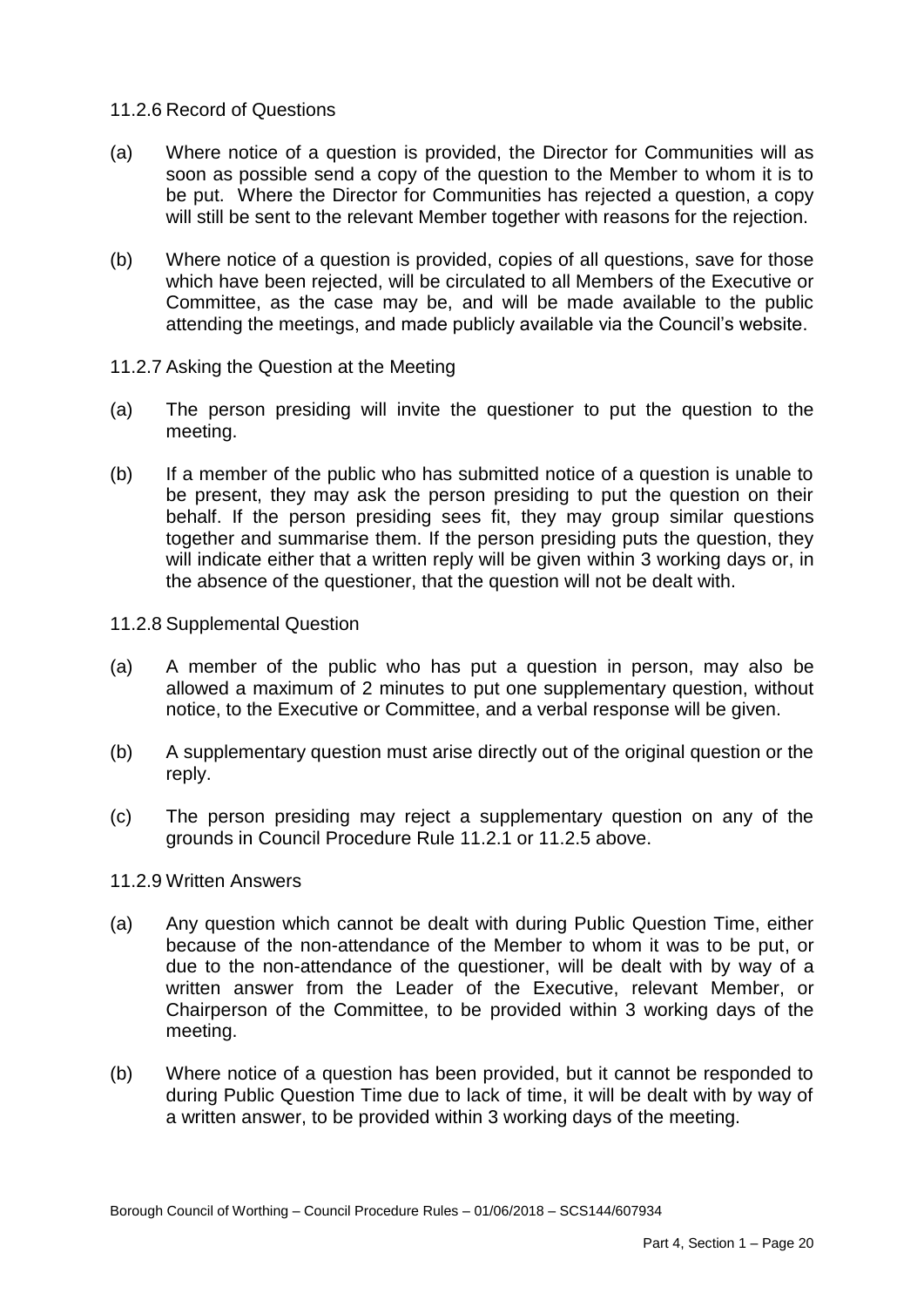# **12.0 QUESTIONS ON NOTICE BY MEMBERS AT FULL COUNCIL**

## **12.1 Questions on Notice**

Subject to Council Procedure Rule 12.3 below, a Member of the Council may ask:

- (a) the Mayor;
- (b) a Member of the Executive;
- $(c)$ the Chairperson of any Committee; or
- (d) the Council's representative on any outside body

 a question on any matter in relation to which the Council has power or which affects the Borough except that no question may be asked on:

- (i) a decision of the Planning Committee on a specific planning application;
- (ii) a decision of the Joint Governance Committee on a Standards determination;
- (iii) a decision of a Licensing Committee on a specific application, review or similar matter; and
- (iv) a decision on a staffing appointment or appeal relating to an individual;
- meeting of the full Council by a Member of that Council within the previous 6 month period. (v) a matter which is substantially the same as a question which has been put to a

Every question shall be put and answered without discussion.

# **12.2 Notice of Questions**

 A Member may only ask a question in accordance with Council Procedure Rule 12 if either:

- the Director for Communities, to be received by midday at least 2 working days prior to the day of the meeting; or (a) they have given written notice of the question and a copy of the question, to
- the Mayor and notice of, and a copy of, the question is given to the Director for Communities by midday on the day of the meeting. (b) the question relates to an urgent matter and they have obtained the consent of

## **12.3 Response**

A written response will be prepared to the question and shall be read to the meeting.

The response may take the form of:

- (a) a direct answer; or
- (b) where the desired information is in a publication of the Council or other published work, a reference to that publication; or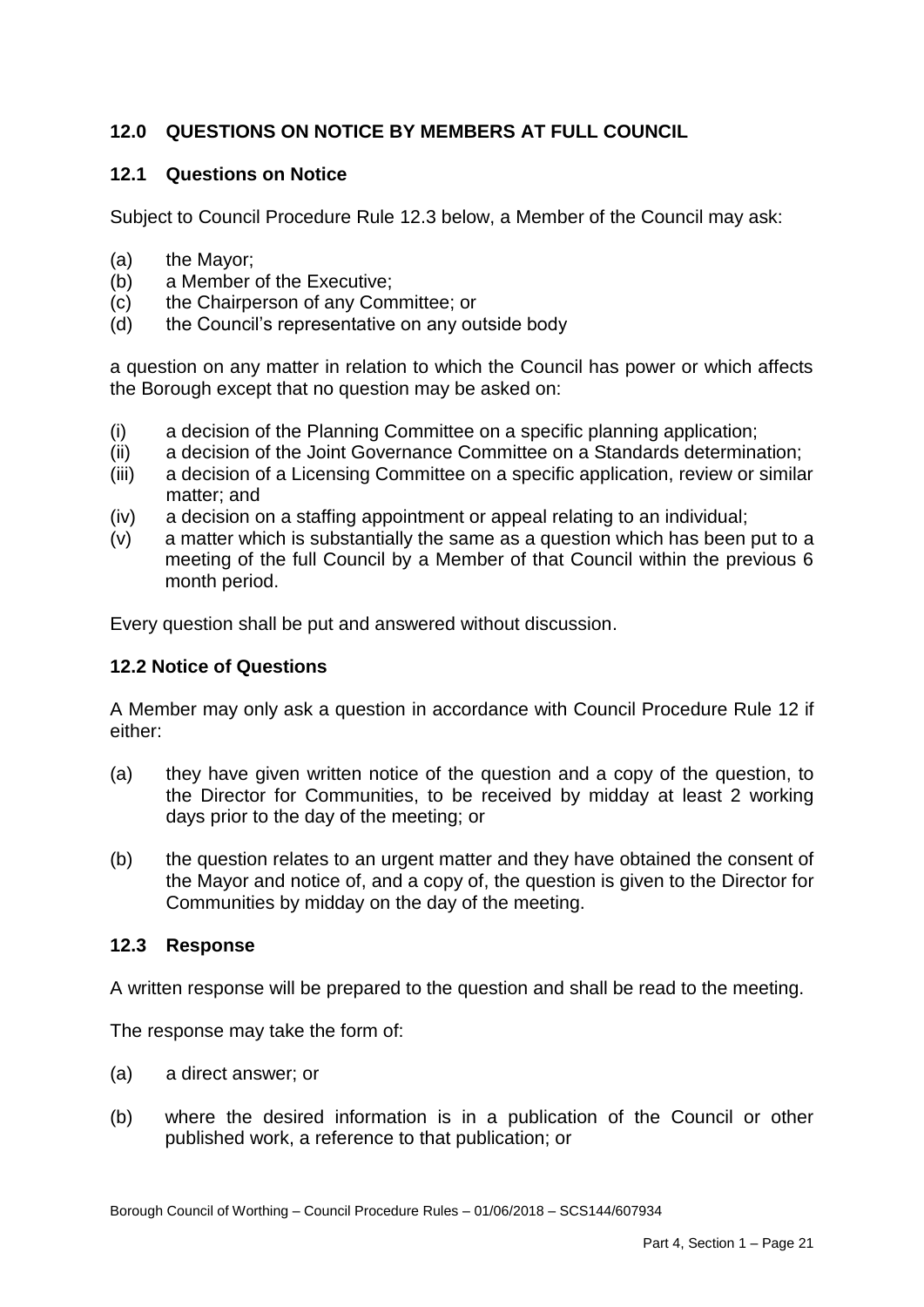(c) where the reply cannot conveniently be given to the meeting, a written answer circulated within 3 working days of the meeting, to the questioner and all Members of the Council.

## **12.4 Transferring the Response**

 The person to whom a question has been put may ask another Member to respond or may decline to answer.

 Any Member may move that a matter raised by a question under Council Procedure Rule 12 be referred to the Executive or a Committee. Once seconded, such a motion will be voted on without discussion.

## **12.5 Supplementary Question**

- $(a)$  supplementary question, without notice, of the Member to whom the first question was put, or of the Member who provided the response under 12.4 A Member asking a question under Council Procedure Rule 12 may ask one above.
- $(b)$ The supplemental question must arise directly out of the original question or the reply.

## **12.6 Number and Order of Questions**

- (a) A Member may submit as many questions as they wish to any meeting but may only ask one question and one supplementary question at a time.
- $(b)$  that each political group on the Council and independent Members are permitted to ask a question in rotation, starting with the main opposition group. The Mayor shall invite questions from Members in such an order as to ensure

## **12.7 Duration of Question Time by Members**

 The period of time allotted to Members' questions under Council Procedure Rule 12 shall not exceed 30 minutes, unless the Mayor exercises his discretion to extend it.

#### **12.8 Record of Questions and Answers**

- (a) Questions asked on notice at Full Council under Council Procedure Rule 12 will be recorded in the minutes, as will any written answer provided.
- $(b)$ For the avoidance of doubt, neither supplementary questions nor answers shall be recorded.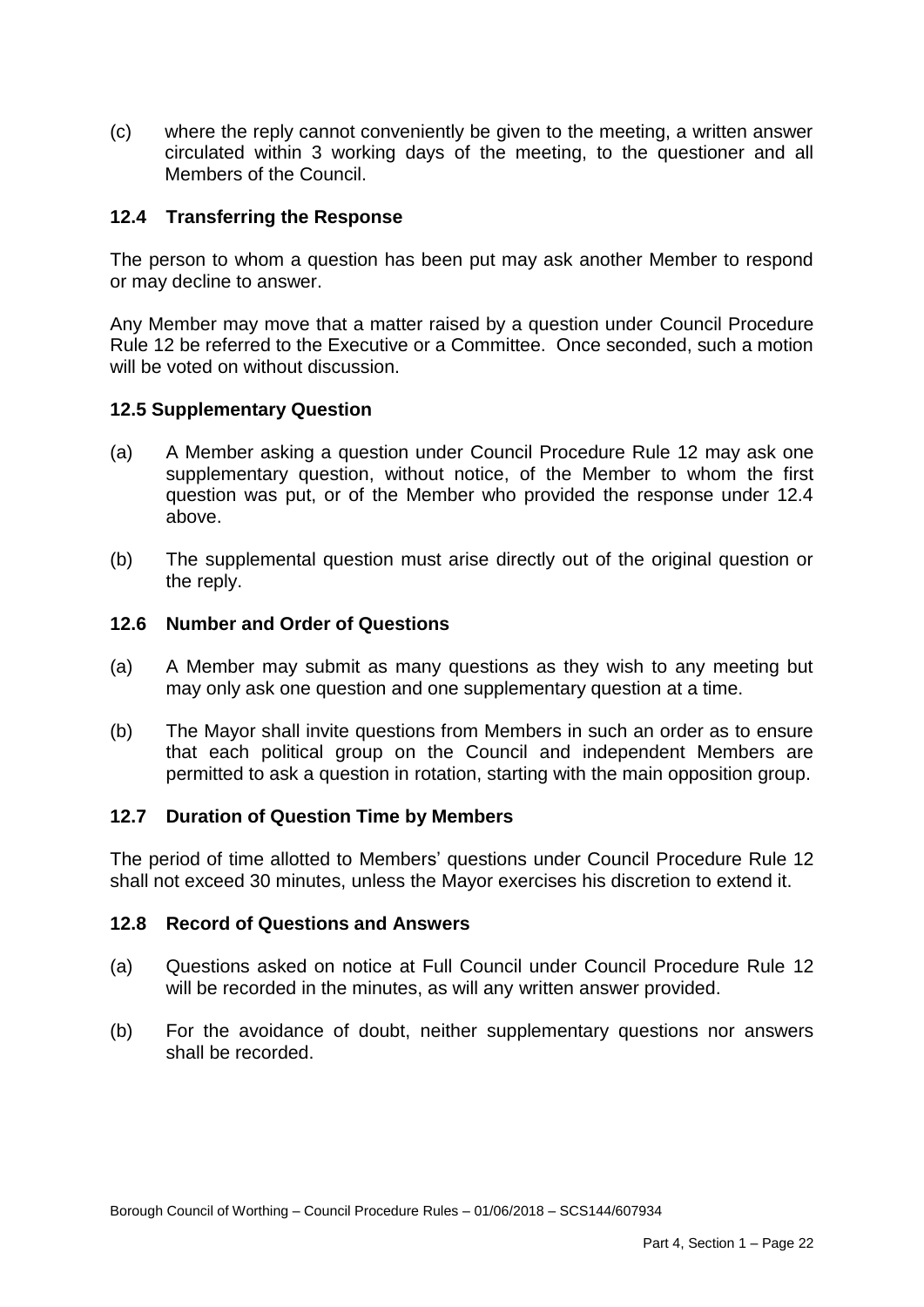# **13.0 LEADER'S REPORT TO FULL COUNCIL**

## **13.1 General**

- 13.1.1 The Leader shall prepare a Report of the business of the Executive for each Ordinary Meeting of the Full Council. In presenting the report, the Executive will have 15 minutes to make any statements that they wish to make, relating to the report before the Full Council.
- 13.1.2 Following the presentation of the Report of the business of the Executive, any Member may ask a question of the Leader or Executive Member arising from the written report provided that the question is not one which is to be put under Council Procedure Rule 12.0.
- 13.1.3 This item of business shall not last longer than 15 minutes unless in the view of the Mayor, or on a motion moved by a Member, seconded and approved by Full Council without discussion, it is deemed appropriate to extend the time. In this event, the Mayor shall specify the duration of the extension.
- 13.1.4 Every question should be put and answered without discussion.
- 13.1.5 Following the presentation of the report and questions arising on that, the Mayor shall call Members to ask questions for which due notice has been given pursuant to Council Procedure Rule 12.

## **14.0 MOTIONS ON NOTICE AT FULL COUNCIL**

#### **14.1 Notice**

- 14.1.1 Except for motions that can be moved without notice under Council Procedure Rule 15, written notice of every motion, signed by at least one Elected Member of the Council, must be delivered to the Director for Communities not less than 10 clear working days before the date of the meeting. These will be entered in a book open to public inspection.
- 14.1.2 If the notice of motion is sent by electronic means, an electronic signature will suffice, and it shall be received not less than 10 clear working days before the day of the meeting at [democratic.services@adur-worthing.gov.uk.](mailto:democratic.services@adur-worthing.gov.uk) The Member must ensure they obtain an acknowledgement of its receipt.
- Member must ensure they obtain an acknowledgement of its receipt. 14.1.3 The Director for Communities will date and number the motion in the order in which it is received.

# **14.2 Scope**

 14.2.1 Every motion shall be relevant to some matter in relation to which the Council has powers or duties or which affects the Borough.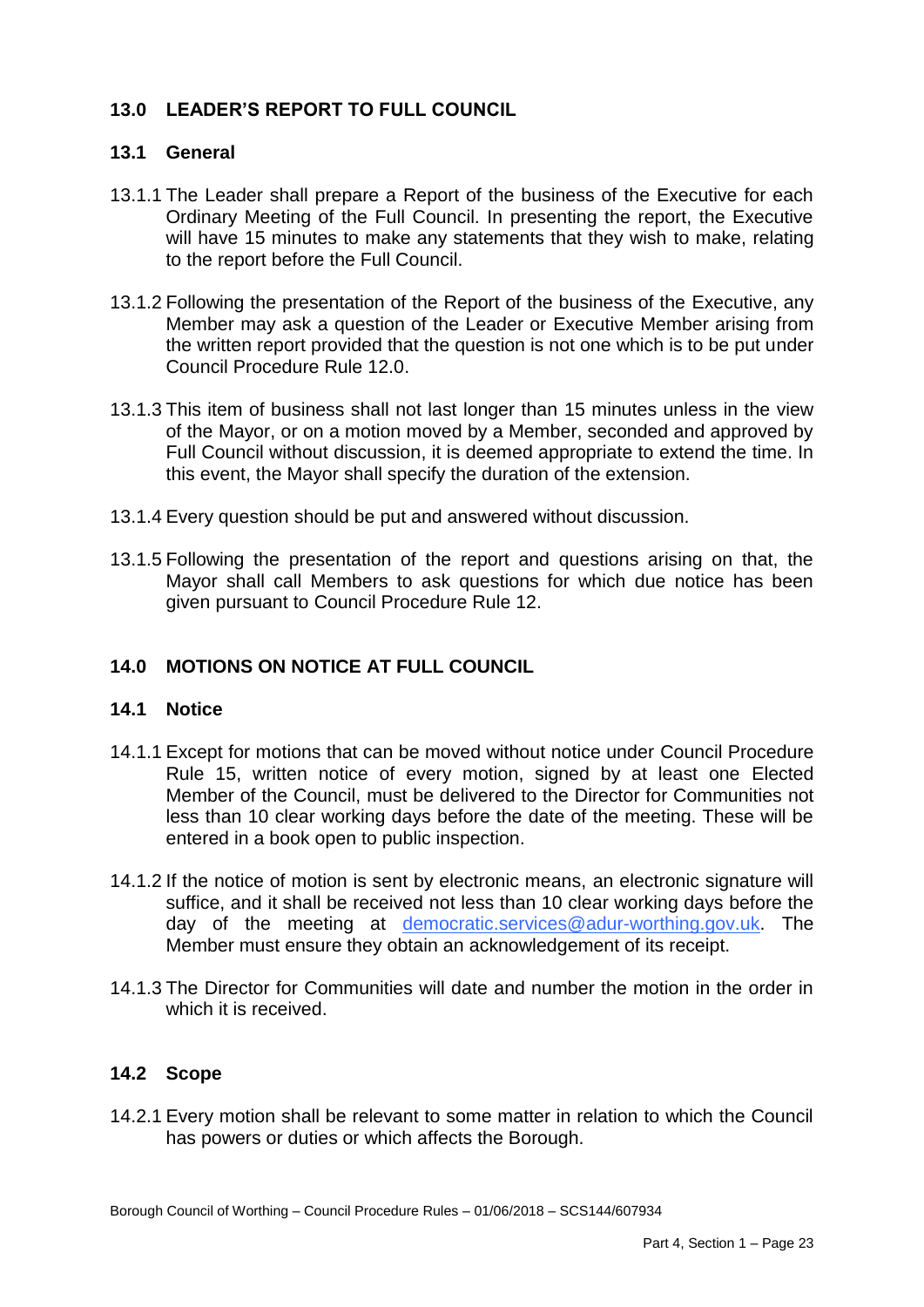- 14.2.2 Where a motion is received, the Director for Communities may reject it if, in his/her opinion, the motion:
	- (a) is not relevant either to some matter in relation to which the Council has powers or duties or it does not affect the Borough; or
	- (b) is defamatory, frivolous, unlawful, vexatious or offensive; or
	- (c) refers to legal proceedings taken or anticipated by or against the Council; or
	- (d) is substantially the same as a motion which has been received and accepted in the past 6 months; or
	- (e) requires the disclosure of confidential or exempt information; or
	- (f) is improper, out of order or not relevant.

 Where a motion is rejected by the Director for Communities, he/she shall return the motion to the Member of the Council who sent it, stating that it will not be inserted on the agenda and providing reasons.

- 14.2.3 Where the Council is in the process of consulting with the public on a proposal, or responding to a formal consultation process, no notice of motion expressing support or objecting to the proposals shall be accepted.
- 14.2.4 All accepted notices of motion shall be sent, via a report, direct to Full Council by the Director for Communities. Such report will include the procedure for consideration and determination of the motion.
- 14.2.5 The decision of the Director for Communities will be final.

## **14.3 Motions set out in Agenda**

- 14.3.1 Accepted motions for which notice has been given will be listed on the agenda, subject to the exception below, in the order in which notice was received by the Director for Communities, unless the Member giving notice of the motion gives advance written notice that they intend to propose to defer the motion until the next meeting, or withdraw the motion.
- 14.3.2 Such accepted motions will be placed on the agenda immediately before the consideration of exempt information items.
- 14.3.3 The maximum number of accepted notices of motion to be presented at a Council meeting shall be as follows:
	- The 3 largest Political Groups: 2 each Group
	- Any other Group: 1 each Group

 If the 3 largest groups cannot be determined due to equality in numbers, then each Political Group with a membership of 5 or more may present 2 motions.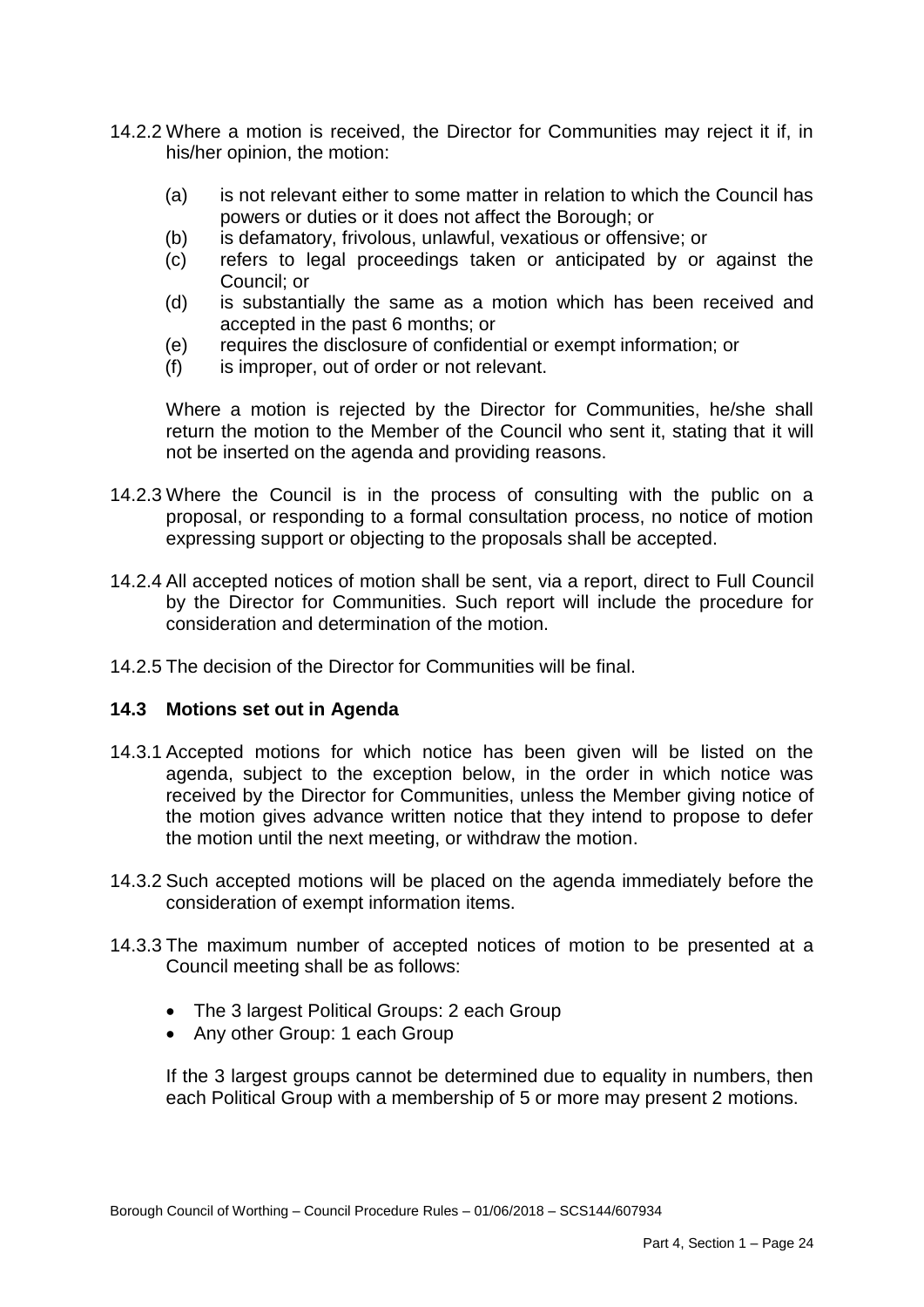- 14.3.4 Any Member not belonging to a Political Group may present not more than 1 notice of motion.
- 14.3.5 Where Members of a Political Group submit more than the permitted maximum number of notices of motion the Group shall decide which of these it wishes to table. In the absence of such a decision, notices of motion from Members of a Group shall be taken in the order in which they are received up to the permitted maximum number.

## **14.4 Procedure for Consideration and Determination of a Motion**

Motions shall be dealt with as set out below:

- 14.4.1 If any part of the subject matter of any motion comes within the remit of the Executive, upon being moved and seconded, it shall be noted by Council and referred without debate to the Executive for consideration and determination.
- 14.4.2 If any part of the subject matter of any motion comes within the remit of any Regulatory Committee (i.e. Planning and Licensing), upon being moved and seconded, it shall be noted by Council and referred without debate to such Committee for consideration and determination.
- 14.4.3 Subject to rules 14.4.1 and 14.4.2, if any part of the subject matter of any motion comes within the remit of any other Council committee, upon being moved and seconded, it shall be noted by Council and referred without debate to the relevant Committee for consideration and determination.
- 14.4.4 Where the subject matter of a motion:
	- (i) is not within the remit of the Executive, a Regulatory Committee or any other Council Committee; and
	- (ii) does not incur any Council expenditure; and
	- (iii) does not include a proposal for the Council to take any substantive action and is merely declaratory;

 then it may be considered by the Full Council at the meeting at which it appears in the agenda.

- 14.4.5 Where the subject matter of a motion:
	- (i) is not within the remit of the Executive, a Regulatory Committee or any other Council Committee; and
	- (ii) does not incur any Council expenditure; and
	- (iii) does include a proposal for the Council to take substantive action and is more than declaratory;

then it may be considered by a future meeting of the Full Council.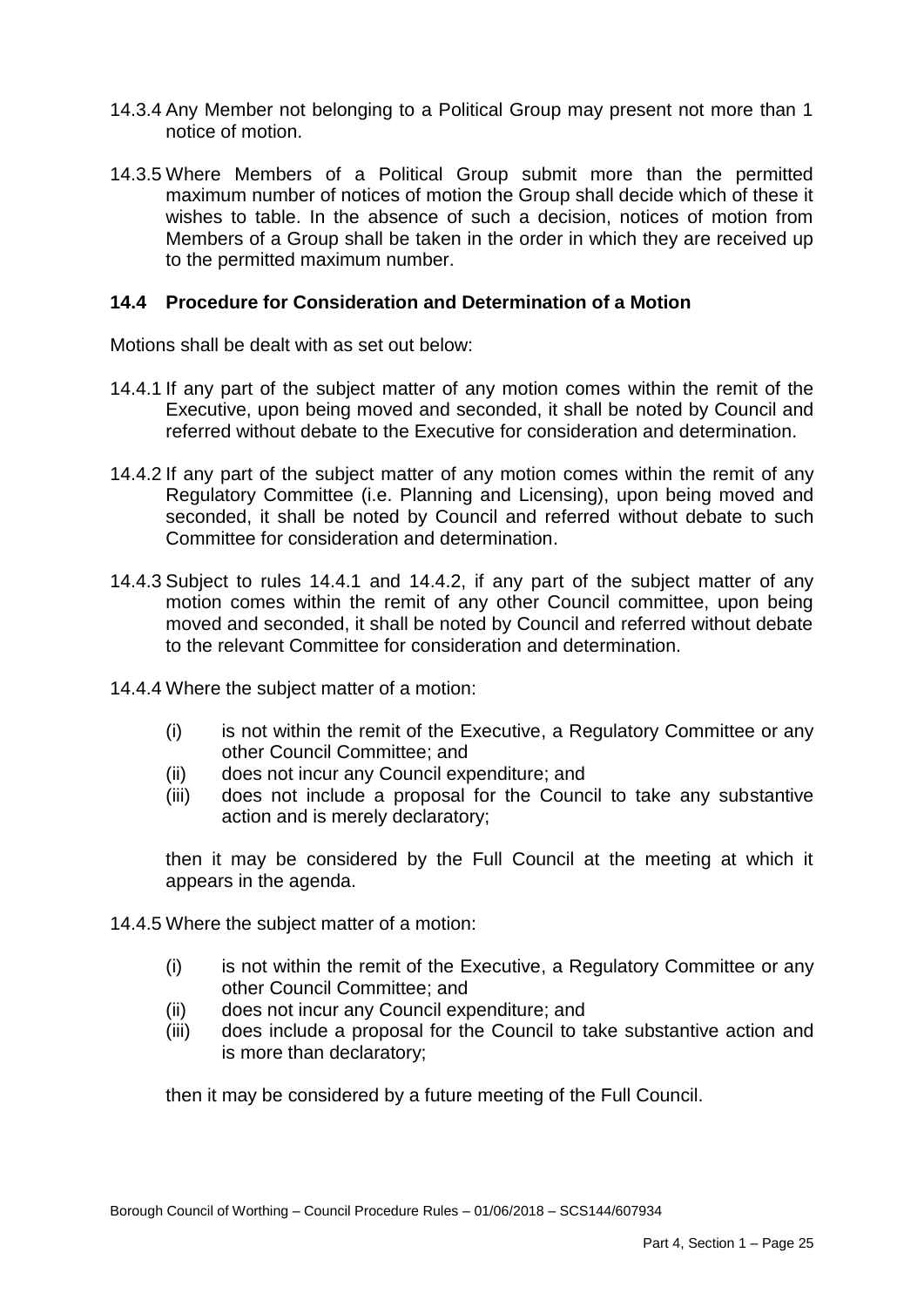## **14.5 Speaking to propose a Motion**

- 14.5.1 If a motion on the agenda at Full Council is to be referred automatically to the accordance with Council Procedure Rule 14.4, the proposer of the motion will confirm to the Mayor their proposal of the motion as set out in the report Executive, a Regulatory Committee or another Council Committee, in before Council without a speech.
- 14.5.2 If a motion on the agenda at Full Council is to be referred automatically to the accordance with Council Procedure Rule 14.4, the seconder of the motion will confirm to the Mayor their seconding of the motion as set out in the report Executive, a Regulatory Committee or another Council Committee, in before Council without a speech.
- 14.5.3 If a motion to be automatically referred has been signed by only one Member, the Mayor will invite another Member present to second the motion without a speech. If the motion is not seconded it falls without debate.
- 14.5.4 If a motion on the agenda at Full Council is not to be referred automatically in accordance with Council Procedure Rule 14.4, it shall be proposed and seconded in accordance with the rules of debate set out at Council Procedure Rule 16.
- 14.5.5 If a motion on the agenda is not to be automatically referred and has been signed by only one Member, the proposer may speak for a maximum of 2 minutes without the motion being seconded. If the motion is then not seconded it shall fall.
- 14.5.6 If a motion set out on the agenda is not moved by a Member who gave the notice or by some other Member on his or her behalf, it shall be treated as withdrawn and shall not be moved without fresh notice unless postponed by the Council.

## **14.6 Attendance of mover at meeting of the Executive or a Committee**

- 14.6.1 Where a motion has been referred by Full Council to the Executive or a Committee, the mover, or the seconder in the absence of the mover, shall be entitled to attend the relevant meeting of the Executive or Committee and to explain the motion.
- 14.6.2 The Member may answer questions from the Executive or Committee, for the purposes of clarification, prior to any debate and may sit with the Committee for the item in question.
- 14.6.3 The Member may not partake in the debate, nor vote upon the item.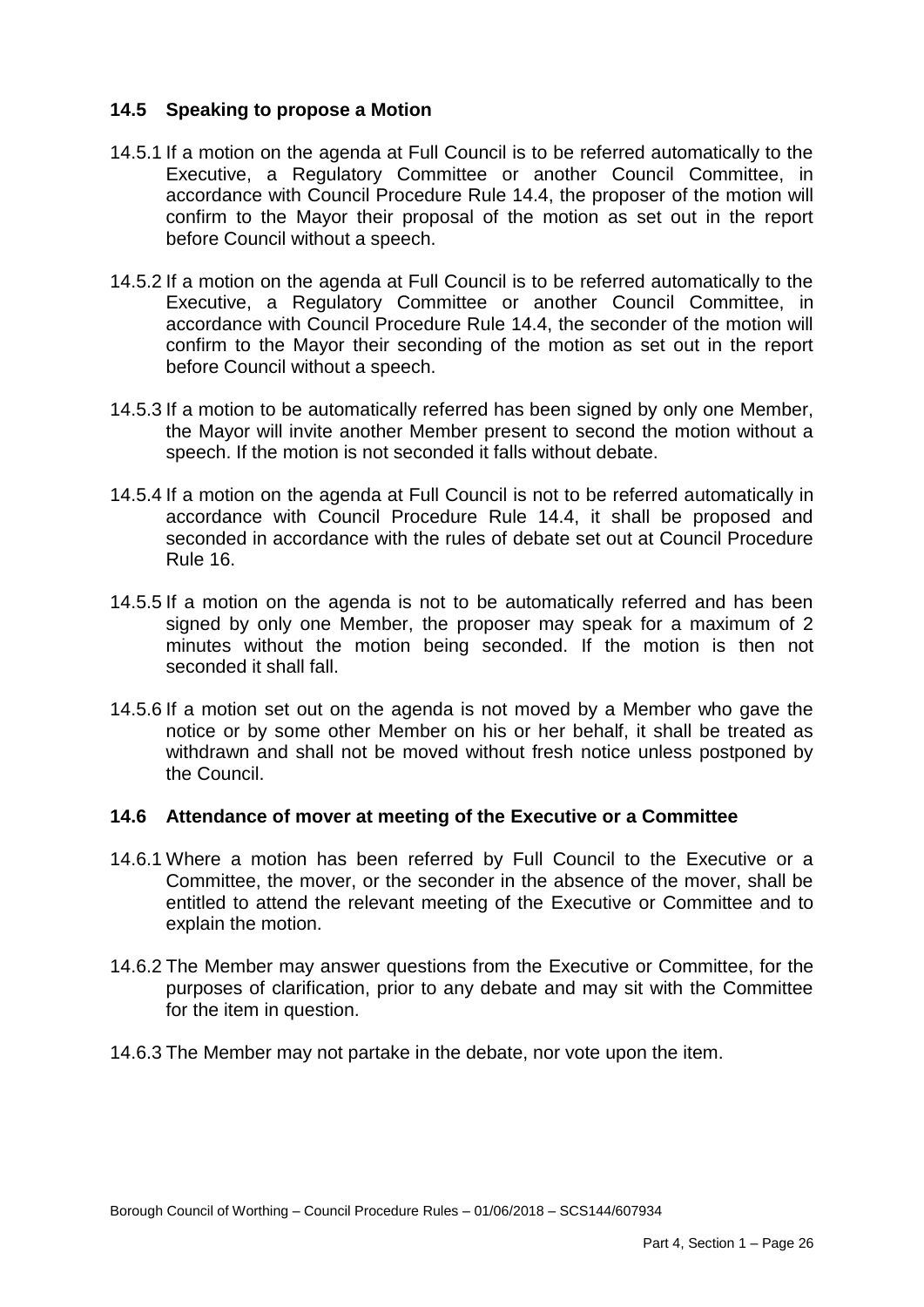## **14.7 Motions similar to those previously rejected and Motions to rescind a decision**

 14.7.1 For procedures relating to Motions brought similar to those previously rejected and Motions attempting to rescind a Council decision, reference is made to Council Procedure Rule 22.

# **15.0 MOTIONS AND AMENDMENTS WITHOUT NOTICE**

## **15.1 General**

The following motions and amendments may be moved without notice:

- (a) To appoint a person to preside at the meeting at which the motion is moved;
- (b) In relation to the accuracy of the minutes;
- (c) To change the order of business in the agenda;
- $(d)$ To refer something to an appropriate body or individual including referring any matter for consideration by the Executive or a Committee;
- $(e)$  the meeting; To appoint a Committee or Member arising from an item on the summons for
- $(f)$  or Officers, and any resolutions arising from them; To receive reports or adopt recommendations from the Executive, Committee
- (g) To withdraw a motion;
- (h) To extend the time limit for speeches;
- (i) To amend a motion;
- (j) To postpone consideration of a motion;
- (k) To proceed to the next business;
- (l) To take an immediate vote on a motion;
- (m) To adjourn a debate;
- (n) To adjourn a meeting;
- (o) That the meeting continue beyond 4 hours in duration;
- (p) To suspend a particular Council Procedure Rule;
- (q) To authorise the sealing of documents;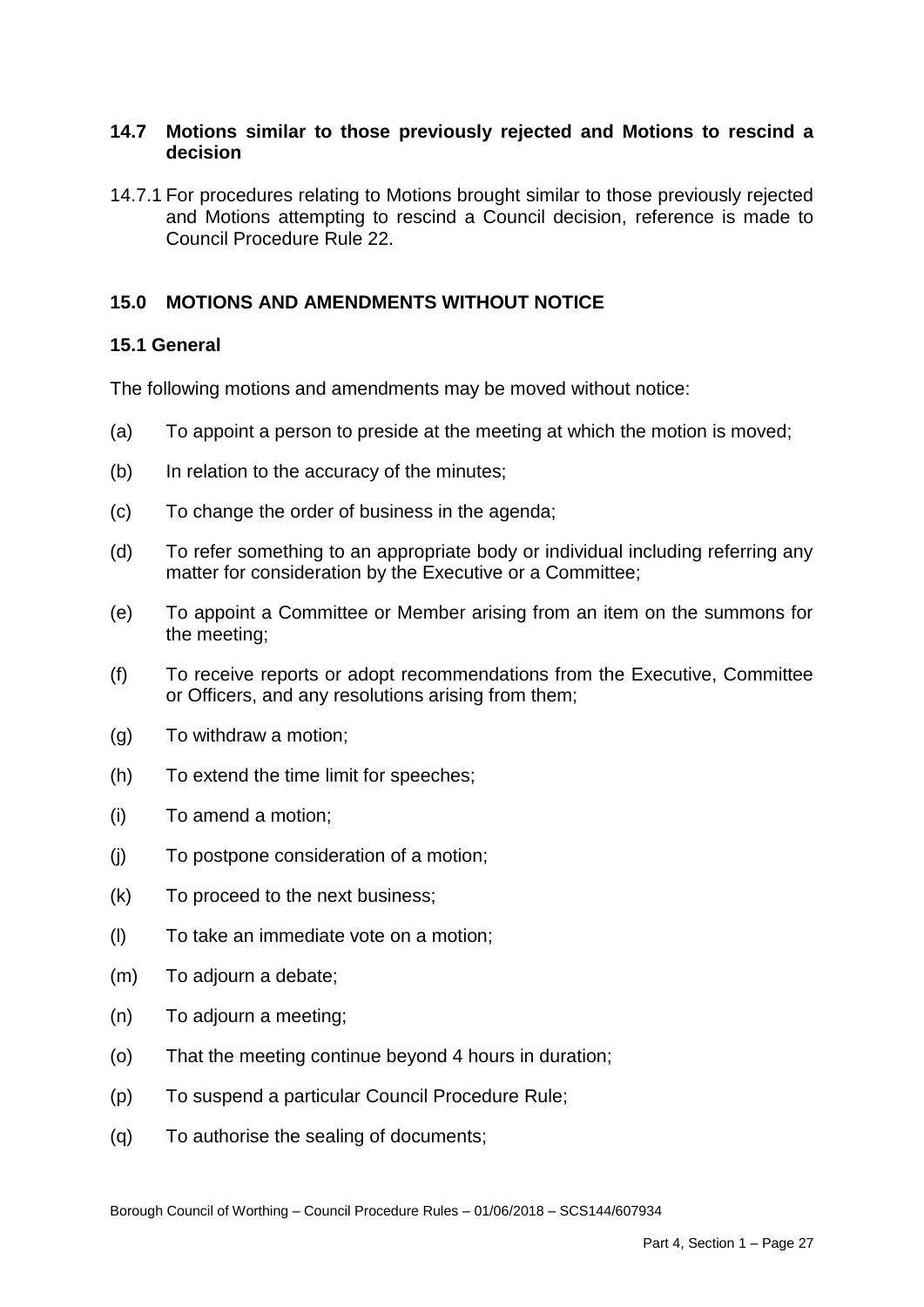- $(r)$  Procedure Rules (see Council Procedure Rule 16.14); To exclude the public and press in accordance with the Access to Information
- $(s)$  exclude them from the meeting under Council Procedure Rule 32.4; To not hear further a Member named under Council Procedure Rule 32.3 or to
- $(t)$ To invite a Member to withdraw in accordance with the Members' Code of Conduct;
- $(u)$ To give the consent of the Council where its consent is required by this Constitution;
- $(v)$  circumstances, the person presiding is of the opinion should be considered at To carry out a statutory duty of the Council which, by reason of special the meeting as a matter of urgency;
- (w) Motions relating to communications and announcements from the Chairperson, Leader, Members of the Executive and/or Head of Paid Service in accordance with Council Procedure Rule 3;
- (x) Motions relating to vote by way of ballot.

#### **16.0 RULES OF DEBATE**

 For rules of debate relating to the consideration and determination of the annual budget, reference is made to the Council's Budget Procedure Rules found in Part 4 of the Council's Constitution.

#### **16.1 Management of debate**

- her discretion to ensure the effective, efficient, fair and orderly conduct of the (a) The person presiding shall have the control of any debate and will use his or business.
- $(b)$  Procedure Rule 16 but their interpretation, application or waiver of these rules of debate will be final. The person presiding will normally follow the rules set out in this Council

#### **16.2 No speeches until motion seconded**

 No speeches may be made after the mover has moved a proposal and explained the purpose of it, until the motion or amendment has been seconded.

#### **16.3 Right to require motion in writing**

 Unless notice of the motion has already been given, the person presiding may require it to be written down and handed to him or her before it is discussed.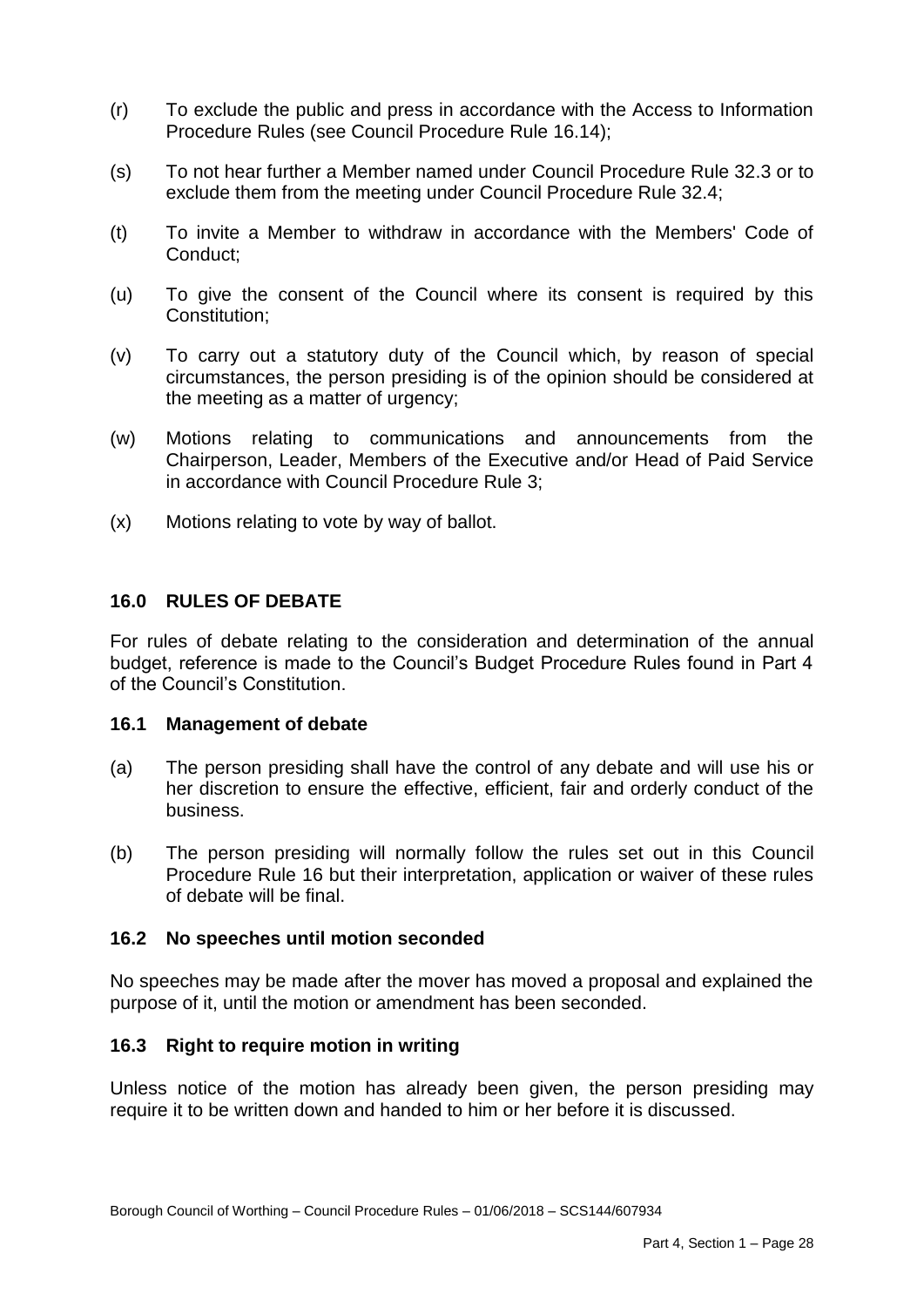## **16.4 Full Council - Seconder's speech**

 When seconding a motion or amendment, a Member may reserve their speech until later in the debate.

## **16.5 Full Council - Content and length of speech**

- (a) Speeches must be directed to the question under discussion or be a personal explanation or point of order.
- (b) Subject to (c) and (d) below, no speech shall exceed 5 minutes in length.
- $(c)$  debate on a motion, shall not exceed 10 minutes. The speech of the proposer of a motion (but not an amendment), when proposing the motion or when exercising his or her right of reply at the close of
- $(d)$ The time limits at  $(b)$  and  $(c)$  above may be extended with the consent of the Council which shall be given or refused without debate.

#### **16.6 The Executive and Committees - Content of speech**

- (a) Speeches must be directed to the question under discussion or be a personal explanation or point of order.
- $(b)$  conducting meetings; regulating proceedings fairly, objectively and without bias. In particular, they shall ensure that the meeting has a structured debate The person presiding shall exercise principles of good chairpersonship in with clear proposals moved and seconded and debated in the order moved.
- $(c)$  immediately before any vote and confirm the decision of the Committee. The Chairperson shall announce the motion (as amended if appropriate)

## **16.7 Full Council - When a Member may speak again**

 A Member who has spoken on a motion may not speak again whilst it is the subject of debate, except:

- (a) to speak once to any amendment moved by another Member;
- $(b)$ (b) to move a further amendment if the motion has been amended since he/she last spoke;
- $(c)$  speak on the main issue (whether or not the amendment on which he spoke if his/her first speech was on an amendment moved by another Member, to was carried);
- (d) in exercise of a right of reply;
- (e) on a point of order;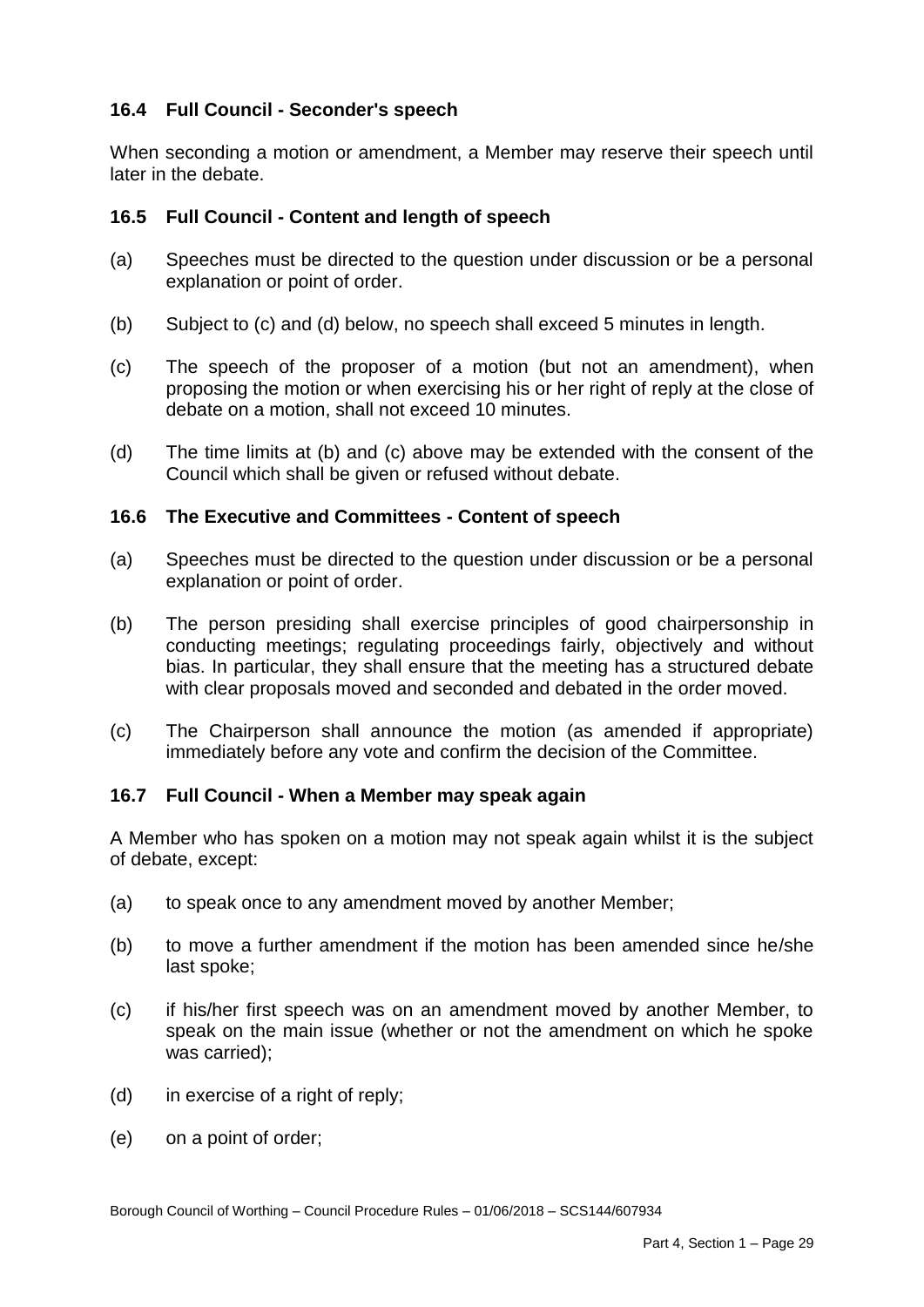$(f)$ by way of personal explanation.

## **16.8 The Executive and Committees– When a Member may not speak again**

 A Member who has spoken on a motion may not speak again whilst it is the subject of debate subject to the person presiding at his or her discretion:

- (a) determining that the Member has spoken sufficiently on the matter; or
- (b) determining that the matter has been debated sufficiently and calling for a vote.

#### **16.9 Amendments to Motions**

- $(a)$ An amendment shall be relevant to the motion and will either be:
	- i) to refer the matter to an appropriate body or individual, including the Executive or a Committee, for consideration or reconsideration;
	- $\mathsf{ii}$ to give guidance to the Executive or a Committee on a subject determined under delegated powers;
	- iii) or introduce a new proposal into the debate. to amend the wording, as long as the effect is not to negate the motion
- $(b)$  amended motion before the amendment is put. If he/she deems it necessary, the person presiding shall read out the
- $(c)$  further amendment shall be moved until the amendment under discussion has achieving agreement. (c) Only one amendment may be moved and discussed at any one time and no been disposed of, except with the agreement of the proposer and seconder of the subsisting proposed amendment, to amend that proposal with a view to
- $(d)$  and its nature, before a vote is taken on the amendment under consideration. A Member may give notice of his/her intention to move a further amendment,
- $(e)$  moved, provided that no such amendment may have a similar effect to one previously determined by the meeting unless it is supported by more than 50% If an amendment is lost, other amendments to the original motion may be of Members present.
- $(f)$  original motion and shall become the substantive motion to which any further amendments may be moved. If an amendment is carried, the motion as amended shall take the place of the
- $(a)$  amended motion before accepting any further amendments. After an amendment has been carried, the person presiding will read out the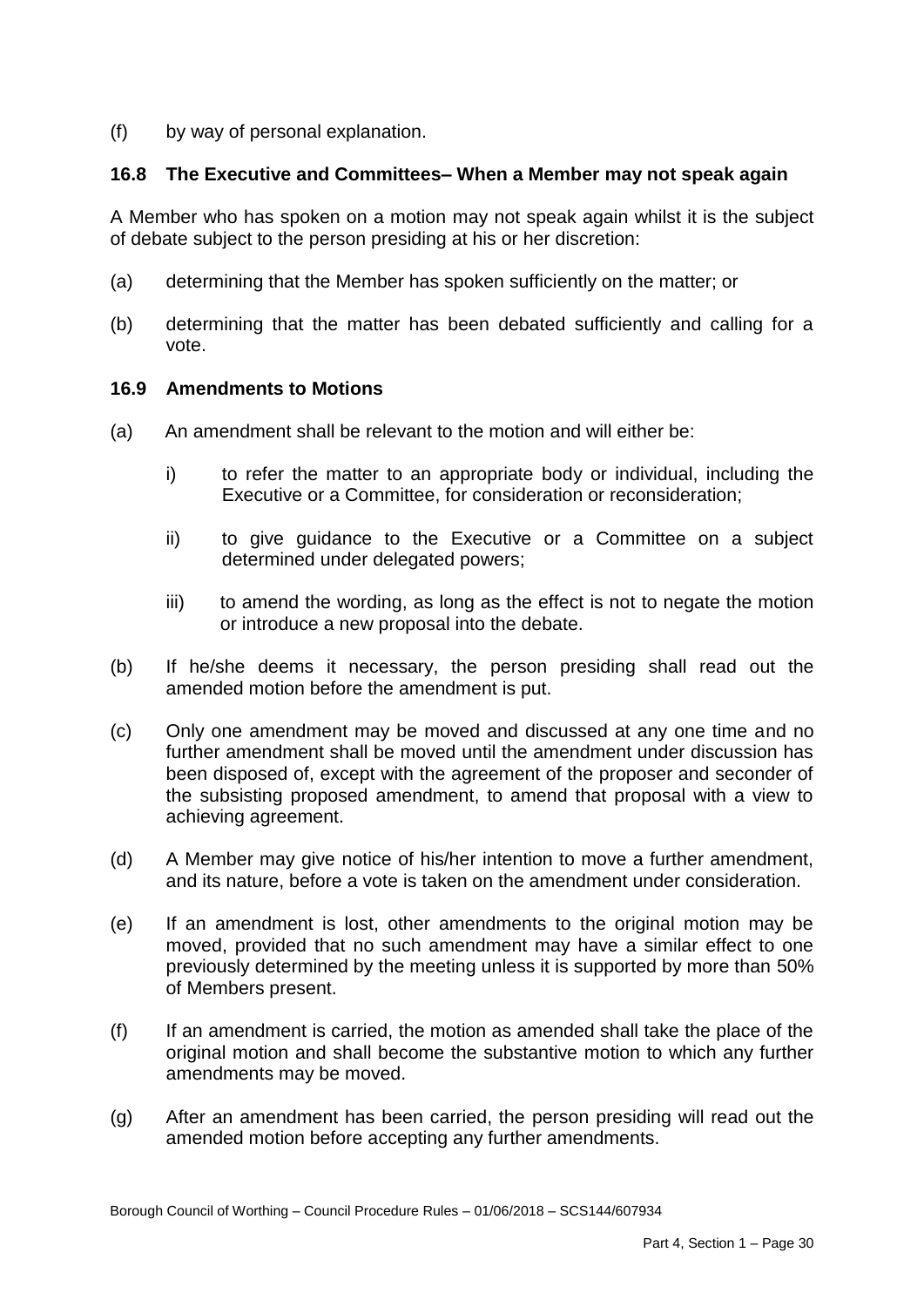$(h)$  opportunity for further debate on the original motion, as amended or otherwise, as the case may be, prior to the taking of a vote. After all amendments have been considered and determined there shall be an

## **16.10 Alteration of Motion**

 With the consent of his/her seconder and of the meeting, which shall be signified without discussion, a Member may alter:

- (a) a motion of which he/she has given notice, or
- (b) a motion or an amendment which he/she has moved,

 provided that the alteration is one which could be made as an amendment to the motion.

### **16.11 Withdrawals of Motions and Amendments**

- (a) A Member may withdraw a motion or amendment with the consent of his/her seconder and of the meeting, which shall be signified without discussion.
- (b) No Member may speak on the motion after the mover has asked permission for its withdrawal unless permission to withdraw is refused.

#### **16.12 Full Council - Right of Reply**

- (a) When Full Council debates reports and recommendations received from the Executive or its Committees, the appropriate Executive Member or Committee Chairperson shall have the right to sum up at the end of any debate on the report.
- (b) Subject to the above, the mover of a motion has a right of reply at the end of the debate on the motion immediately before it is put to the vote.
- (c) If an amendment is moved, the mover of the original motion has the right of reply at the close of the debate on the amendment, but may not otherwise speak on it.
- (d) The mover of the amendment shall have a right of reply immediately after the reply on the amendment by the mover of the original motion.
- (e) A Member exercising a right of reply shall confine him or herself to answering previous speakers and shall not introduce new matters or material. The person presiding's ruling on this shall be final and not open to discussion.

#### **16.13 Person presiding may sum up debate**

motion or amendment to the vote; and<br>Borough Council of Worthing – Council Procedure Rules – 01/06/2018 – SCS144/607934 (a) The person presiding may, if he/she thinks fit, sum up the debate before putting a motion or amendment to the vote; and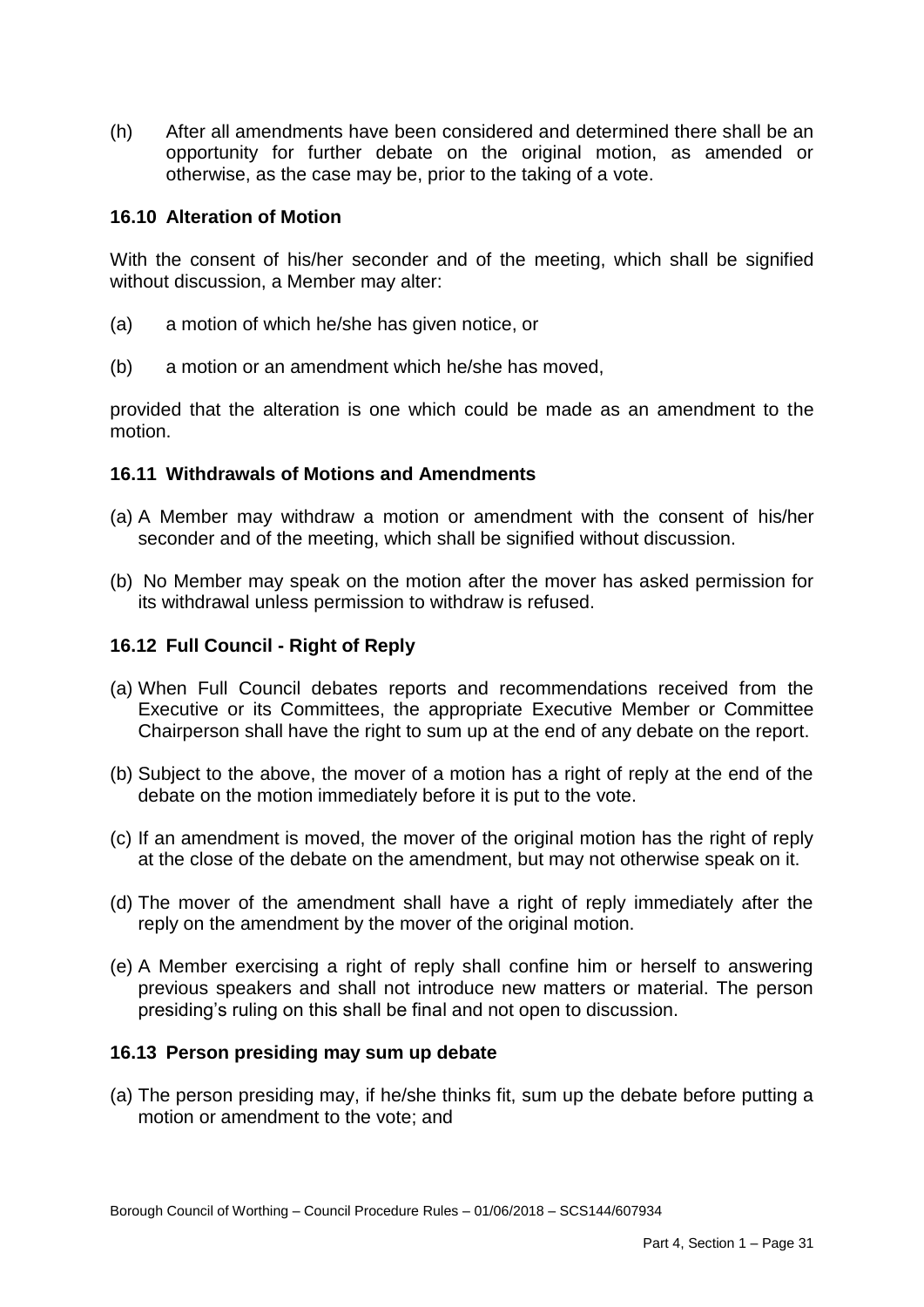(b) if such debate involves questions of a legal, administrative or technical nature, he/she may request the appropriate Officer to draw the attention of the meeting to any relevant factors.

## **16.14 Motions which may be moved during debate**

 When a motion is under debate, no other motion shall be moved except for the following procedural motions:

- (a) to withdraw a motion;
- (b) to amend a motion;
- (c) to postpone consideration of a motion;
- (d) to adjourn the debate;
- (e) to adjourn the meeting;
- (f) that the meeting continue beyond 4 hours in duration;
- (g) to proceed to the next business;
- (h) to take an immediate vote on the motion;
- $(i)$  exclude them from the meeting under Council Procedure Rule 32.4; to not hear from a Member named under Council Procedure Rule 32.3 or to
- $(i)$ to exclude the public and press in accordance with the Access to Information Rules.

#### **16.15 Closure Motions**

 A Member may move, without comment, the following motions at the end of a speech of another Member:

- (a) to proceed to the next business;
- (b) to take an immediate vote on a motion;
- (c) to adjourn a debate;
- (d) to adjourn the meeting;
- (e) to exclude the public from the meeting;
- (f) that a Member be not further heard.

 On the seconding of a motion referred to above, the person presiding shall proceed as follows:

- $(i)$  his/her opinion the matter before the meeting has been insufficiently discussed, the person presiding shall give the mover of the original motion the right of reply and then put his/her motion to the vote. If the procedural motion is carried, then the question before the Council is dropped and no decision on On a motion to proceed to the next business, which is seconded, unless in it has been taken.
- $(ii)$  unless in his opinion the matter before the meeting has been insufficiently discussed, the person presiding shall first put the procedural motion to the vote. If the motion is passed, the Chairperson will give the mover of the original motion or amendment his/her right of reply before putting it to the vote. On a motion to take an immediate vote on a motion, which is seconded,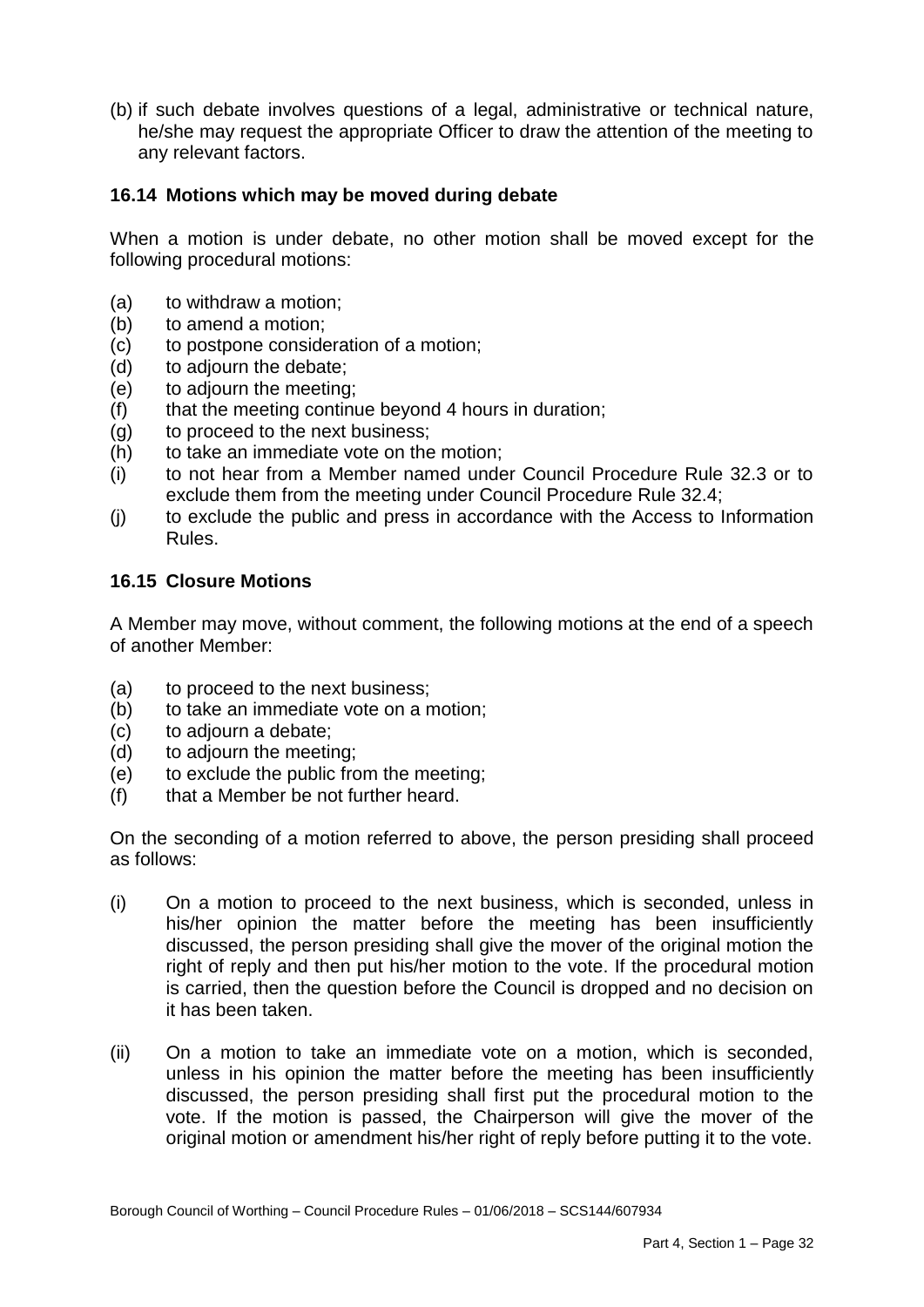- $(iii)$  seconded, if in the opinion of the person presiding the matter before the meeting has not been sufficiently discussed and cannot reasonably be so discussed, on that occasion, they shall put the adjournment motion to the vote without giving the mover of the original motion or amendment his or her right of reply. A Member moving the adjournment of the debate of the meeting must limit his or her observations to that question and no amendment can be proposed to that motion, unless it relates to the time of the adjournment. On resuming an adjourned debate, the Member who moved the adjournment is entitled to speak first. On a motion to adjourn the debate or to adjourn the meeting, which is
- $(iv)$  the person presiding shall ascertain the grounds for the motion and seek the advice of the Monitoring Officer as to whether members of the public may lawfully be excluded. If members of the public may be lawfully excluded, the person presiding will allow the mover of the original motion a right of reply on the proposal to exclude the public and then put the motion to the vote. If it is passed, the person presiding may, at his/her discretion, either immediately require the public to leave the room in which the debate is being held or adjourn the debate until some convenient time later in the meeting when the public shall have been excluded. On a motion to exclude the public, unless the motion appears on the agenda,
- $(v)$  the person presiding shall put the motion to the vote without discussion from any Member. If it is passed, the named Member shall not be permitted to speak again during the meeting on any motion or amendment relating to the On a motion that a named Member be not further heard, which is seconded, same matter.

## **16.16 Certainty of Resolutions**

 Before a vote is taken, the motion or resolution, as amended, is to be written down and read out by the Chairperson or his/her representative.

## **16.17 Point of Order**

(a) A point of order shall only relate to:

- i) an alleged breach of these Council Procedure Rules; or
- ii) an alleged breach of the law.
- (b) A Member may rise on a point of order at any time and the person presiding shall hear them immediately, subject to Council Procedure Rule 32.2.
- (c) The Member must indicate the Council Procedure Rule or law and the way in which he/she considers it has been breached. The ruling of the person presiding on the matter will be final and is not open to discussion.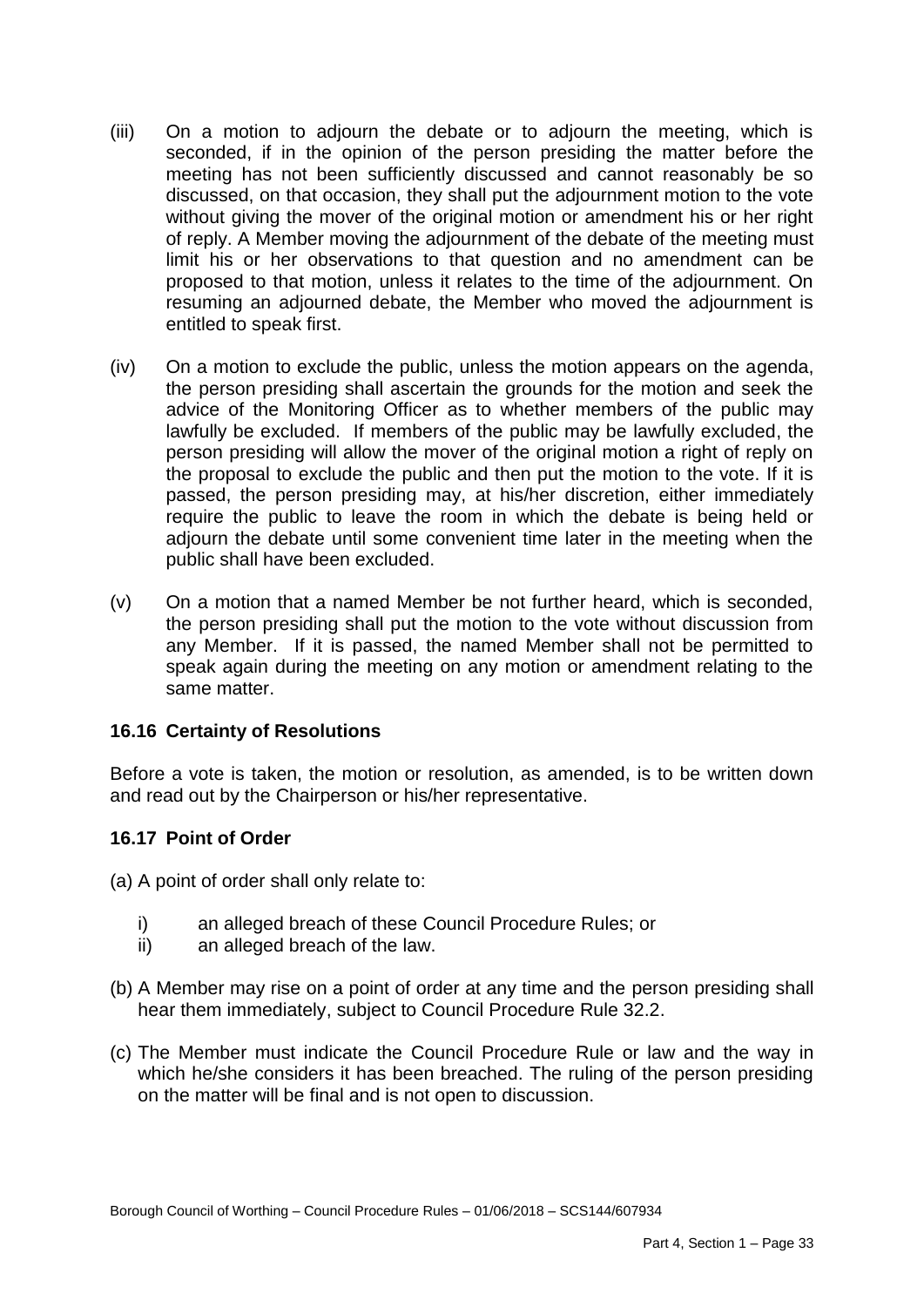## **16.18 Personal Explanation**

- (a) A personal explanation shall be confined to some material part of an earlier speech by the Member, which may appear to have been misunderstood in the present debate. The ruling of the person presiding on the admissibility of a personal explanation will be final and is not open to discussion.
- (b) A Member may indicate a desire to make a personal explanation at any time. The person presiding will hear them immediately, subject to Council Procedure Rule 32.2.

## **16.19 Council - Officers**

- (a) Other than in relation to Rule 18, no Officer, other than:
	- i) the Head of Paid Service;
	- adviser to the Council meeting; ii) the Solicitor to the Council, or their representative, in their role as
	- iii) the Monitoring Officer or Deputy Monitoring Officer, acting in that capacity;
	- iv) the Section 151 Officer or Deputy Section 151 Officer, acting in that capacity;
	- v) the Director for Communities or his/her representative as to the recording of any part of the meeting;

 may be called upon to speak at a meeting of Full Council, without the consent of both the Mayor and Head of Paid Service or a Director. However, with such consent, an Officer, other than those listed above, may contribute by way of advice, guidance or presentations on any report under consideration.

 (b) Officers holding statutory positions shall not be prevented from addressing the Council where they see fit to do so and so far as they act within the law.

## **16.20 Notice of Adjourned Meetings**

 Any motion to adjourn a debate or a meeting may specify the location, date and time at which the adjourned debate or meeting shall take place. If such specification is not given, the venue, date and time of the adjourned debate or meeting shall be determined by the Mayor or Committee Chairperson as appropriate, or Director for Communities.

#### **16.21 Council – Committee Recommendations and Reports**

 Any recommendations by, or reports from, a Committee at Full Council will be taken in date order, unless otherwise required, and for the purpose of any debate or amendment or other motion, each recommendation shall be treated as if it was a separate motion by the Chairperson of the Committee or other Member moving the report that the same be adopted by the Council.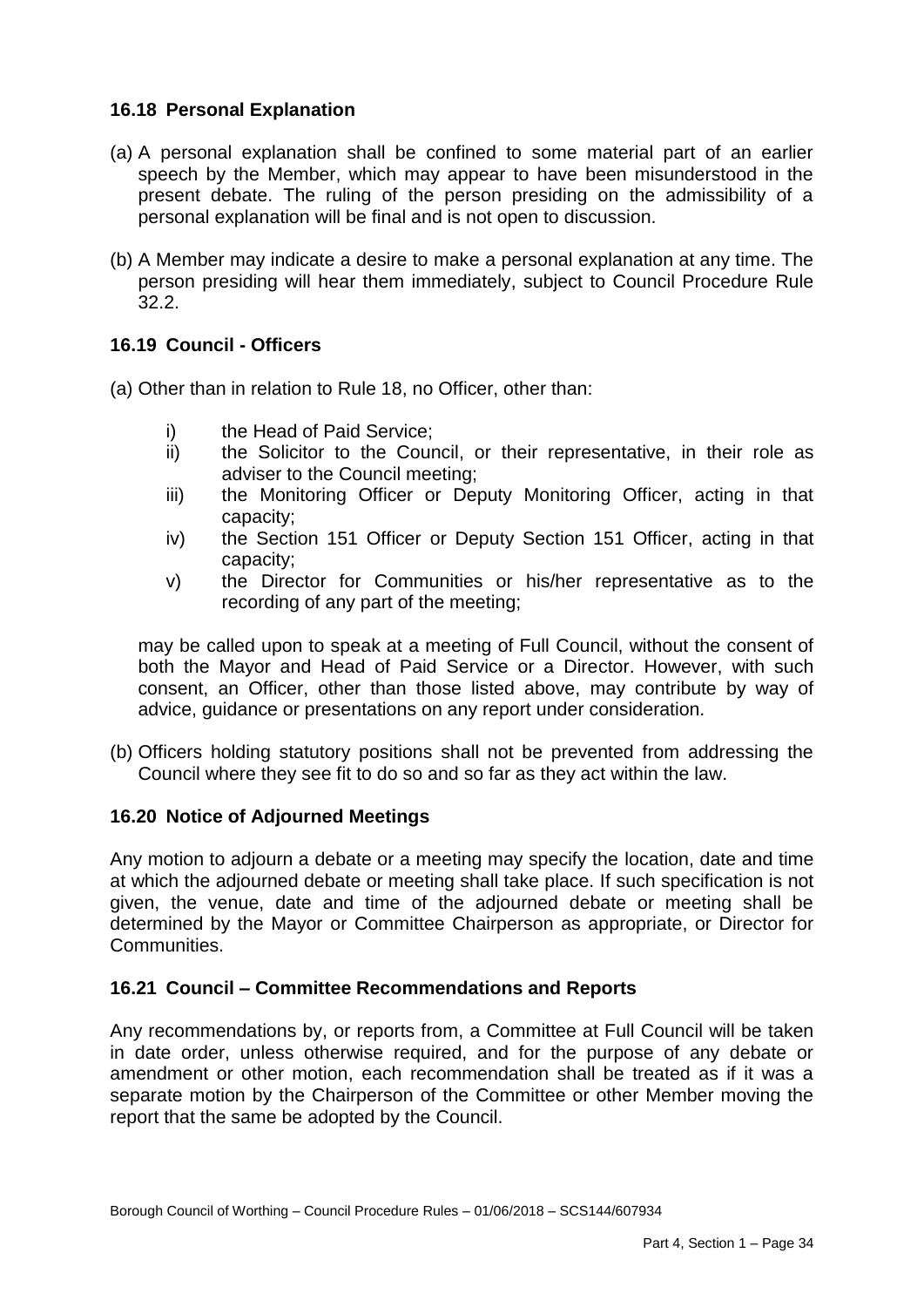# **16.22 Full Council - Recommendations of the Executive**

 Each recommendation of the Executive will be moved in turn by the Leader. After the recommendation has been moved and seconded the matter may be debated. The rules about motions and amendments set out above in these Council Procedure Rules will apply to each recommendation.

#### **16.23 Offensive amendments or motions**

 If at any meeting the person presiding is of the opinion that any motion, amendment or business proposed to be moved or transacted is of a defamatory, frivolous, vexatious or offensive nature, he/she may, either before or after the same has been that the motion, amendment or business in question not be entertained or further permitted. If such a motion is seconded, a vote will be taken. If such a motion is carried, the matter will be considered as disposed of at that meeting. brought forward, put to the vote a motion (upon which no discussion shall be allowed)

## **17.0 MATTERS AFFECTING OFFICERS OF THE COUNCIL**

 If any question arises at a meeting of Full Council, the Executive or a Committee at which the public are in attendance as to the appointment, promotion, dismissal, remuneration, pension matters, conditions of service or conduct of any person employed by the Council, such question shall not be the subject of discussion until Full Council, the Executive or the Committee, as the case may be, has decided whether or not the power of exclusion of the public under Section 100A of the Local Government Act 1972 shall be exercised.

# **18.0 OFFICER REPORTS TO FULL COUNCIL**

- (a) Where any matter is subject to a first report to Full Council, the appropriate Officer may:
	- i) introduce the report;
	- ii) answer questions for the purpose of clarification; and
	- iii) provide advice during the debate.
- $(b)$ The Officer may decline to answer a question which he/she perceives to be political in nature.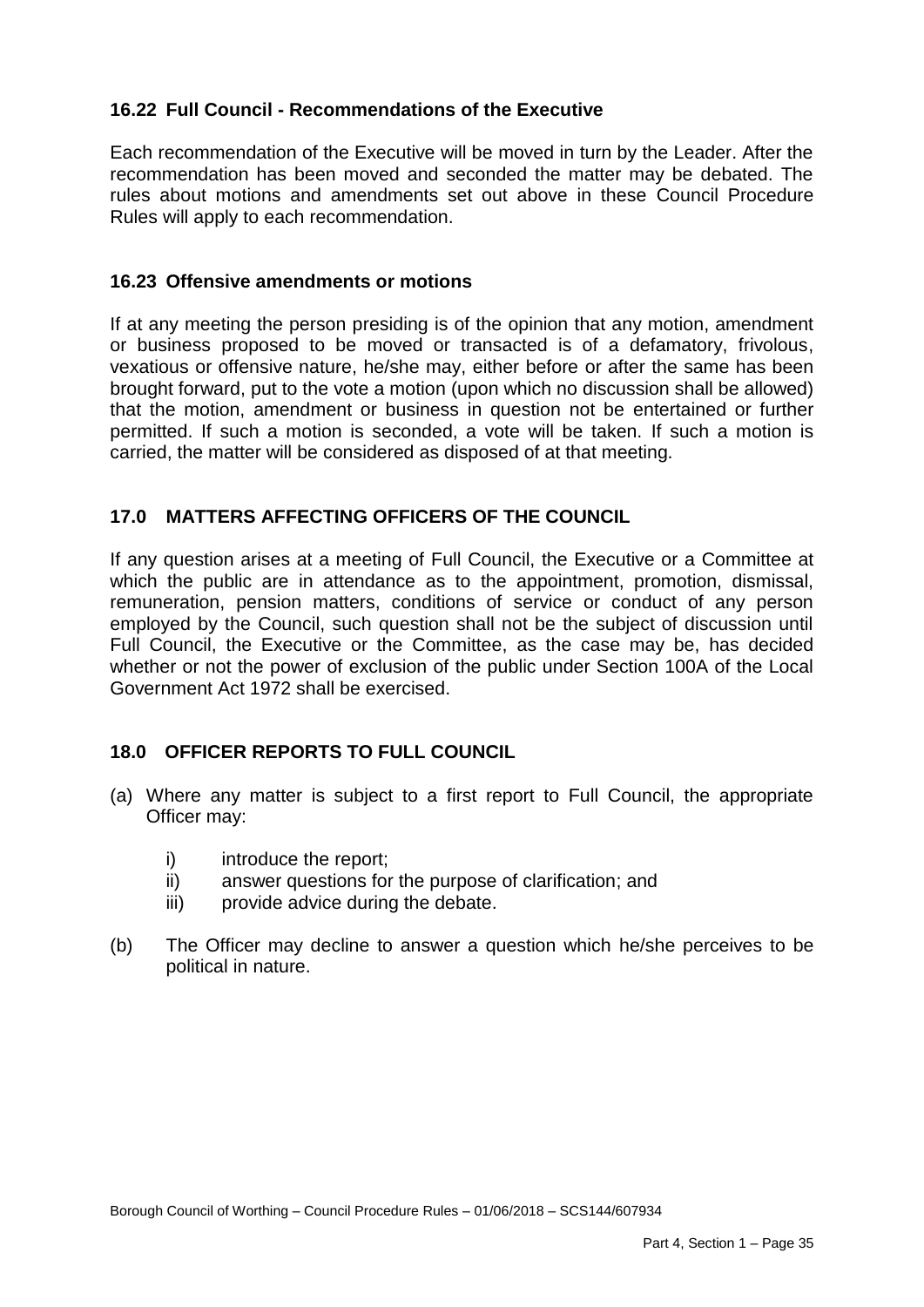## **19.0 PRESENTATION OF OVERVIEW AND SCRUTINY REPORTS TO FULL COUNCIL**

- $(a)$  Council, the Executive or a Committee, the Chairperson of the Overview and Scrutiny Committee shall present the report to the meeting as appropriate and Where an Overview and Scrutiny Committee prepares a single report to Full shall be available to answer questions in relation to the report.
- $(b)$  Overview and Scrutiny Committee shall be entitled to sit with Members of the At a meeting of the Executive or a Committee, the Chairperson of the Executive or Committee during the consideration of the report for the purposes of answering questions/clarifying matters contained within the report.
- $(c)$  Overview and Scrutiny Committee, those Members supporting the minority report shall select one of their number to present that report and/or answer questions on it. Where there is a minority report, as well as a majority report, from an
- $(d)$  with regard to attendance at Full Council, the Executive or the relevant The Member selected under (c) above shall have the same rights/privileges Committee as the Chairperson of the Overview and Scrutiny Committee.
- $(e)$  the minority report, then the Vice Chairperson or another Member supporting the majority report shall have the same rights/privileges as the Chairperson, If the Chairperson of the Overview and Scrutiny Committee is a supporter of had they supported it.

## **20.0 PRESENTATION OF JOINT GOVERNANCE COMMITTEE REPORTS TO FULL COUNCIL**

- (a) Full Council shall receive such reports of the Joint Governance Committee as shall be referred to it by the Committee.
- $(b)$  of the Committee, whether they are an Elected Member of the Council or co-When receiving such reports or minutes, the Chairperson or Vice Chairperson opted Member of the Committee, shall be entitled to:
	- i) present the report or minute;
	- ii) answer any questions relating to the report or minute;
	- propose, or agree any amendment to, the motion, proposal or iii) recommendation.

## **21.0 REPRESENTATIVES ON OUTSIDE BODIES**

 (a) Members who are appointed to outside bodies as representatives of the Council are encouraged to electronically post a report of such meetings that they attend in the Virtual Members' Room on the Council's intranet.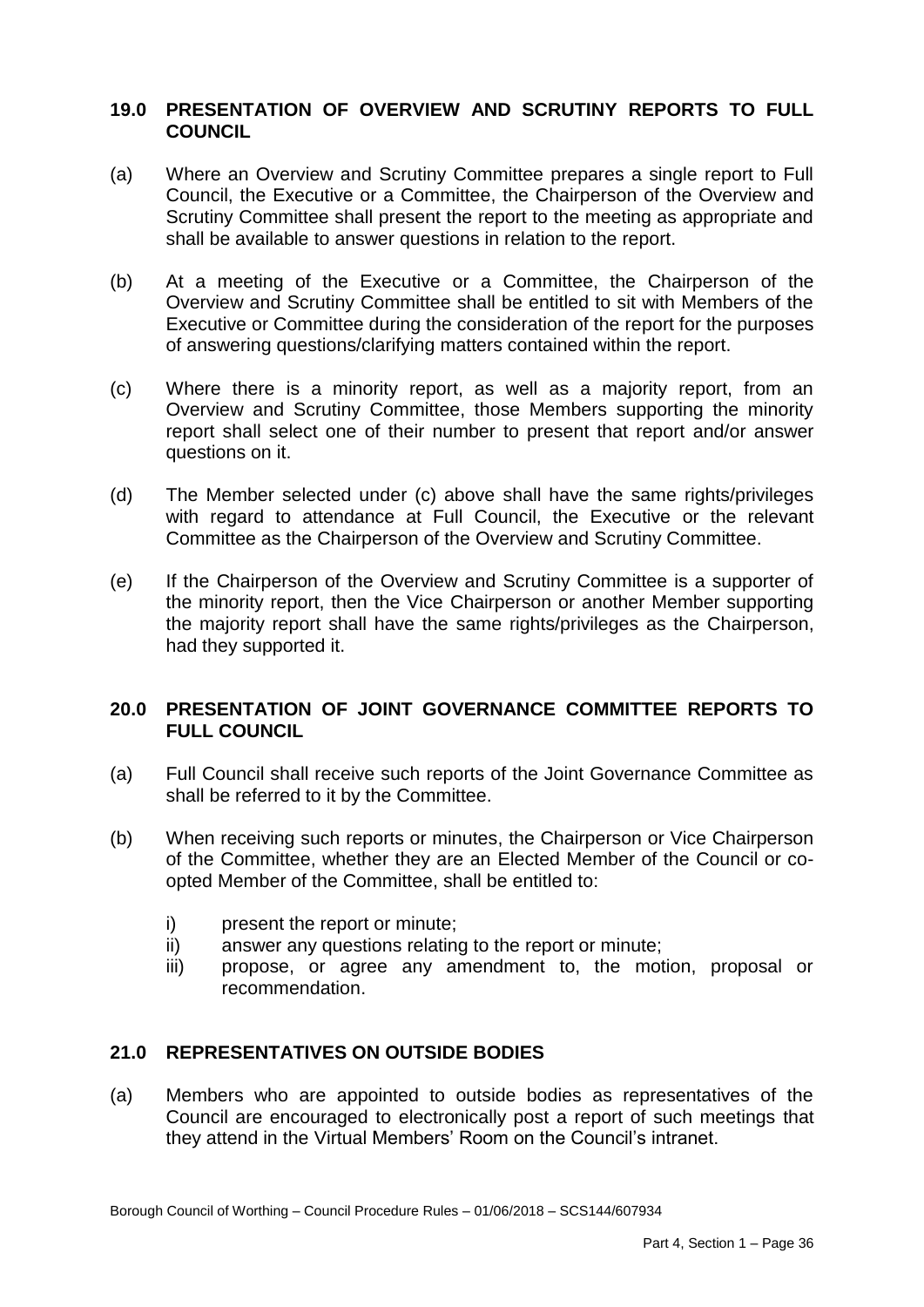- $(b)$  a report in the Members' Room, a brief summary of that report may be Where a Member who is a representative on an outside body has placed such included within the Members' Bulletin at the request of the Member.
- (c) Where a Member who is a representative on an outside body is of the view that a matter to be considered by that body is of such importance as to require that they are informed as to the Council's opinion on that item, the Member shall be entitled to request the Director for Communities to place the item on the agenda of the appropriate meeting of Full Council, the Executive or a Committee. The Member may address Full Council, the Executive or a Committee as in Council Procedure Rule 14.6.

## **22.0 PREVIOUS DECISIONS AND MOTIONS**

#### **22.1 Motion to rescind a previous decision**

Subject to Rule 22.3 below:

(a) Motions on Notice

 Where a Motion on Notice is submitted, to rescind a decision made at a meeting of Full Council within the past 6 months, the Director for Communities shall reject it, unless the Motion is signed by at least 10 Members of the Council.

(b) Motions proposed during debate

 If a Motion or Amendment is raised during a debate, at Full Council, to rescind a decision made at a meeting of the Full Council within the previous 6 months, the Chairman shall reject it.

#### **22.2 Motions similar to one previously rejected**

Subject to Rule 22.3 below:

(a) Motions on Notice

 Where a Motion on Notice is submitted, which is substantially the same as one previously rejected by the Director for Communities within the previous 6 months, it shall again be rejected by the Director for Communities, unless it is signed by at least 10 Members of the Council, in which case it shall be accepted, subject to the provisions of Council Procedure Rule 14.

(b) Motions arising during debate at Full Council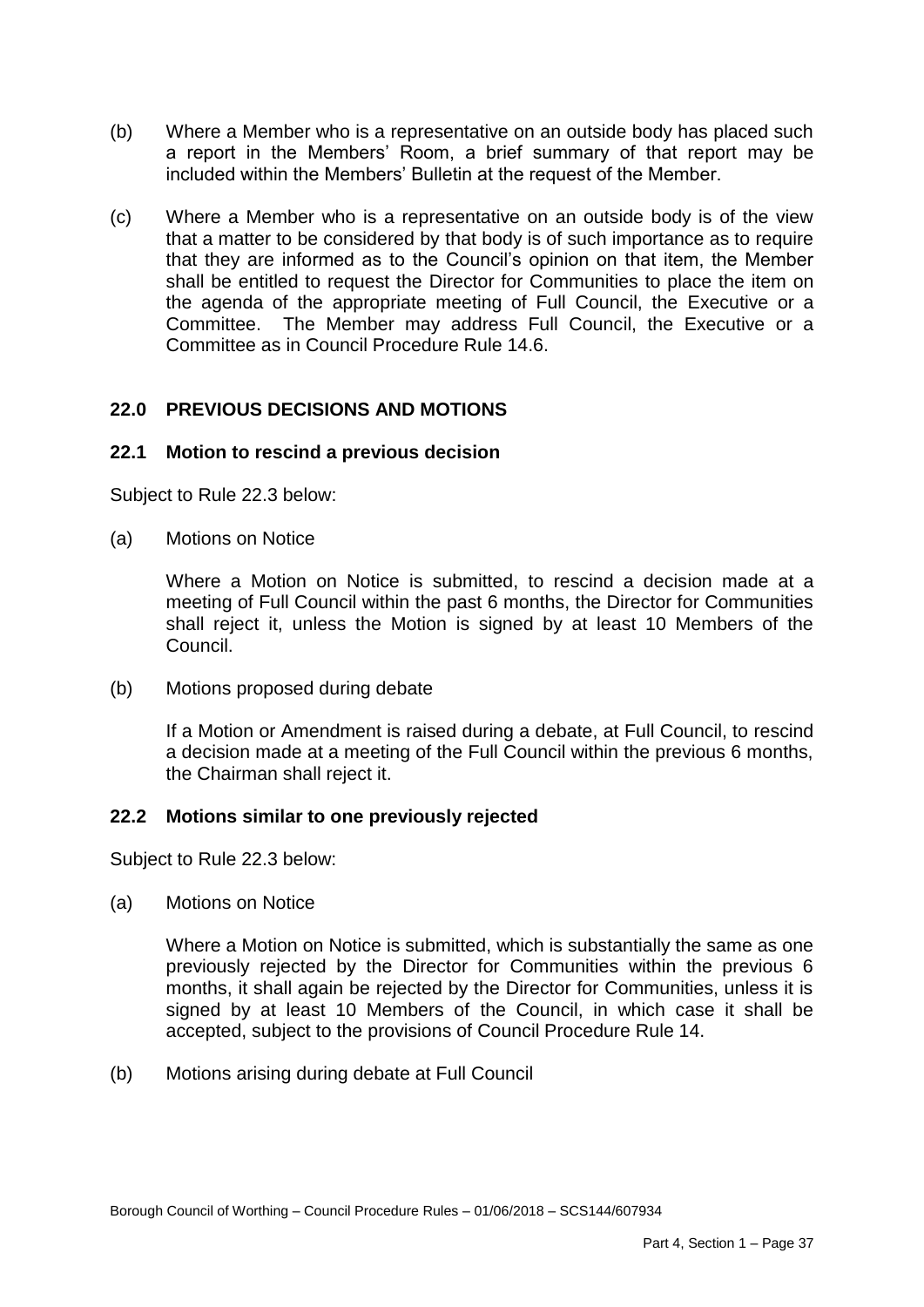Council, which is similar to one rejected within the previous 6 months, the Chairman shall reject it. If a Motion or amendment is raised during debate, at a meeting of the Full

#### **22.3 Exceptions**

- (a) Rules 22.1 and 22.2 shall not apply:
	- i) or a Committee; or to motions moved in pursuance of a recommendation of the Executive
	- ii) opinion of the person presiding, is of an urgent nature. to motions to carry out any statutory duty of the Council which, in the
	- iii) where a decision has been made by another body since the Council's decision, which significantly affects the decision and necessitates reconsideration of the matter.
- $(b)$  comes within the terms of Council Procedure Rules 22.1 and 22.2 will be final. The ruling of the person presiding as to whether any motion or amendment

#### **23.0 PETITIONS**

 23.1 Petitions, other than statutory petitions such as for an elected Mayor, shall be managed in accordance with the Council's Petition Scheme set out in Part 5 of the Constitution.

#### **24.0 VOTING**

 Voting at Meetings of Joint Committee will be dealt with in accordance with the procedures set out in the Joint Committee Agreement.

#### **24.1 Majority**

- (a) Unless this Constitution provides otherwise, any matter will be decided by a simple majority of those Members voting and present in the room at the time the question was put.
- $(b)$  abstaining on any question, shall announce those numbers, and declare the The person presiding will ascertain the numbers voting for, against or result.
- $(c)$ The person presiding's declaration as to the result will be final.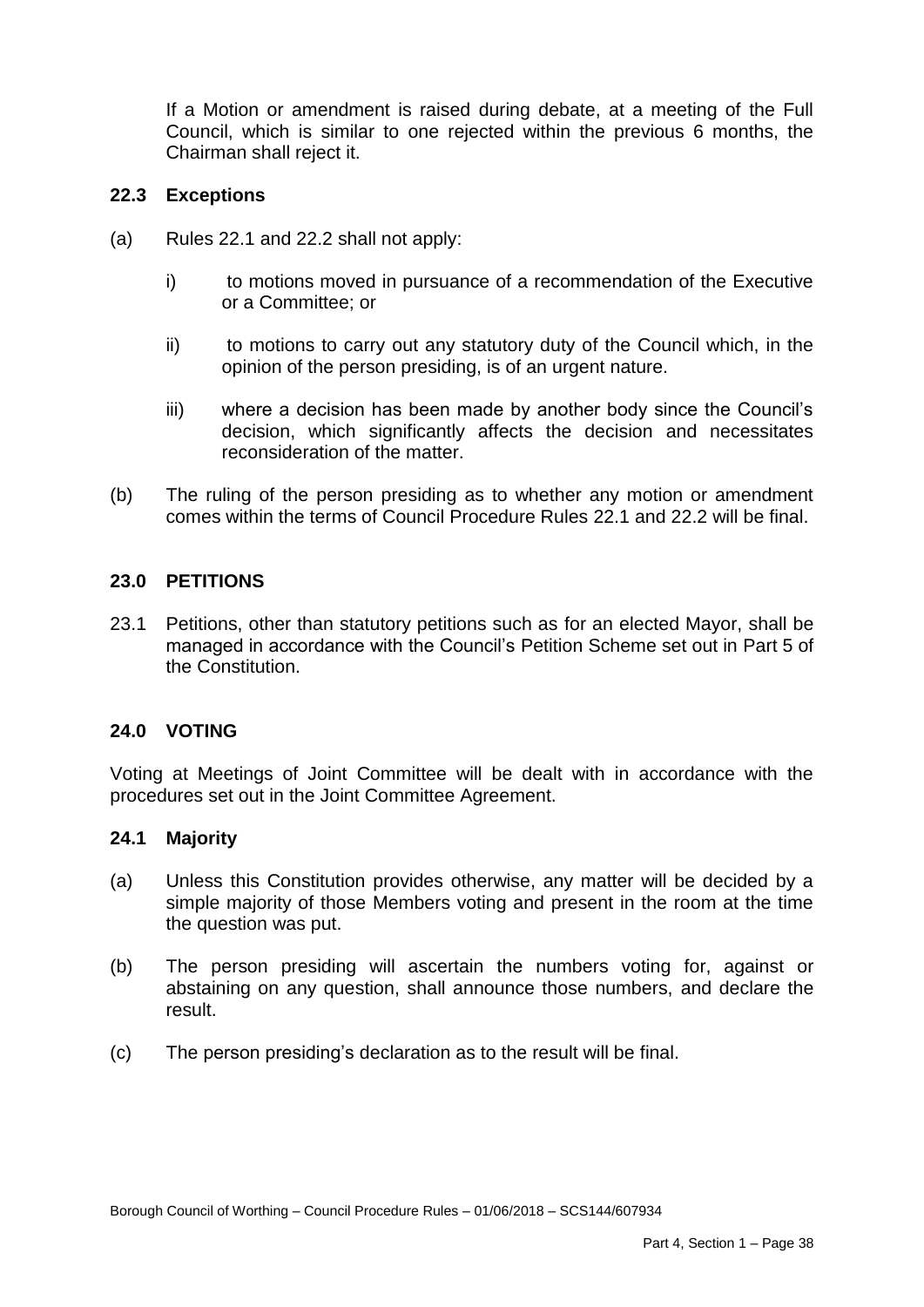## **24.2 Casting vote**

- $(a)$  their deliberative vote. So if the person presiding puts the issue to the vote, but does not vote him or herself and there is a tie, then the casting vote does not The casting vote can only be used if the person presiding has already cast apply because they have not yet exercised their deliberative vote.
- (b) If, after the person presiding has exercised their deliberative vote there is a tie, then the casting vote can be exercised.
- $(c)$  having cast their deliberative vote, will have a second or casting vote. There will be no restriction on how they choose to exercise a casting vote, save that If there are equal numbers of votes for and against, the person presiding, it will be exercised in accordance with the law.
- $(d)$  chooses not to exercise their casting vote, then the matter to be determined shall fall. If there are equal numbers of votes for and against and the person presiding

## **24.3 Show of hands**

 Unless a ballot or recorded vote is demanded under Rules 24.4 and 24.5 or a recorded vote is required under 24.6, the person presiding will take the vote by show of hands or by the use of such electronic voting system as the Council shall determine or, if there is no dissent, by the affirmation of the meeting.

## **24.4 Ballot**

- $(a)$  paper issued to them individually for that purpose and the vote of individual A ballot is a vote whereby Members signify their vote in writing on a piece of Members is not identified as being by that Member.
- meeting demands it, and there has been no valid request for a recorded vote (b) The vote will take place by ballot if a majority of Members present at the in accordance with rule 24.5 below.
- $(c)$ Such demand to be made by motion without notice, moved, seconded and voted on without debate.
- (d) The person presiding will announce the numerical result of the ballot immediately the result is known.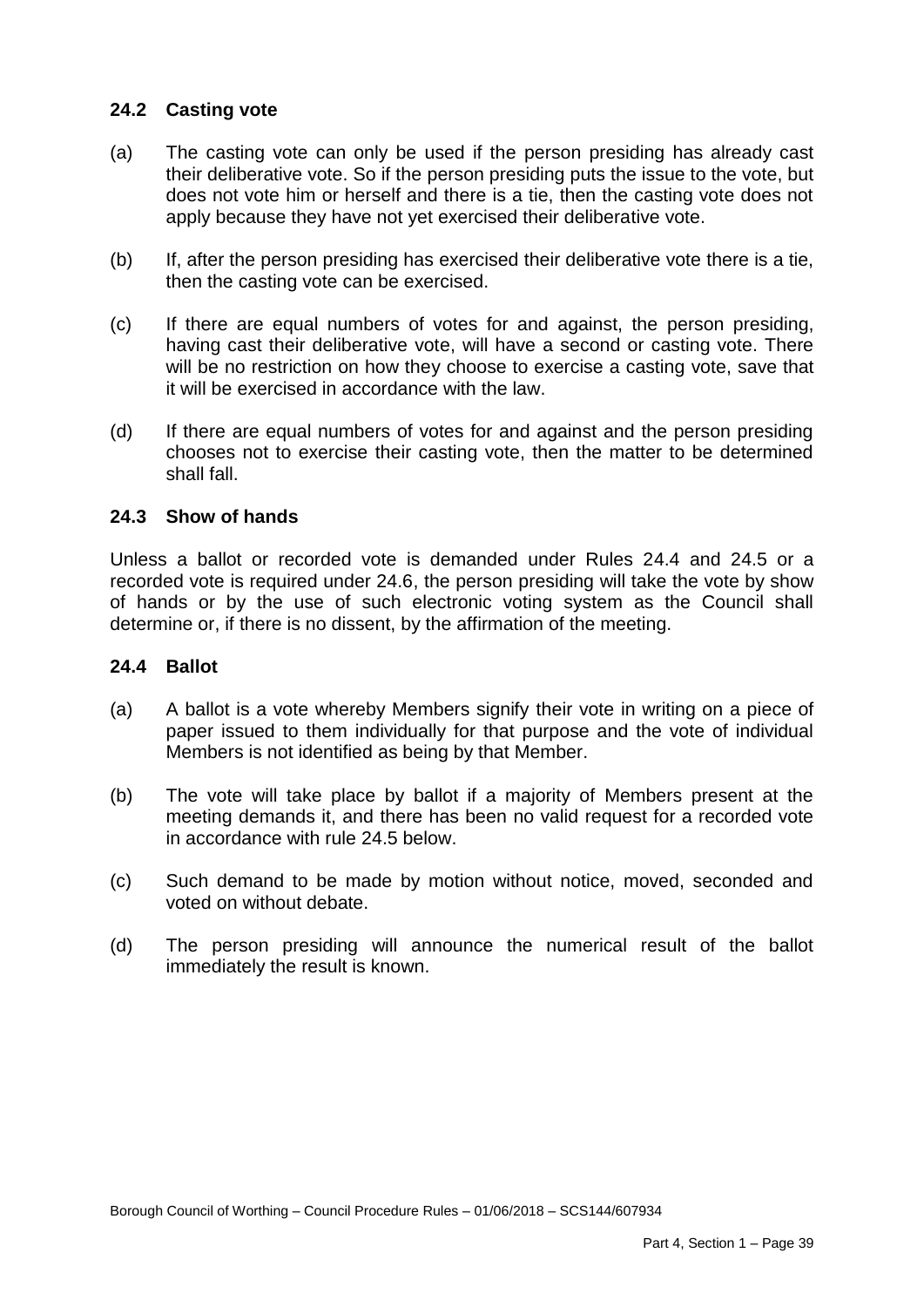## **24.5 Recorded Vote**

- $(a)$  and upon 5 other Members signifying their support by standing, the voting on any question shall be by roll-call and shall be recorded in the minutes of the meeting to show how each Member present and voting cast their vote. The On the request of any Member of the Council made before the vote is taken name of any Member present and abstaining from voting will also be recorded.
- (b) A demand for a recorded vote will override a demand for a ballot.

## **24.6 Recorded vote – Budget Decision meeting**

 Whenever the Full Council votes on the determination of the calculation of the budget and the setting of any precepts, the vote of each individual Member shall be recorded as if requested under Rule 24.5.

#### **24.7 Right to require individual vote to be recorded at Full Council**

 Immediately after a vote is taken, and before the next agenda item has commenced, any Member may require that the minutes show whether they voted for or against the motion or whether they abstained from voting.

#### **24.8 Voting on appointments**

 Where there are appointments to be made (including appointments to outside bodies, to Leader of the Council, or to the position of Mayor or Deputy Mayor) and there are more nominations than positions to which appointments are to be made, the following rules will apply:

- $(a)$ if practicable then the vote shall be by simple majority;
- (b) Where there are 3 or more candidates seeking appointment to a single position, there shall be a vote for each candidate and:
	- $\mathsf{i}$  the election, that candidate is to be appointed. if one of the candidates receives more than half of all the votes cast in
	- $\mathsf{ii}$  candidate with the least number of votes will be eliminated and a new vote taken. The process will continue until there is a majority of votes if no candidate receives more than half of all of the votes cast then the for one person.

## **25.0 CONFIDENTIALITY OF PAPERS**

 Save as provided by the Local Government Act 1972, all summonses, agendas, reports and other documents shall be treated as confidential unless and until they become public in the ordinary course of the Council's business.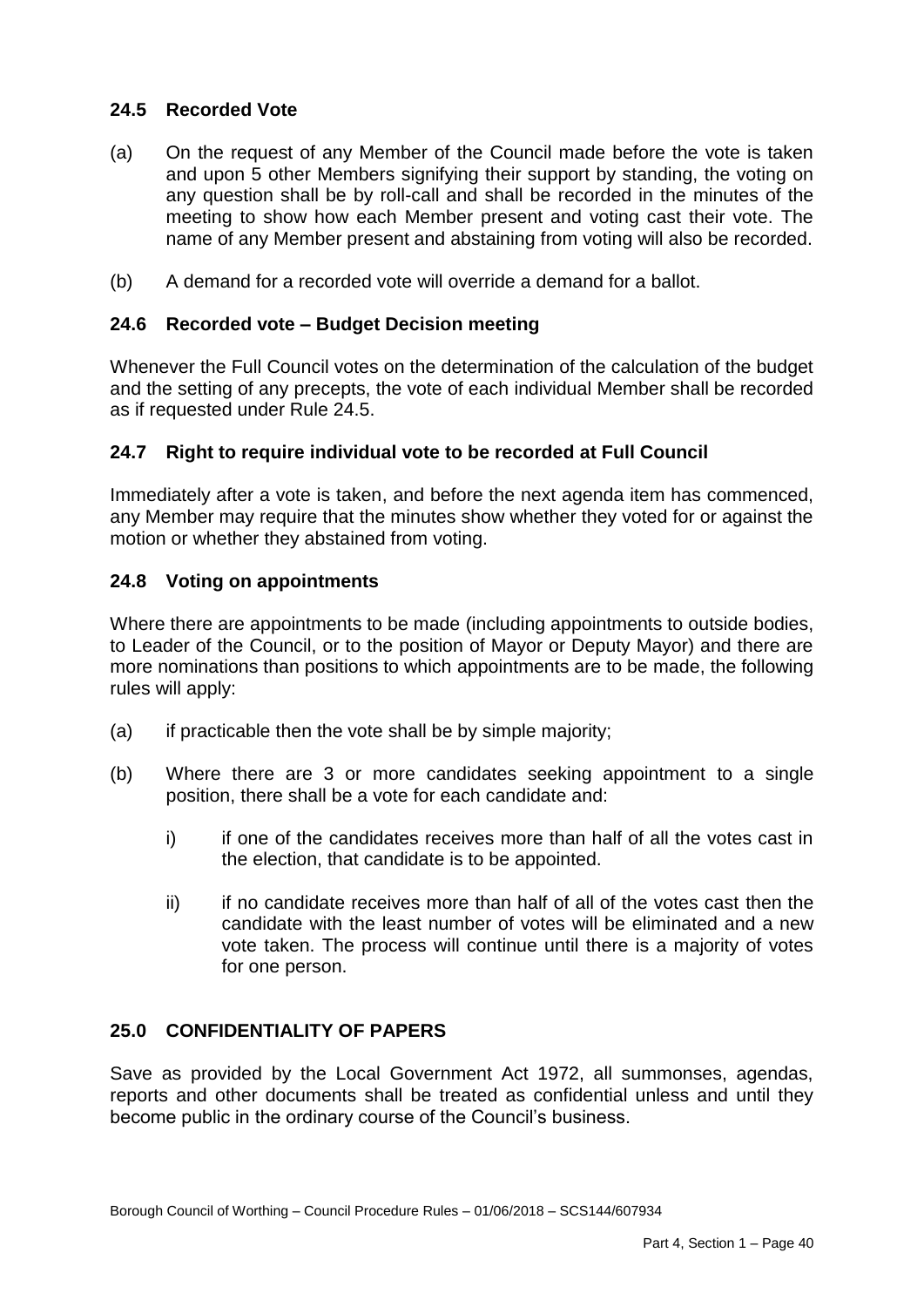## **26.0 MINUTES**

#### **26.1 Signing the Minutes**

- $(a)$ The person presiding will sign the minutes of the proceedings at the next suitable meeting.
- $(b)$  correct record, provided that the previous meeting took place more than 10 clear working days prior to the day of the meeting. The person presiding will move that the minutes of the previous meeting are a
- (c) The only part of the minute that can be discussed is their accuracy.
- $(d)$  motion. If no such question is raised, or if it is raised then as soon as it has been disposed of, the person presiding shall sign the minutes. Any questions as to their accuracy as a record of a meeting shall be raised by
- $(e)$  expected to take place within a period of 6 months after a meeting for which draft minutes have been prepared then: Where there is no Ordinary Meeting of a Committee or Sub-Committee
	- i) in respect of a Committee, Full Council may agree the accuracy of the minutes;
	- ii) in respect of a Sub-Committee, the parent Committee or Full Council may agree the accuracy of the Minutes;
	- iii) in respect of Committees or Sub-Committees which have ceased to meet and their functions have been subsumed in another Committee or Sub-Committee, the new Committee or Sub-Committee or Full Council may agree the accuracy of the minutes;
	- iv) in respect of Joint Committees, minutes will be dealt with in accordance with the provisions of the Joint Committee Agreement.
- $(f)$  specific licensing, standards or staffing matter, the Chairman of that decision- making body may agree the accuracy of the record of the meeting. In respect of a Committee or Sub-Committee, convened to determine a

#### **26.2 No requirement to sign minutes of previous meeting at Extraordinary Meeting**

 Where in relation to any meeting, the next meeting for the purpose of signing the minutes is an Extraordinary Meeting, then the next following meeting being an Ordinary Meeting will be treated as a suitable meeting for the signing of minutes.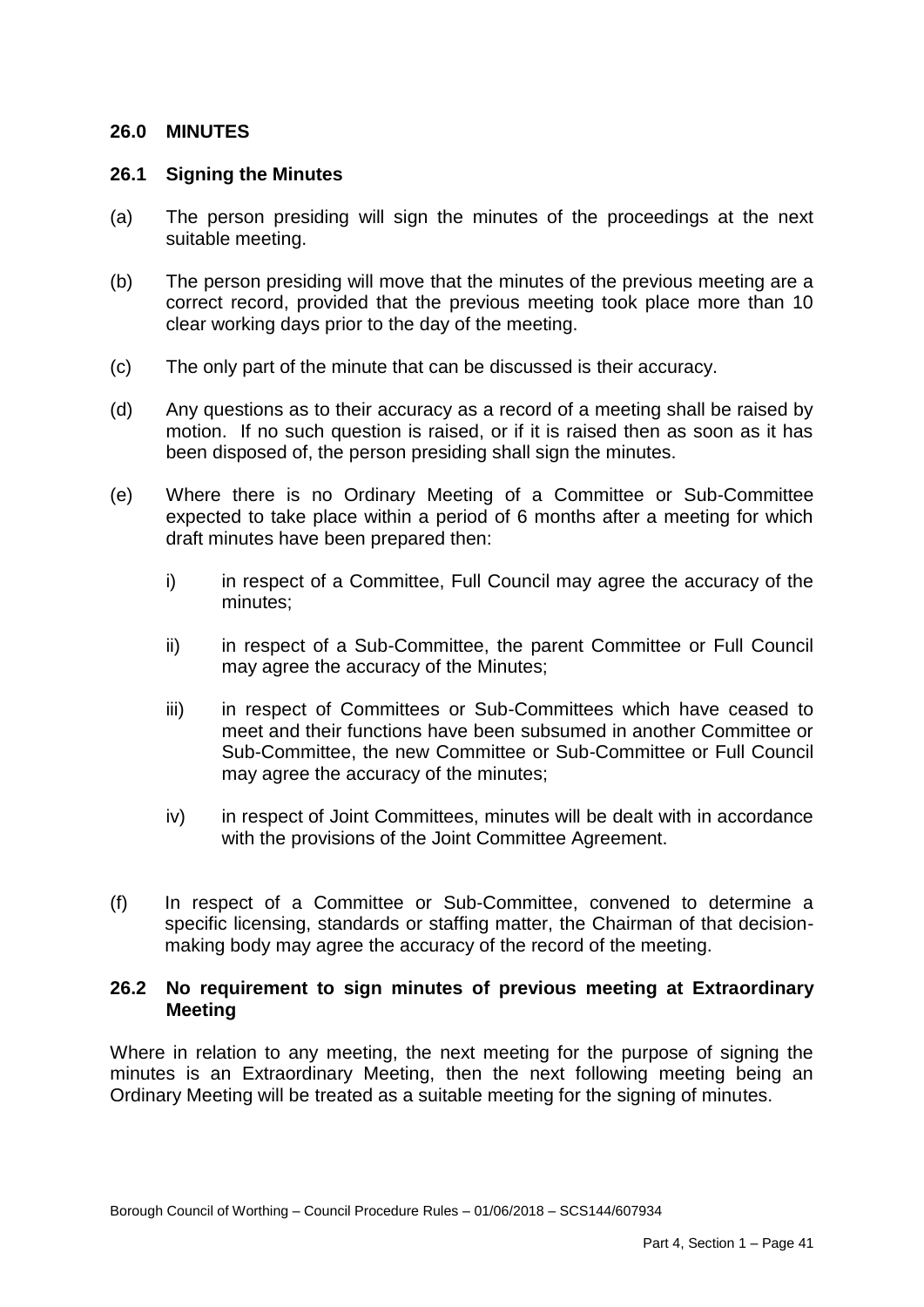## **26.3 Form of minutes – Non-Executive Meetings**

- $(a)$ The minutes will contain a summary of any debate setting out the main points that were considered by the meeting and the wording of the final decision.
- $(b)$ Any further reports or information commissioned with the agreement of the meeting will be recorded in the minutes.

#### **26.4 Form of Records of decisions – Executive Meetings**

Records of decisions shall contain a:

- (a) summary of the options considered;
- (b) summary of the reasons for the decision;
- $(c)$ the decision; and
- $(d)$ date for call-in:

and will comply with the requirements of the Executive Procedure Rules.

## **27.0 STATUS OF DRAFT RECORDS OF DECISIONS AND MINUTES**

- $27.1$  Committee whose record is set out in a draft record or minute confirm that record or minute as an accurate record of their decision, they are a working It should be noted that until such time as the Full Council, the Executive or a draft only.
- 27.2 Subject to Council Procedure Rule 26.1 above, only the body whose record is set out in the draft record or minute may alter or amend the record or minute.
- 27.3 If a Member wishes to propose a recommendation to Full Council that differs from that set out in a draft record or minute then it must be done by way of an amendment to the motion before the Full Council and not as an amendment to the minute or record.

#### **28.0 RECORDING OF MEETINGS**

#### **28.1 Recording by the Council**

 The Council may make such arrangements as it decides are appropriate for the recording, broadcasting and publication of meetings.

#### **28.2 Recording by the public**

 This Council Procedure Rule should be read in conjunction with the Protocol for Public/Press Recording of Public Council Meetings and Social Media Policy which can be found in Part 5 of the Constitution.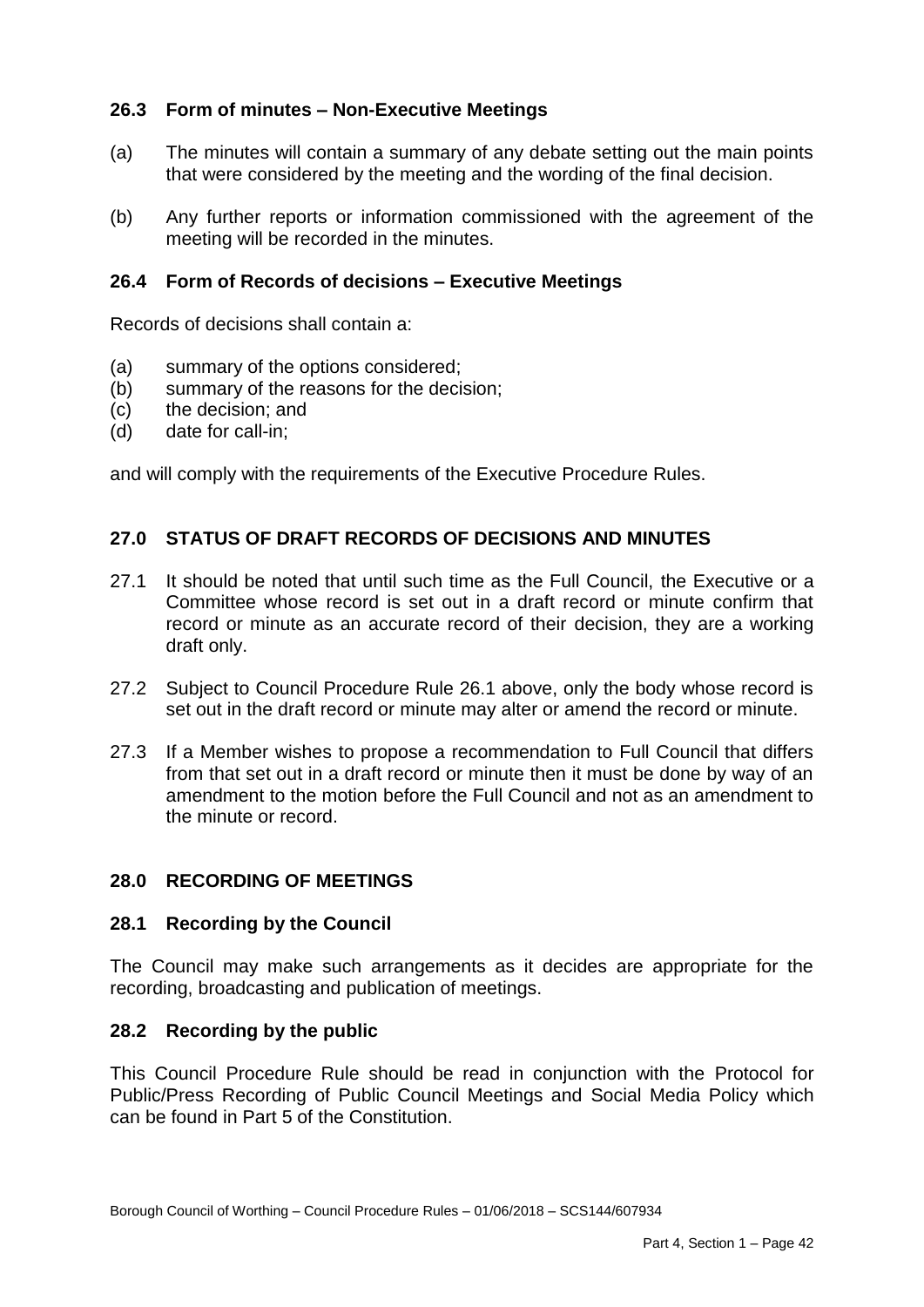A member of the public may make sound or visual recordings at any meeting of the Council and may make such arrangements as they wish to broadcast the recordings, subject to the following:

- (a) no visual recording should be made of persons in the public gallery;
- $(b)$ no visual recording should be made of any person under 18;
- $(c)$  considering matters that the Members have agreed are exempt under the ho recording shall be made of any meeting or part of a meeting which is Access to Information Rules or which are confidential;
- $(d)$  meeting or distracts the attention of the public from the content of the meeting; no recording shall be carried out in a manner that causes disruption to the
- (e) no oral commentary or report shall be made during the meeting;
- $(f)$  Regulations and any other legislation surrounding the recording and use of (f) their compliance with the statutory provisions of the General Data Protection personal data and its retention.

 Where a member of the public does not comply with this Rule, the person presiding shall require them to stop recording. If the member of the public fails to cease recording, then the person presiding shall consider whether or not action should be taken under Council Procedure Rule 31 below.

## **28.3 Recording by a Member**

 A Member of the Council may also make sound or visual recordings provided that he/she complies with Council Procedure Rule 28.2 and the Protocol for Public/Press Recording of Public Council Meetings and Social Media Policy in Part 5 of the Constitution. If they fail to do so, the person presiding shall require them to stop recording and if they fail to cease as requested, then the person presiding shall consider whether or not action should be taken in accordance with Council Procedure Rule 32 below.

## **29.0 RECORD OF ATTENDANCE**

- 29.1 The names of all Members present during the whole or part of a meeting shall be recorded.
- be recorded. 29.2 Any omission may be remedied at the absolute discretion of the Monitoring Officer, or by the amendment of draft minutes of a meeting prior to confirmation, at the next or subsequent meeting in accordance with Council Procedure Rule 26.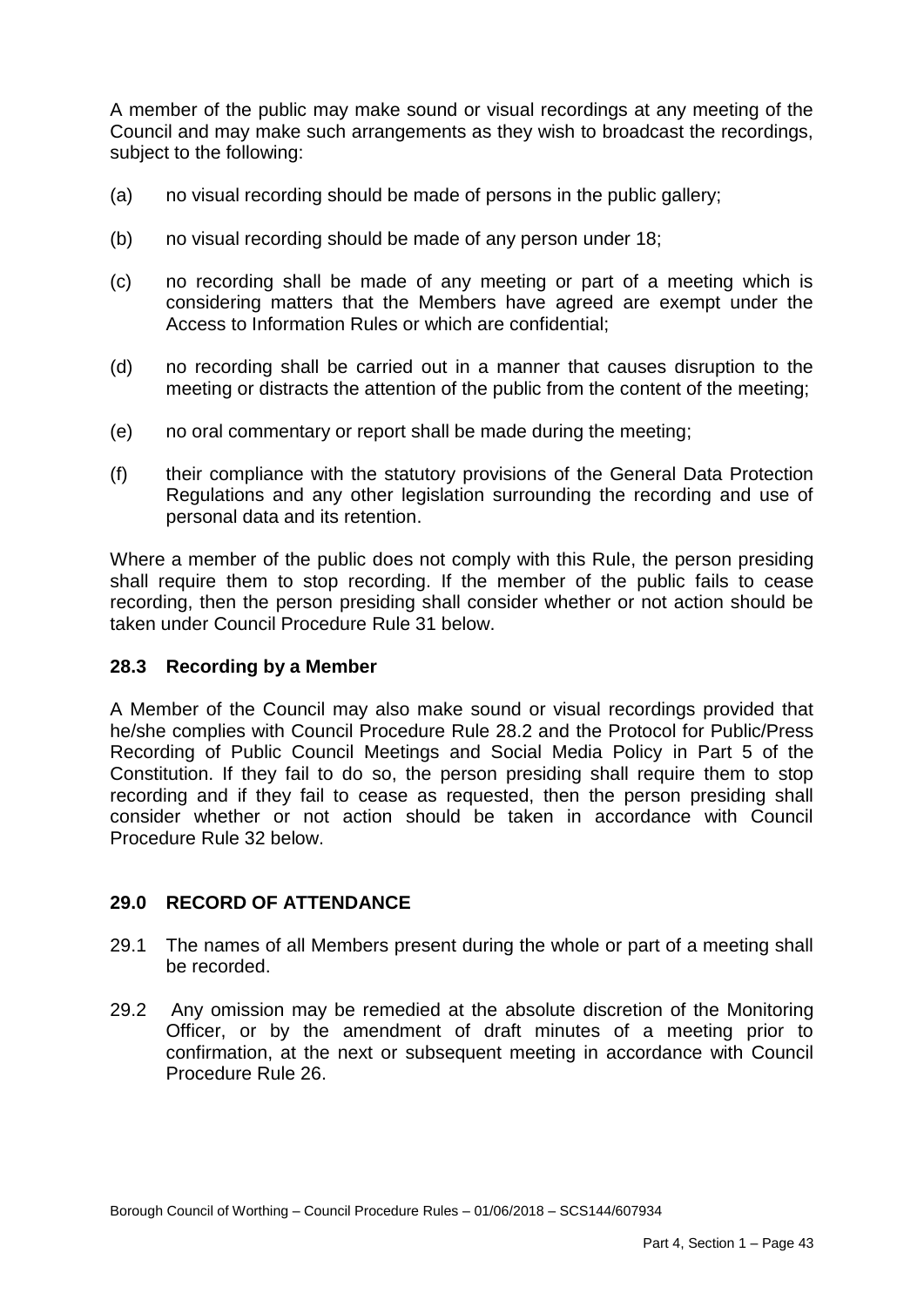## **30. EXCLUSION OF THE PUBLIC**

 The public shall be admitted to all Meetings of the Council unless members of the public are excluded either in accordance with the Access to Information Procedure Rules in Part 4 of this Constitution or Council Procedure Rule 31.

## **31. DISTURBANCE BY THE PUBLIC**

#### **31.1 Removal of member of the public**

- $(a)$  behaves improperly, or offensively, or by wilfully obstructing the business of the Council, or fails to comply with Council Procedure Rule 28 above, the person presiding will warn the person concerned. If a member of the public interrupts proceedings, causes a disturbance or
- $(b)$  their conduct, the person presiding will order their removal from the Meeting If the member of the public, having been warned under (a) above, continues room.

#### **31.2 Clearance of part of the meeting room**

 If there is a general disturbance in any part of the meeting room open to the public, the person presiding may call for that part to be cleared.

#### **31.3 General disturbance**

 If there is a general disturbance making orderly business impossible, the person presiding may adjourn the meeting for as long as they think necessary.

## **32.0 MEMBERS' CONDUCT**

#### **32.1 Full Council - Addressing the Council**

- $(a)$  Council meeting, unless they are physically unable to do so, or the Mayor uses his/her discretion to waive this Rule. All Members must stand and address the Mayor when speaking during a Full
- $(b)$  other Members must sit. If more than one Member stands, the Mayor will ask one to speak and any
- $(c)$  speaking unless they wish to make a point of order in accordance with Council Procedure Rule 16.17 or a point of personal explanation in accordance with All Members, other than the speaker, must remain seated whilst a Member is Council Procedure Rule 16.18.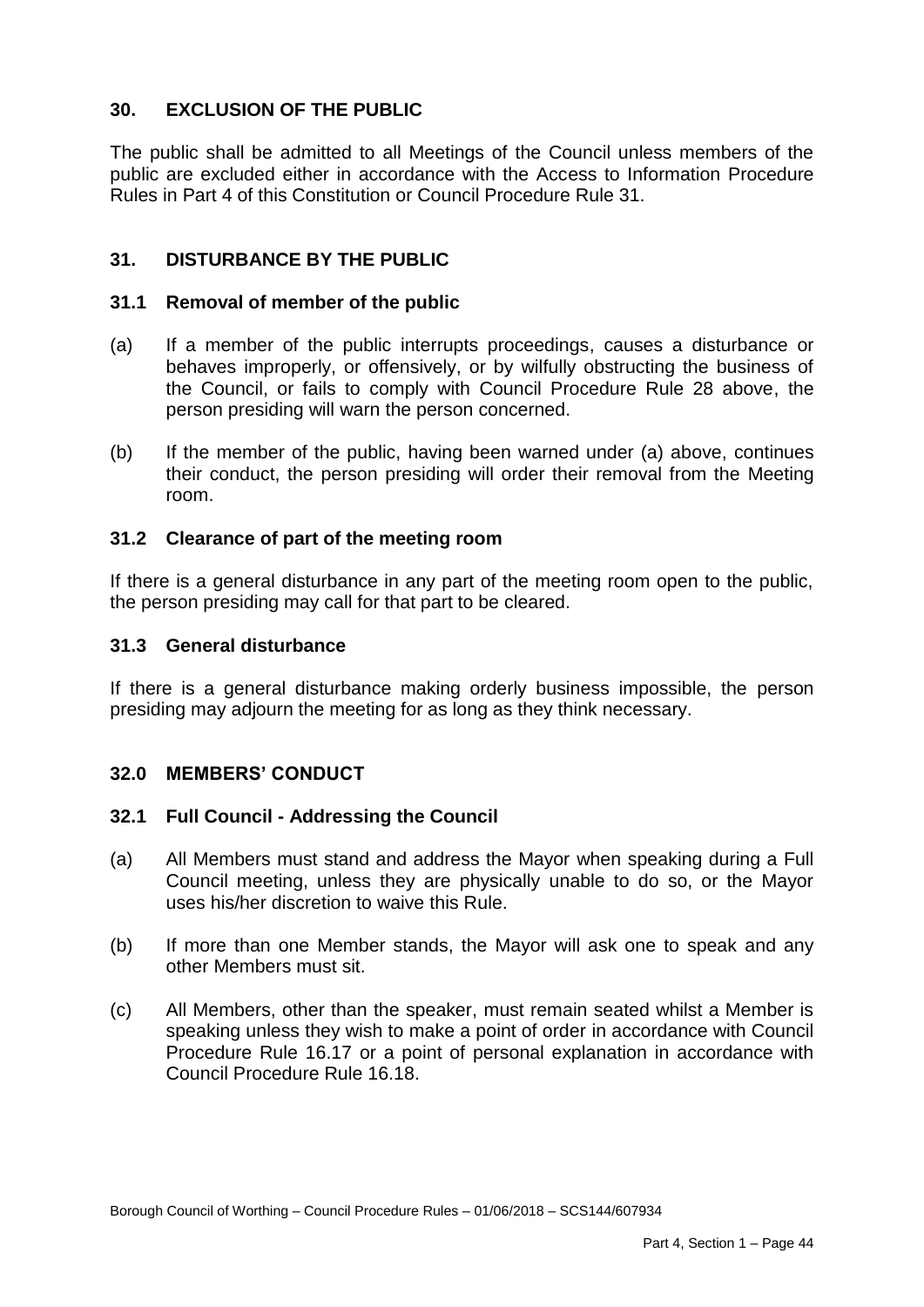# **32.2 Chairman standing**

 When the Chairman of any Council or Committee Meeting stands during a debate, any Member speaking at the time must stop and sit down. The Meeting is to be silent whilst the Chairman of the meeting speaks.

## **32.3 Member not to be heard further**

- $(a)$  continued irrelevance or repetitions or by behaving improperly or offensively or by wilfully obstructing the business of the Council, the person presiding may If a Member persistently disregards the ruling of the person presiding by direct the Member to stop speaking.
- (b) If following a direction from the person presiding to stop speaking, the Member continues to speak, the person presiding may move that the Member be not heard further. If seconded, the person presiding shall put the motion to the vote without discussion and if passed, the Member shall not be permitted to speak on the same matter again, during the Meeting.

#### **32.4 Member to leave the meeting**

- $(a)$  continued irrelevance or repetitions or by behaving improperly or offensively or by wilfully obstructing the business of the Council, the person presiding may request him or her to leave for the remainder of the Meeting or for any lesser If a Member persistently disregards the ruling of the person presiding by period.
- $(b)$  leave the Meeting, the person presiding may move that the Member named If following a request to leave the Meeting, the offending Member does not leave the Meeting.
- $(c)$ The motion shall be put and if seconded, will be voted upon without discussion.
- $(d)$  Member and such other directions as are necessary for restoring order to the If carried, the person presiding shall give directions for the removal of the proceedings.

#### **32.5 General disturbance**

 If there is a general disturbance making orderly business impossible, the person presiding may adjourn the meeting for as long as he/she thinks necessary.

#### **32.6 Electronic devices**

 This Council Procedure Rule should be read in conjunction with the Protocol for Public/Press Recording of Public Council Meetings and Social Media Policy which can be found in Part 5 of the Constitution.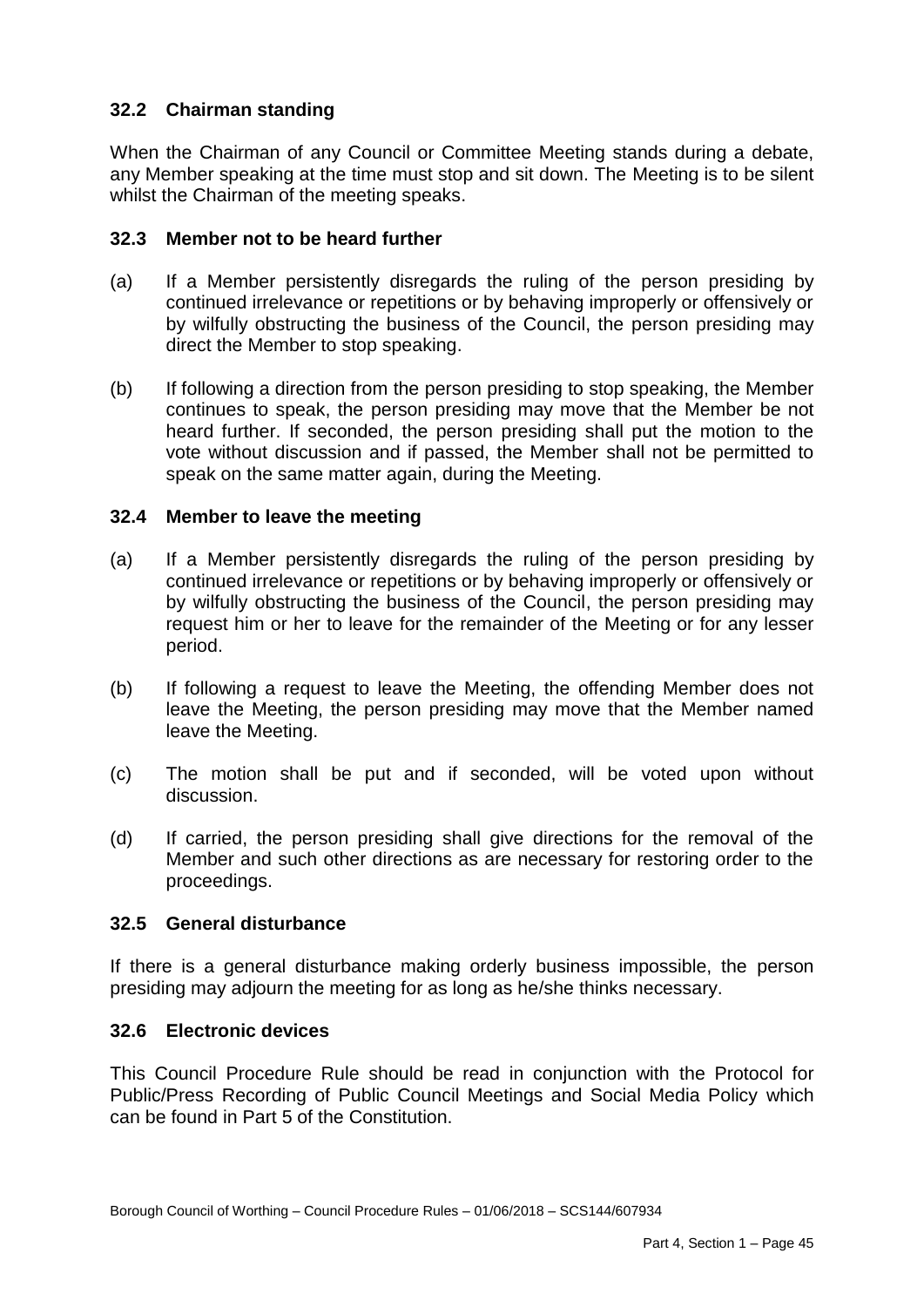- (a) Subject to (b) below, Members may at any Meeting use any device for:
	- $i)$ the recording of the Meeting;
	- ii) the sending or receiving of communications in relation to the Meeting;
	- iii) the publication of the contents of the Meeting.
- (b) Paragraph (a) above is subject to the following restrictions, namely that:
	- i) i) such device does not emit any audible warning or other disruptive signal;
	- $\mathsf{ii}$  relating to the contents of any Meeting or part of a Meeting which is in relation to information which is confidential or which the Members have agreed to exclude the press and public in accordance with the Access to Information Procedure Rules. the Member does not record or communicate any matter or information
	- iii) of the public or other Members from the content of the Meeting; the use of the device does not disrupt the Meeting or distract members
	- iv) it is not permissible to record an oral commentary during the course of the Meeting;
	- V) Regulations and any other legislation relating to the recording, use of and retention of personal data. they comply with statutory provisions of General Data Protection
- (c) Where a Member's use of a device does not comply with this Rule then the person presiding at the Meeting shall consider whether or not action should be taken in accordance with this Rule.

# **33.0 DELEGATION TO THE LEADER, COMMITTEES AND OFFICERS**

#### **33.1 Matters to be delegated**

- $(a)$  Committees as it sees fit or as legislation prescribes. The Council may delegate matters from time to time to the Executive and
- $(b)$  as legislation prescribes, in addition to those delegated by Council under the The Council may delegate matters from time to time to Officers as it sees fit or Scheme of Officer Delegations.
- $(c)$ (c) In relation to any matter determined by the Executive, a Committee or an Officer acting under delegated authority: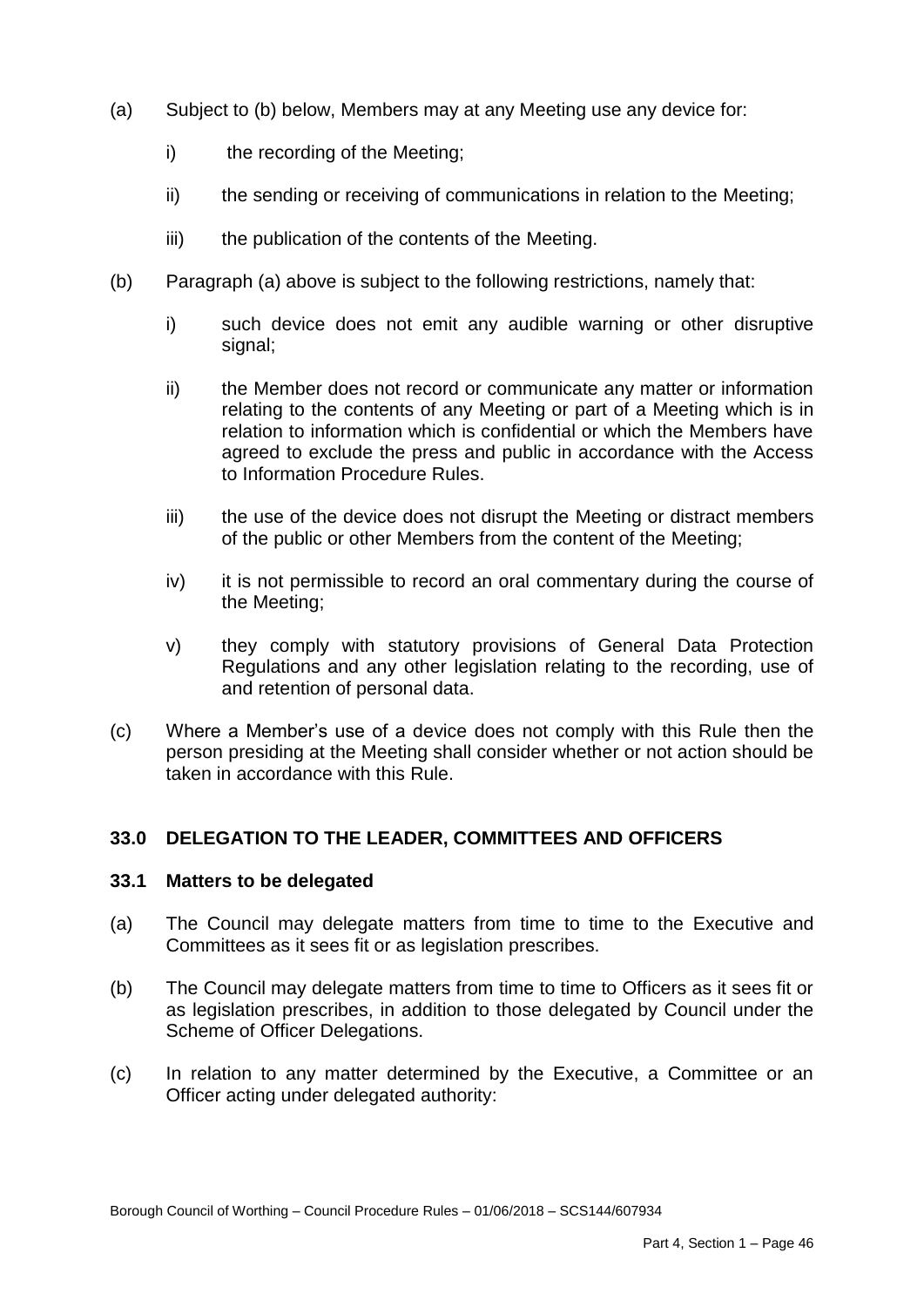i) the delegator may give guidance as to the manner in which the same or a similar matter shall be dealt with in future, providing that such guidance shall not have the effect of causing the Council to breach the rules of natural justice or prejudicing the determination by the delegatee of any matter required to be judged on its individual merits or of fettering the discretion of the Executive in respect of matters delegated to it by legislation.

## **34.0 ATTENDANCE OF MEMBERS AT THE EXECUTIVE OR COMMITTEES OF WHICH THEY ARE NOT MEMBERS**

# **34.1 Attendance by mover of motion**

 A Member of the Council who has moved a motion which has been referred to the Executive or a Committee shall be given notice by the Director for Communities of the Meeting at which it is proposed that the motion be considered. He or she shall have the right to attend the Meeting whilst the motion is being considered, to explain the motion and answer questions.

## **34.2 Attendance by Representative on Outside Body**

 agenda in accordance with Council Procedure Rule 21, he or she shall have the right Where a Member has requested the Director for Communities to place an item on the to attend that meeting whilst that item is under consideration.

## **34.3 Attendance of Members at Meetings**

- (a) A Member of the Council shall have a right to attend Meetings of the Executive or a Committee on which he/she has not been appointed to serve, and be present, in the public gallery, throughout the public part of the Meeting.
- $(b)$  gallery, during the confidential part of any Meeting or where the public have been excluded from the Meeting in accordance with the Access to Information Procedure Rules, provided that they have a need to know about the matter under consideration, and they do not have a disclosable pecuniary interest or other relevant interest in the matter. It is assumed that every Member will have need to know about the matter under consideration, although this presumption A Member of the Council is entitled to remain in attendance, in the public is rebuttable and advice should be taken from the Monitoring Officer.
- $(c)$  Committee and has a disclosable pecuniary interest or other relevant interest in any item under consideration at a particular Meeting is not entitled to be present in any part of the room where the Meeting is taking place, during that particular part of the Meeting where that item is to be discussed, unless a A Member of the Council who is not a Member of the Executive or a dispensation has been granted by the Monitoring Officer.
- (d) Council Procedure Rule 34.3 does not apply to Meetings of: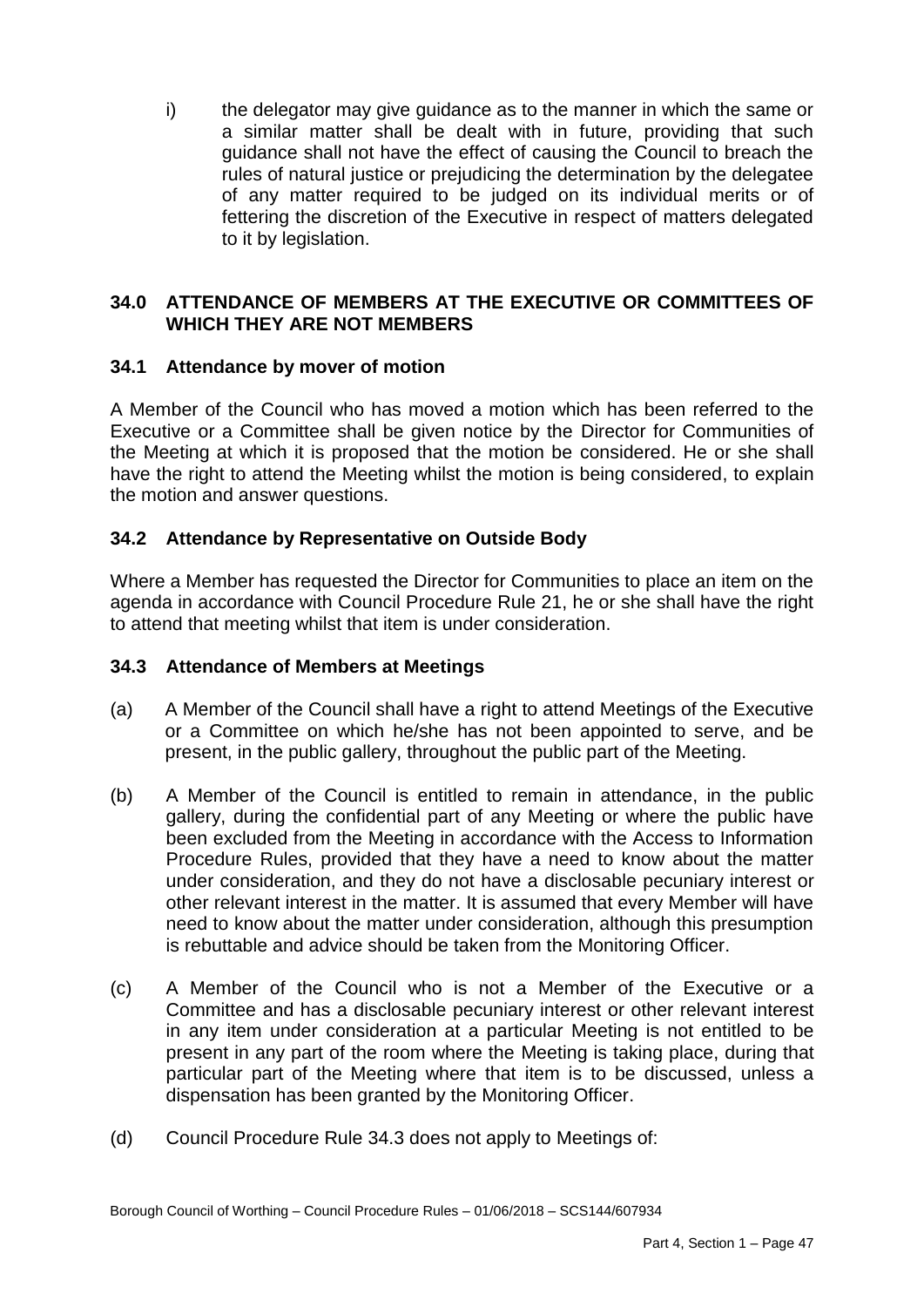- $i)$  determine a Member Code of Conduct matter; the Joint Governance Committee when it goes into closed session to
- $\mathsf{ii}$ the Licensing Committee or Sub-Committee when they go into closed session to determine an individual quasi-judicial case;
- $iii)$  capability or conduct of an individual Officer under the Council's any Committee when it goes into closed session to determine the disciplinary or grievance procedures.
- iv) any Committee considering the appointment of a Council Officer.
- (e) No Member is entitled to attend Meetings referred to in (d) above unless they are appointed as a Member of that Committee or are substituting for such a Member.

# **34.4 Speaking by Members at meetings**

- $(a)$  attend meetings of the Executive or a Committee on which he/she has not been appointed to serve, and address the meeting provided that the Member has, prior to the commencement of the meeting, notified the person presiding of their desire to address it and he/she is then invited by the person presiding to address the meeting. Subject to (c) and (d) below, a Member of the Council shall have the right to
- $(b)$  such a Member to address the meeting. The person presiding shall have total discretion as to whether or not to invite
- $(c)$  that Committee in respect of any planning application, unless a similar right is granted within the Constitution (Protocol on Public Speaking at Planning A Member who is not a Member of the Planning Committee may not address Committee in Part 5) to the applicant, any objector and any supporter.
- $(d)$  Licensing Sub-Committee may not address that Committee or Sub-Committee A Member who is not sitting as a Member of the Licensing Committee or the unless they have a right to speak under relevant statutory regulations.
- $(e)$  may not address that Committee or Sub-Committee when hearing a Code of Conduct determination, unless they are representing or acting as a witness for A Member who is not sitting as a Member of the Joint Governance Committee either the Monitoring Officer, Investigating Officer, or the Subject Member.

## **34.5 Leader of the Council**

 $(a)$  absence, may attend any Meeting of a Committee and speak on any item under consideration as of right, unless he/she has a disclosable pecuniary interest or other relevant interest in the matter. Subject to (b) below, the Leader of the Council, or Deputy Leader in their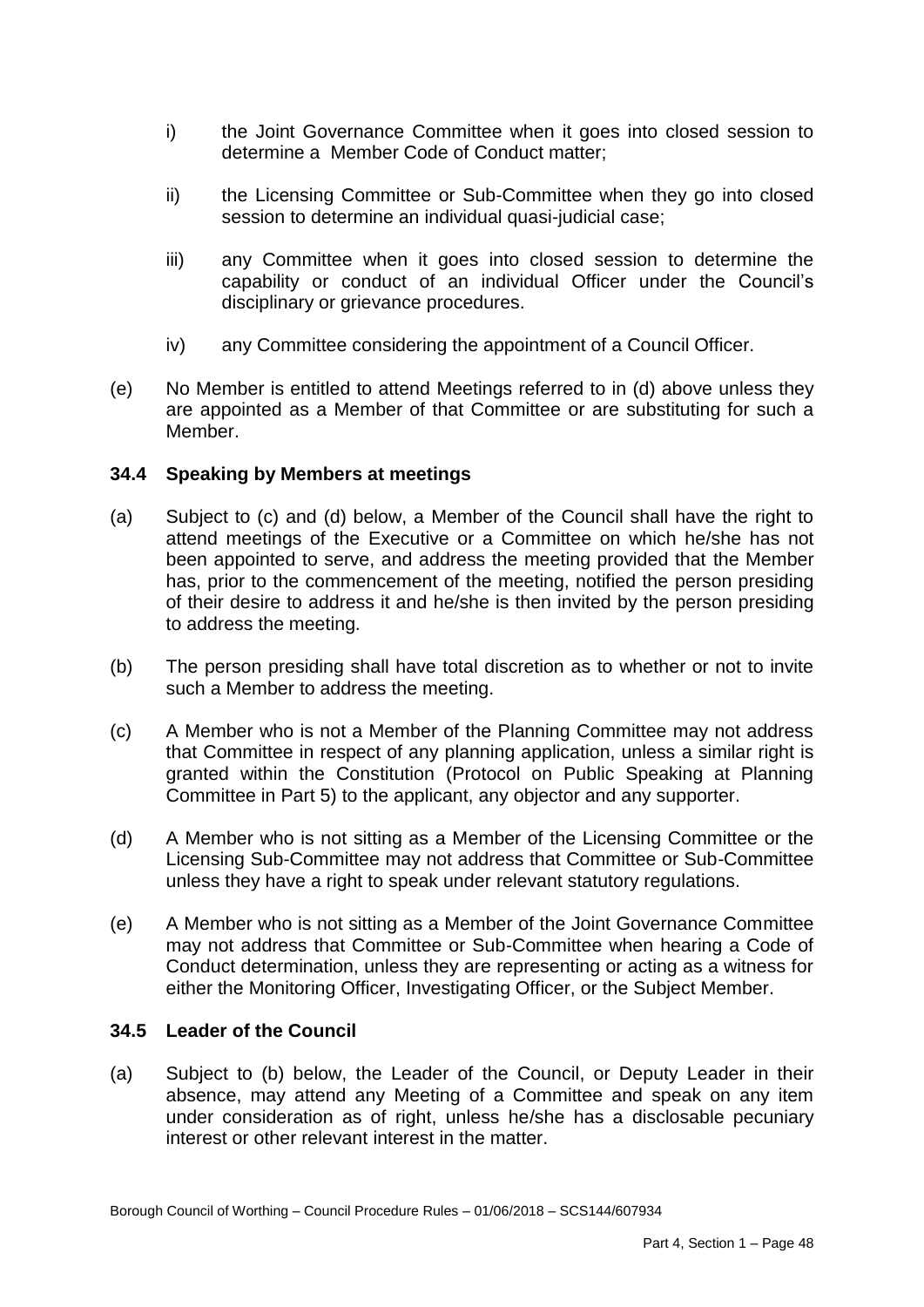- (b) Paragraph (a) above does not apply to Meetings of:
	- i) the Joint Governance Committee when considering an individual case relating to Member conduct;
	- ii) the Licensing Committee or Sub-Committee when meeting in closed session to determine an individual case; or
	- iii) the Planning Committee, when considering a planning application;
	- $iv)$ any Committee considering the conduct of an individual Officer under the Council's disciplinary or grievance procedure;
	- vi) any Committee dealing with the appointment of a Council Officer.

#### **34.6 Voting**

 A Member of the Council, attending a Meeting of the Executive or a Committee on which he/she has not been appointed to serve, and is not acting as a Substitute Member, is not entitled to vote on any item under consideration.

#### **35.0 EXERCISE OF POWERS AND FUNCTIONS**

- (a) No individual Member, Officer or group of Members or Officers, or both, shall be entitled to exercise any power or function of the Council save as already or hereafter delegated to them by the Council, the Executive, a Committee or another Officer exercising a power or fulfilling a function on behalf of the Council or as detailed in this Constitution.
- (b) Whilst the Chairperson of a Committee and Executive Members can expect to be consulted on matters affecting their areas of responsibility, they shall not have power to act on behalf of, or bind, the Council, unless the Council or the Leader has given them specific delegated powers to do so.

#### **36.0 NO CONFIDENCE IN THE CHAIRPERSON OF A COMMITTEE**

 $(a)$  "the Meeting has no confidence in the Chairperson". If seconded, the motion shall, after debate, be put and, if carried by a majority of at least two thirds of the Members present, the Chairperson shall immediately stand down and the remainder of the Meeting shall be chaired by the Vice-Chairperson or, in his/her absence, or if he/she was acting as the Chairperson and the subject of the vote, by a Member elected for that purpose by the Meeting. At any Meeting of a Committee, a Member of that Committee may move that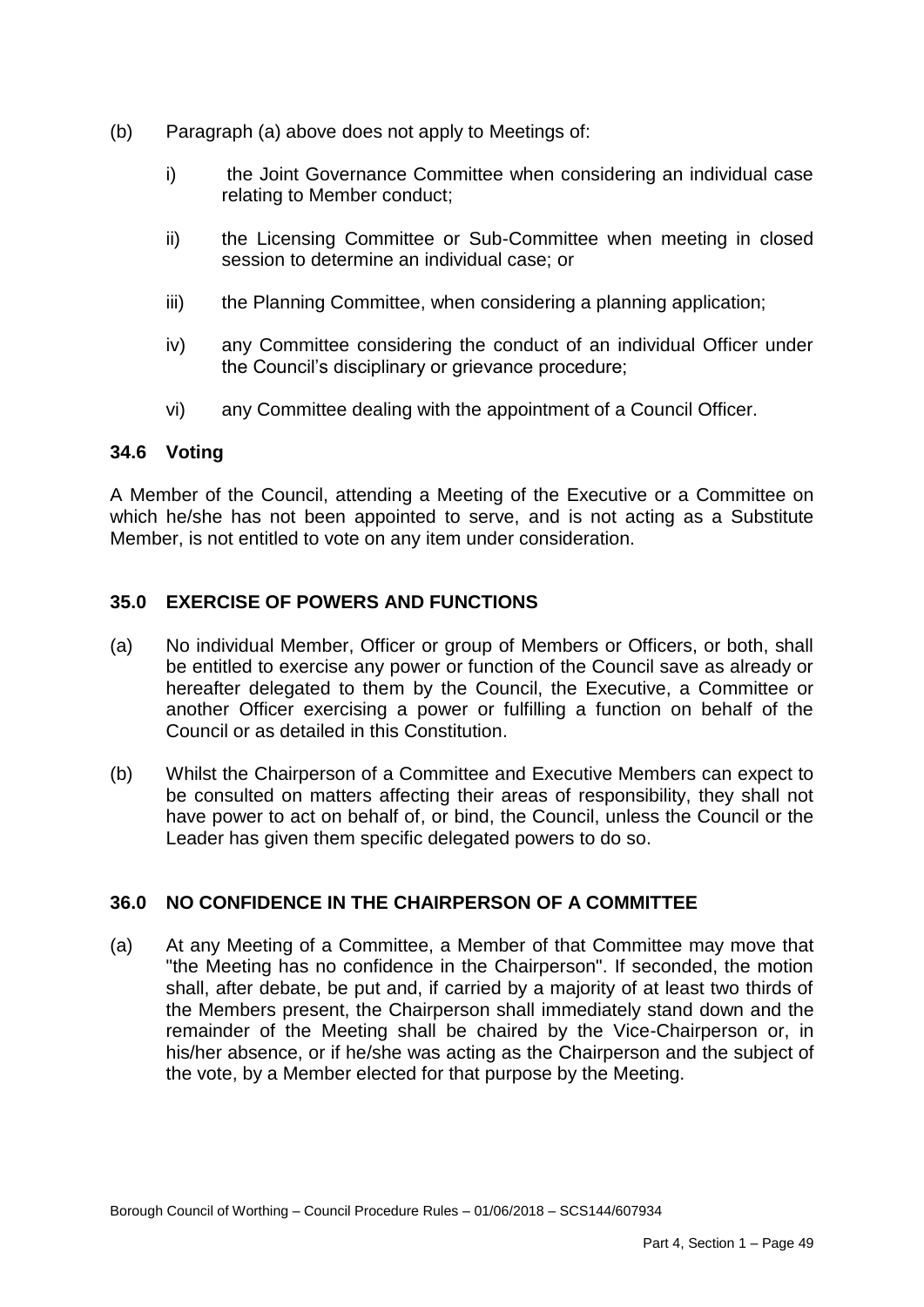- $(b)$  cease to be Chairperson of the Committee and shall be an Ordinary Member of the Committee. The Director for Communities, the Solicitor to the Council, or their representative, will act as Chairperson of the Committee during consideration of the motion. During the consideration of a motion under (a) above, the Chairperson shall
- (c) Following a successful vote of no confidence in the Chairperson, he/she shall not officiate at any subsequent Meeting of the Committee prior to the next meeting of the Full Council. At that Meeting, the Council shall consider whether or not to confirm the vote of no confidence. If by a simple majority they decide to confirm the vote, the office of Chairperson of the relevant Committee shall be declared vacant and a new Chairperson shall be elected by the Council. If the Council does not confirm the vote by a simple majority, the Member remains as Chairperson of the Committee.

## **37.0 APPOINTMENT AND TERM OF OFFICE OF THE LEADER OF THE COUNCIL**

## **37.1 Appointment**

- $(a)$  office of the Leader has come to an end due to the fact that their term of office The Council shall elect a Leader at each Annual Meeting where the term of as a Borough Councillor has ended.
- $(b)$  persons to be Leader from among the Elected Members. Any nomination which is not seconded, shall not be considered further. The Councillors present at that Annual Meeting shall nominate one or more
- $(c)$  Mayor shall provide an opportunity for a debate before calling for a vote which shall require a majority of those present and voting to determine whether the Where there is only one Elected Member nominated and seconded, then the Member shall be elected as Leader.
- $(d)$  the opportunity for debate, the Mayor shall call for a vote and the Member who Where there are 2 Elected Members nominated and seconded then, following receives the largest number of votes shall be elected as Leader.
- (e) Where there are 3 or more candidates seeking appointment to a single position, there shall be a vote for each candidate and:
	- i) the election, that candidate is to be appointed; if one of the candidates receives more than half of all the votes cast in
	- $\mathsf{ii}$  candidate with the least number of votes will be eliminated and a new vote taken. The process will continue until there is a majority of votes if no candidate receives more than half of all of the votes cast then the for one person.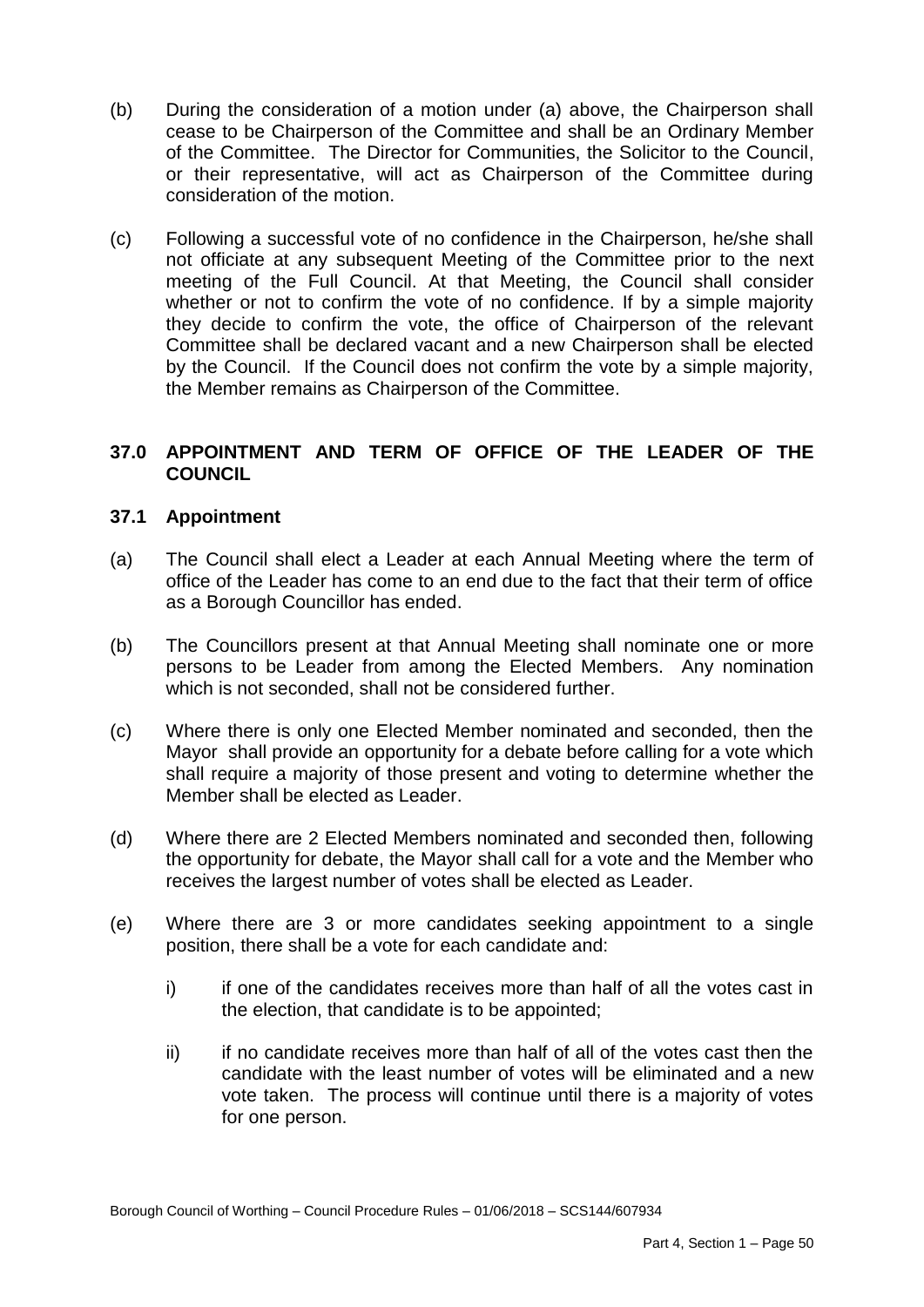$(f)$  16 and voting shall be in accordance with Council Procedure Rule 24. The Motion shall be subject to the rules of debate in Council Procedure Rule

## **37.2 Removal of the Leader**

- $(a)$  confidence in the Leader of the Council, the Member must give not less than 10 clear working days' notice to the Director for Communities. If a Member wishes at a Meeting of Full Council to move a motion of no
- $(b)$ The motion must be signed by the mover and seconder.
- $(c)$  next Meeting of the Council, provided that such Meeting is not a Special Meeting. The motion before the Council shall be considered after the receipt of any declarations of interest, approval of minutes of the last Meeting and The Director for Communities shall place the motion on the agenda for the questions and statements by the public.
- $(d)$ The motion shall be subject to the rules of debate in Council Procedure Rule 16 and voting shall be in accordance with Council Procedure Rule 24.

#### **37.3 Consequence of a Motion of No Confidence**

 Where a motion of no confidence is carried, then the Leader shall cease to be Leader of the Council with immediate effect. The Council shall proceed to elect a new Leader at that Meeting or the next Meeting of the Full Council, provided it is not a Special Meeting.

#### **37.4 Term of Office**

- $(d)$ The Leader shall hold the office of Leader in accordance with Article 7 of the Constitution.
- $(e)$  be called to deal with the appointment of a new Leader in accordance with this Procedure Rule. The Deputy Leader will assume the role of Leader until such Should the Leader resign from his appointment, an Extraordinary Meeting will appointment is made.

## **38.0 APPOINTMENT OF EMERGENCY LIASON MEMBER**

- $(a)$  and Wellbeing or a similar portfolio, that Member shall be appointed as the **Emergency Liaison Member.** Where the Leader makes an appointment as Executive Member for Health
- $(b)$ The position of Emergency Liaison Member attracts no Executive power, responsibility or responsibility allowance.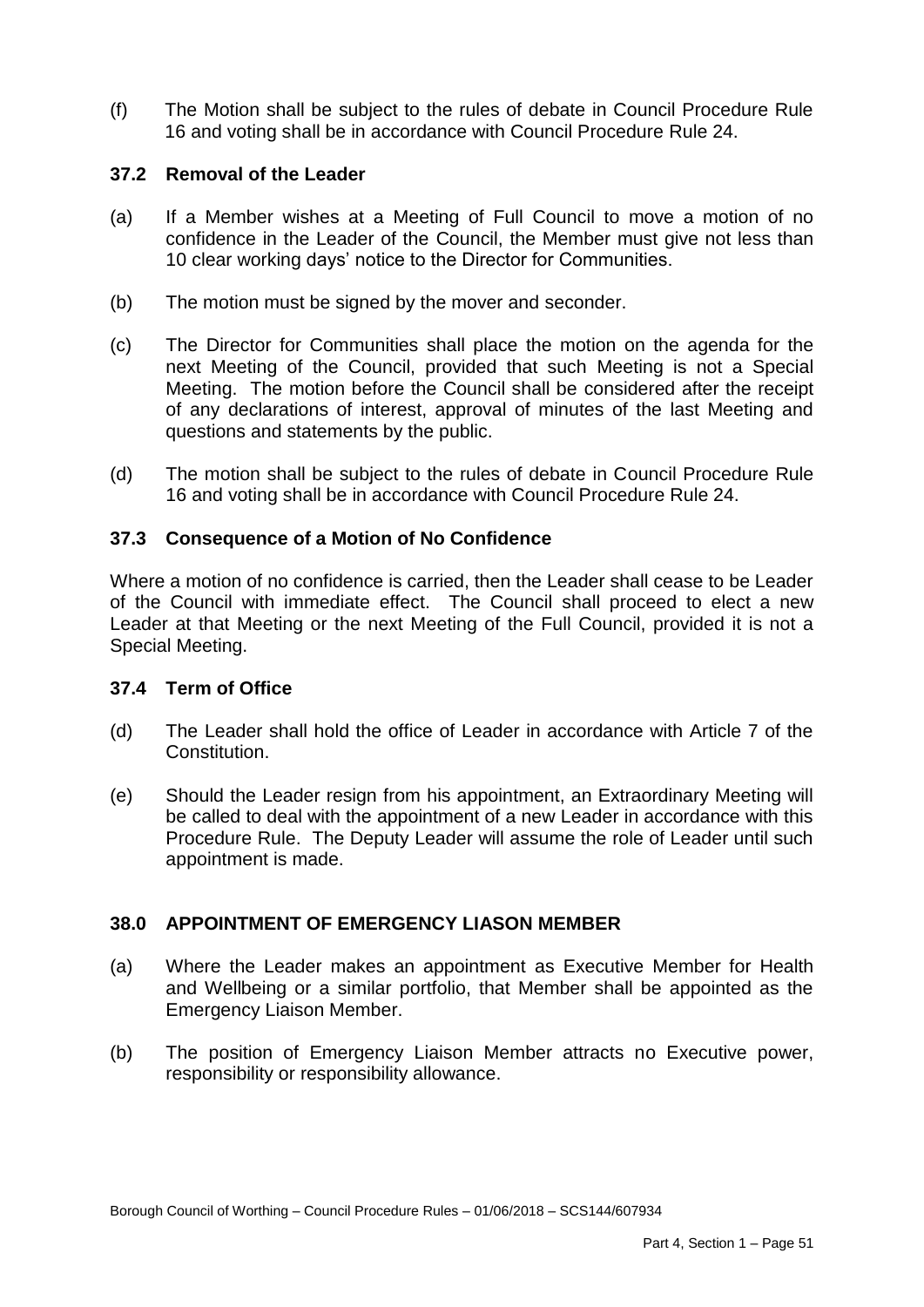## **39.0 APPOINTMENT OF THE LEADER OF THE MAIN OPPOSITION**

- $(a)$  appoint a Leader of the Main Opposition who shall be entitled to receive any At the Annual Council each year, subject to (c) below, the Full Council shall Special Responsibility Allowance payable to that office.
- $(b)$  Administration, the Leader of the Main Opposition shall be the leader of the next largest political group; Where there is a political group or combination of political groups forming the
- $(c)$  be the Leader of the Main Opposition, the Council shall not appoint any Where the next largest political group does not wish to nominate a Member to Member to that office:
- $(d)$  will be no appointment to the role of Leaders of the Opposition; e.g. if there If there is equality in the number of Members in all opposition groups, there are two opposition groups with equal membership;
- $(e)$  Members, there will be no appointment to the role of Leader of the opposition, e.g. if there are 2 individual opposition Members, representing different If there is no opposition group, and there is an equal number of opposition parties.

#### **40.0 SUSPENSION AND AMENDMENT OF COUNCIL PROCEDURE RULES**

#### **40.1 Amendment**

 Any motion to add to, amend or revoke any of these Council Procedure Rules will, when proposed and seconded, stand adjourned without discussion and be referred to the Joint Governance Committee for consideration and recommendation to the following Meeting of the Council, unless a report has been received, on the proposal, from the Joint Governance Committee.

#### **40.2 Suspension**

- $(a)$ Save as set out at 40.2 (c) below, these Council Procedure Rules cannot be suspended.
- $(b)$ The person presiding may, at their absolute discretion, amend the order of business of any meeting.
- $(c)$  16.5, 16.7, and 16.19, may be suspended by motion on notice or without notice. Suspension of Council Procedure Rules shall be determined for each individual item of business, and will only be effective for the duration of that Only Council Procedure Rules 11.1 (as to the length of time), 11.4, 12.7, 12.8, Meeting.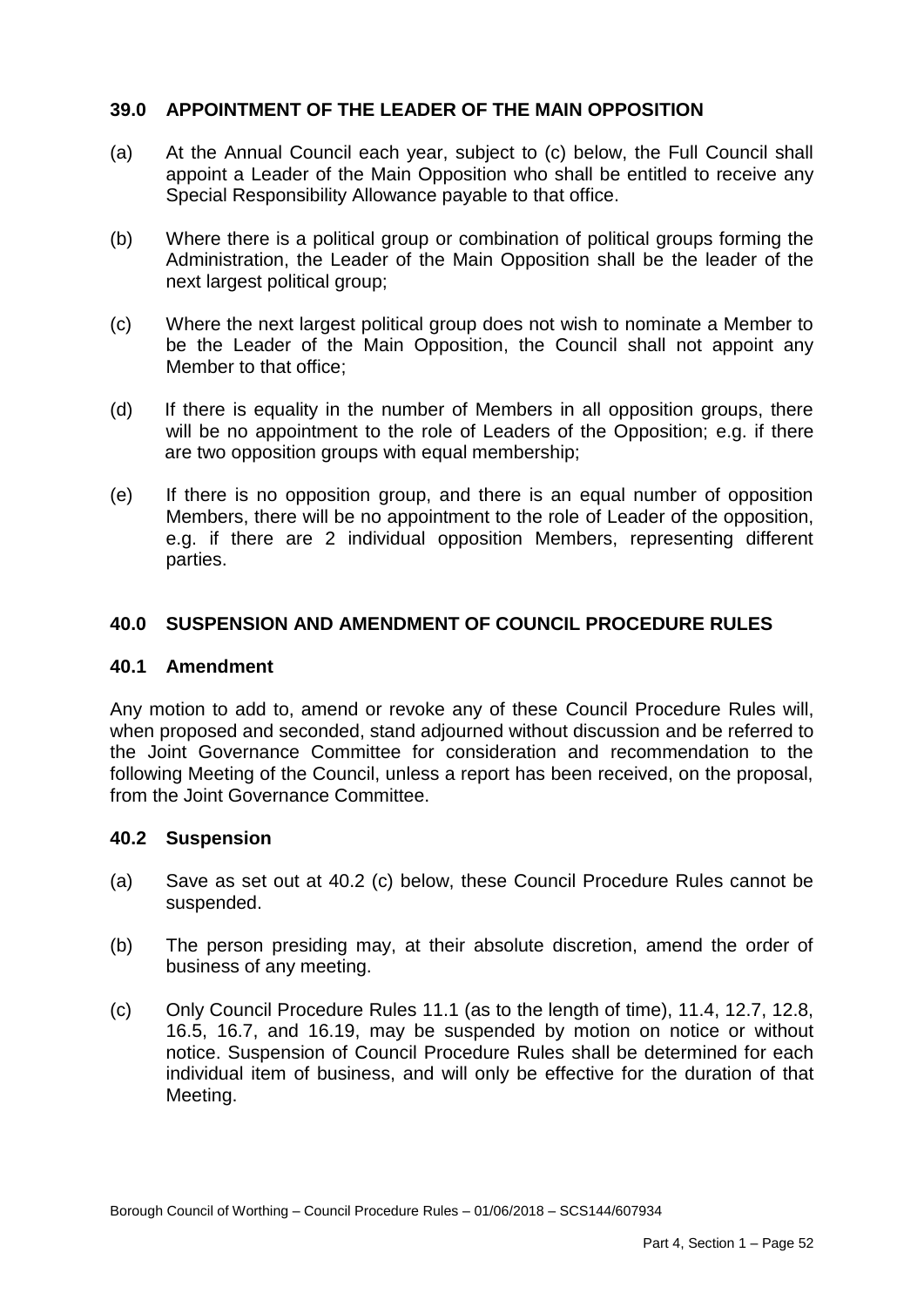## **41.0 BUSINESS OF AN URGENT NATURE**

- $(a)$  the Section 151 Officer, the Chief Executive is of the opinion that urgent action is required, in accordance with the Scheme of Officer Delegations, before a decision could be taken by Full Council, the Executive or a Committee having appropriate authority, he/she may take the decision in accordance with his/her urgency power as set out in the Officer Scheme of Delegations.<br>(b) If the decision is one which would normally be taken by: Subject to (b) and (c) below, if, having consulted the Monitoring Officer and
- $(b)$ 
	- i) Full Council, the Chief Executive will consult with the Leader and the Leader of the Main Opposition;
	- ii) The Executive, the Chief Executive will consult with the Leader;
	- iii) A Committee, the Chief Executive will consult with the Leader, Leader of the Main Opposition and Chairperson of the Committee.
- $(c)$  of Full Council, the Executive or the Committee that would have normally Every such decision shall be reported to the next available Ordinary Meeting taken the decision.

## **42.0 MAYOR OF THE COUNCIL**

#### **42.1 Appointment**

The Council shall elect a Mayor at each Annual Council Meeting.

 The existing Mayor shall take the Chair for the item on the agenda, unless he is representative will take the Chair for the appointment of the Mayor. conflicted, when the Deputy Mayor will take the Chair for the single item of business. If the Mayor and Deputy Mayor are both conflicted the Solicitor to the Council or their

 shall not be considered further. The Councillors present at that Annual Meeting shall propose one or more persons to be Mayor from among the Elected Members. Any proposal which is not seconded,

Where there is only one Elected Member proposed and seconded, then the Mayor shall provide an opportunity for a debate before calling for a vote which shall require a majority of those present and voting to determine whether the Member shall be elected as Mayor.

 Where there are two Elected Members proposed and seconded, then a debate on the proposals will follow, then the Mayor shall call for a vote and the Member who received the largest number of votes shall be elected as Mayor.